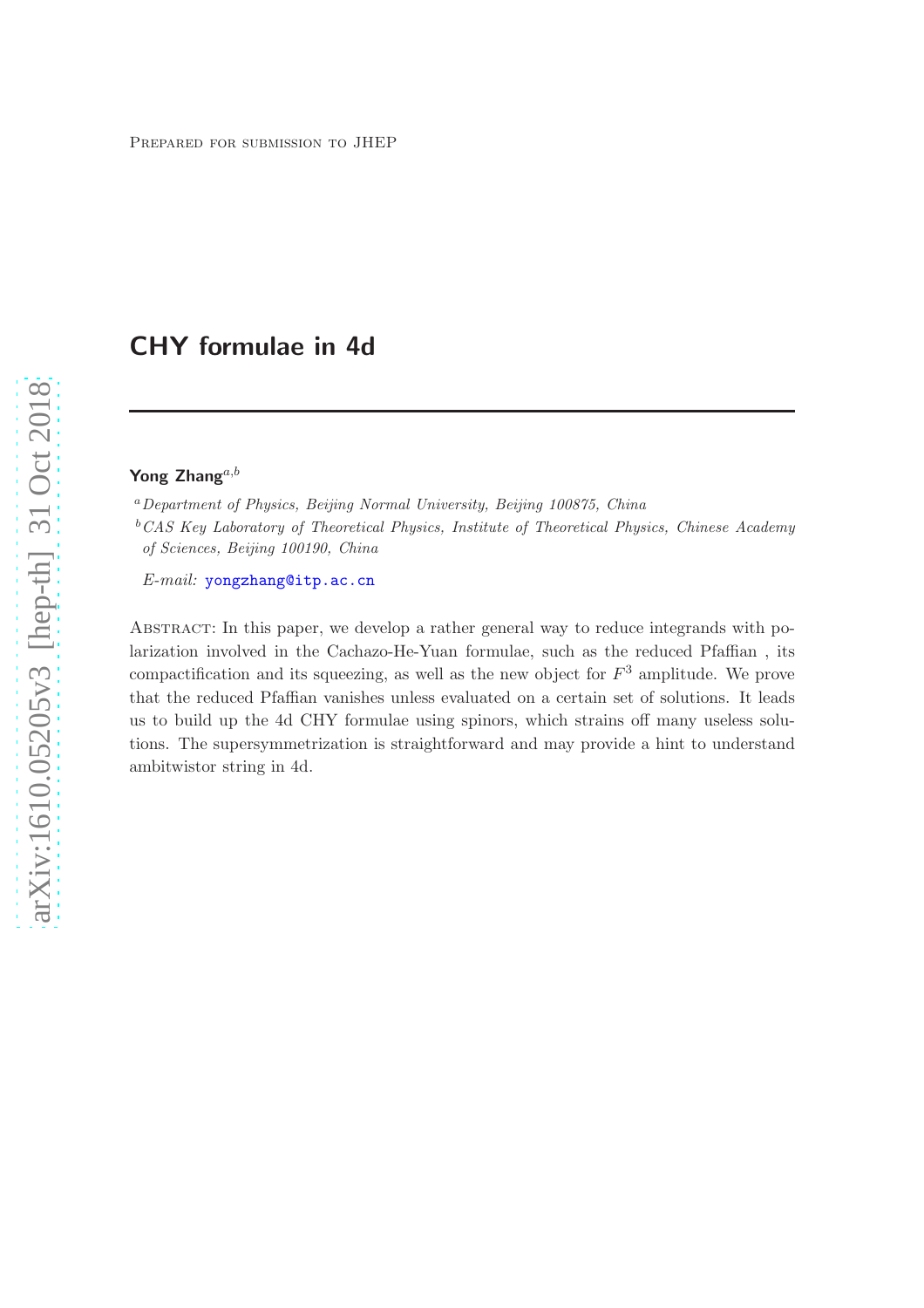#### Contents

|             | 1 Introduction                                                                                                                                                     | 1                  |
|-------------|--------------------------------------------------------------------------------------------------------------------------------------------------------------------|--------------------|
| $2^{\circ}$ | 4d CHY formulae                                                                                                                                                    | 3                  |
| 3           | Reduced Pfaffian in 4d for the $k' = k$ sector<br>3.1 The Pfaffian in 4d<br>3.2 reduced Pfaffian in 4 dimensions                                                   | $\bf{5}$<br>6<br>9 |
| 4           | Extension to all solution sectors<br>4.1 the vanishing of reduced Pfaffian in other sectors<br>the new object $\mathcal{P}_n$ for higher dimension operator<br>4.2 | 12<br>13<br>15     |
| $5^{\circ}$ | <b>Discussion</b>                                                                                                                                                  | 17                 |
|             | A A conjecture on $J_{n,k'}$                                                                                                                                       | 19                 |
|             | B The reduced compactified Pfaffian in 4d                                                                                                                          | 20                 |
|             | C the reduced squeezed Pfaffian                                                                                                                                    | $25\,$             |

#### <span id="page-1-0"></span>1 Introduction

A new formulation for S-matrix of massless particles in arbitrary dimensions, dubbed as Cachazo-He-Yuan (CHY) formulation, has been developed for a large variety of theories [\[1](#page-25-1)– [4\]](#page-26-0). It expresses tree-level S-matrix as an integral over the moduli space of Riemann spheres, which are localized by a set of constraints, known as scattering equations  $[1, 5, 6]$  $[1, 5, 6]$  $[1, 5, 6]$  $[1, 5, 6]$  $[1, 5, 6]$ 

<span id="page-1-1"></span>
$$
\mathcal{E}_a := \sum_{b \neq a} \frac{s_{ab}}{\sigma_a - \sigma_b} = 0, \quad \text{for } a = 1, 2, \dots, n,
$$
\n(1.1)

where  $s_{a b} = (k_a + k_b)^2 = 2k_a \cdot k_b$ ,  $\sigma_a$  denotes the position of the  $a^{\text{th}}$  puncture and we denote  $\sigma_{ab} := \sigma_a - \sigma_b$ . It has been argued that what underpins the formulation is the ambitwistor string theory [\[7](#page-26-3)[–9](#page-26-4)].

The formulation has been inspired by Witten's revolutionary twistor string theory for  $\mathcal{N} = 4$  super-Yang-Mills theory (SYM) in four dimensions [\[10](#page-26-5)], and in particular the Roiban-Spradlin-Volovich-Witten (RSVW) formulae for all tree amplitudes in the theory [\[11](#page-26-6)]. Originally CHY discovered scattering equations in attempts to rewrite the equations in the delta functions of RSVW formulae without using 4d spinor helicity variables [\[5\]](#page-26-1), thus by construction they reduce to RSVW equations in four dimensions. More precisely, we have n−3 different sets of 4d equations, which are *polynomial* equations of degree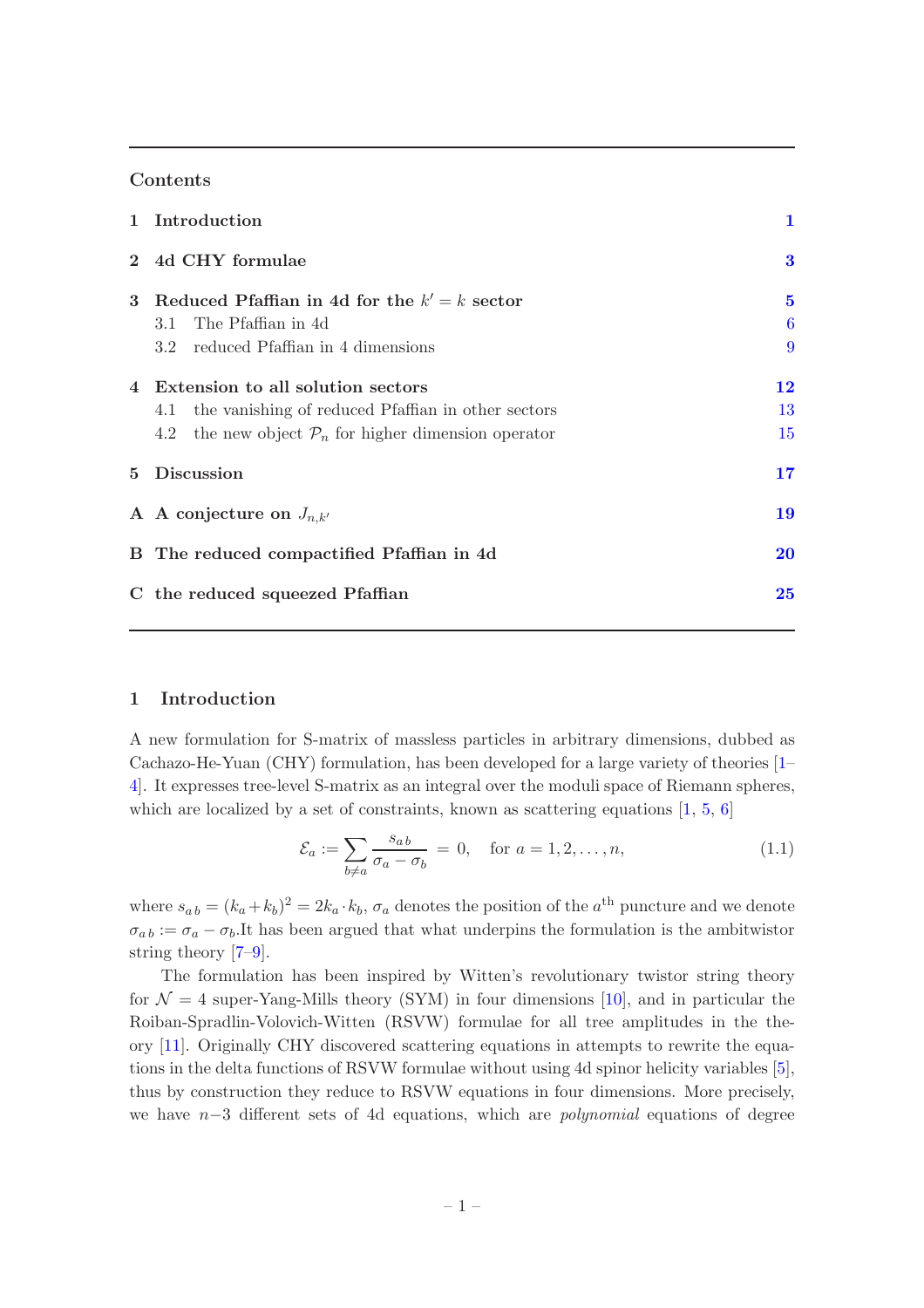$d = 1, 2, \ldots, n-3$ . The  $n-3$  sectors are labeled by  $k' = d+1 = 2, \ldots, n-2$ , which coincide with helicity sectors. A set of equations, which are completely equivalent to RSVW equations, have been proposed in [\[12\]](#page-26-7) based on ambitwistor string theory in four dimensions. It turns out that they are more convenient for our purposes, and in particular for helicity amplitudes. To write the equations in sector  $k'$ , we divide n particles into two sets of  $k'$ and  $n-k'$  particles denoted as  $-'$  and  $+'$  respectively:

<span id="page-2-0"></span>
$$
E_b^{\dot{\alpha}} \equiv \tilde{\lambda}_b^{\dot{\alpha}} - t_b \sum_{p \in +'} \frac{t_p \tilde{\lambda}_p^{\dot{\alpha}}}{\sigma_{bp}} = 0 \text{ for } b \in -', \qquad E_p^{\alpha} \equiv \lambda_p^{\alpha} - t_p \sum_{b \in -'} \frac{t_b \lambda_b^{\alpha}}{\sigma_{pb}} = 0 \text{ for } p = +',(1.2)
$$

here the variables are  $\sigma$ 's and t's, which can be combined into n variables in  $\mathbb{C}^2$ ,  $\sigma_a^{\alpha}$  = 1  $\frac{1}{t_a}(\sigma_a, 1)$ . The  $\sigma_{bp}$  is the abbreviation of  $\sigma_b-\sigma_p$ . The  $-'$  and  $+'$  are arbitrary two sets of the n external particles, with their length equal to  $k'$  and  $n - k'$  respectively. Different choices just correspond to different link representation [\[13,](#page-26-8) [14\]](#page-26-9), which share the same solution of  $\sigma$ 's. In this paper, we reserve – and + as the negative and positive helicity sets of external particles and k the length of −, *i.e.* the number of external particles of negative helicity. *A priori* there is no relation between solution sector and helicity sector.

We refer the readers to  $[15]$  for the direct derivation of  $(1.2)$  from  $(1.1)$ ; in the same paper, it has been shown that [\(1.2\)](#page-2-0) is equivalent to RSVW equations, and one can freely translate between the two forms . Each solution of [\(1.1\)](#page-1-1) corresponds to a unique solution  $\{\sigma_a, t_a\}$  of [\(1.2\)](#page-2-0) for some k', with identical cross-ratios of the  $\sigma$ 's. For each k', (1.2) have an Eulerian number of solutions,  $E_{n-3,k'-2}$ , and the union of them for all sectors give  $(n-3)!$ solutions of [\(1.1\)](#page-1-1), with  $(n-3)! = \sum_{k'=2}^{n-2} E_{n-3,k'-2}$  [\[5,](#page-26-1) [16](#page-26-11)].

It is highly non-trivial to reduce the localized integral measure of CHY formula, with delta functions of  $(1.1)$ , to that of 4d formula, with  $(1.2)$ , for some k' sector. The reduction requires a sum over all sectors, and for each of them it results in a complicated conversion factor that depends on k'. In addition, after we plug in spinor-helicity variables for e.g. Yang-Mills amplitudes, the CHY integrand behaves very differently in different helicity and solution sectors. As we will see, the reduced Pfaffian plays the role of "solution-filter": it is non-vanishing only on the solution sector that coincides with the helicity sector, which is why we have a 4d formula for each helicity sector. What is even more interesting is that in the right sector, the polarization part of the CHY integrand exactly cancels the k ′ -dependent conversion factor from the measure! Thus two complications cancel out, and for YM we are left with a trivial Parke-Taylor factor in 4d.

Let's make the statement more precisely. For gauge theory and gravity, the most important ingredient is a  $2n \times 2n$  skew matrix  $\Psi_n$ 

<span id="page-2-1"></span>
$$
\Psi_n := \begin{pmatrix} A & -C^T \\ C & B \end{pmatrix} \; ; \quad A_{a\,b} = \begin{cases} \frac{k_a \cdot k_b}{\sigma_{a\,b}} & a \neq b \\ 0 & a = b \end{cases}, \; B_{a\,b} = \begin{cases} \frac{\epsilon_a \cdot \epsilon_b}{\sigma_{a\,b}} & a \neq b \\ 0 & a = b \end{cases}, \; C_{a\,b} = \begin{cases} \frac{\epsilon_a \cdot k_b}{\sigma_{a\,b}} & a \neq b \\ -\sum\limits_{c \neq a} C_{a\,c} & a = b \end{cases}, \tag{1.3}
$$

and we define its reduced Pfaffian Pf' $\Psi_n := \frac{(-)^{a+b}}{\sigma_{ab}}$  $\frac{\partial^{a+b}}{\partial a}$ Pf $|\Psi_n|_{a}^{ab}$  with  $1 \leq a < b \leq n$ .

We try to factorize the Pf' $\Psi_n$  into two parts depending on particles of negative and positive helicity respectively. Then we show in the right sector that is consistent to the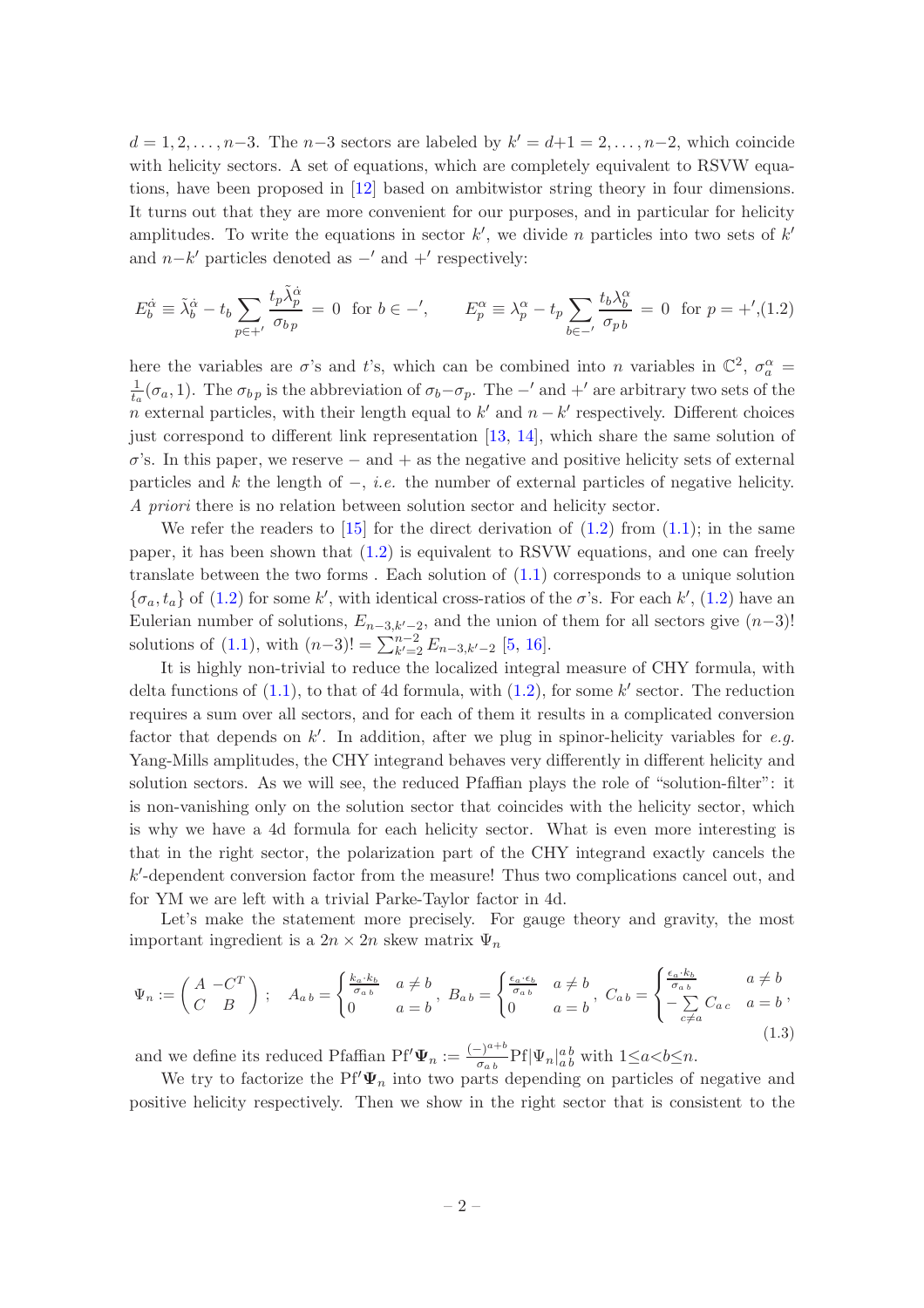helicity sector, each of the parts combines to a reduced determinant while in other sector one of the part must vanish. That is,

<span id="page-3-1"></span>
$$
\left. \mathbf{P} \mathbf{f}' \mathbf{\Psi}_n \right|_{k'} = \delta_{kk'} \det' \mathbf{h}_k \, \det' \tilde{\mathbf{h}}_{n-k} \,, \tag{1.4}
$$

Here the two matrices, the  $k \times k$  matrix  $h_k$  and  $(n-k) \times (n-k)$  one  $h_{n-k}$  essentially introduced in  $[12]$  (see also  $[17, 18]$  $[17, 18]$  $[17, 18]$ ) are given by

<span id="page-3-3"></span>
$$
h_{ab} = \frac{\langle ab \rangle}{\sigma_{ab}} \quad \text{for } a \neq b, \quad h_{aa} = -\sum_{b \neq a} \frac{t_b}{t_a} h_{ab} \quad a, b \in -\,,
$$

$$
\tilde{h}_{ab} = \frac{[ab]}{\sigma_{ab}} \quad \text{for } a \neq b, \quad \tilde{h}_{aa} = -\sum_{b \neq a} \frac{t_b}{t_a} \tilde{h}_{ab} \quad a, b \in +\,,\tag{1.5}
$$

and we define  $\det h_k = \det |h_k|_b^a/(t_a t_b)$  (similarly for  $\det \tilde{h}_{n-k}$ ) where we use  $|h_k|_b^a$  to denote the minor with any row a and column b deleted.

We rearrange the Pf' $\Psi_n$  using some fundamental gauge invariant or almost gauge invariant objects. It is either a (modified) trace of linearised field strength ornamented with some  $\sigma$ 's or  $C_{aa}$ . We view the 4d scattering equations [\(1.2\)](#page-2-0) as a change of variables: we refer to  $\lambda_{b\in -'}$ ,  $\tilde{\lambda}_{p\in +'}$  and  $t_a, \sigma_a$  as "data" and the 4d scattering equations [\(1.2\)](#page-2-0) as writing  $\tilde{\lambda}_{b\in}$  and  $\lambda_{p\in}$  in terms of the data. After plugging in this change of variables, the  $C_{aa}$  in  $\Psi_n$  directly reduces to object made up of spinors. What left to do is to deal with all kind of trace. After all, somehow, we find the reduced Pfaffian reduces to the two reduced determinants. This way of reduction is rather general: not only the reduced Pfaffian, but also many other integrands, such as the reduced compactified Pfaffian used in Einstein-Maxwell, Yang-Mills-Scalar, Dirac-Born-Infeld amplitudes or the new object  $\mathcal{P}_n$ used in  $F^3, R^2, R^3$  amplitudes are also related to these two (extended) matrices. It may even be applied at loop level [\[19](#page-26-14)].

The paper is organized as follows. In section 2, we introduce the CHY formulae in 4d. In section 3, we study the reduction of Pfaffians to 4d for  $k'=k$ . First we see how Pf $\Psi_n$  factorizes in 4d in a manifeslty gauge-invairant way, which naturally leads to the 4d matrices  $h_k$  and  $\tilde{h}_{n-k}$ . Then we present the beautiful reduction of Pf' $\Psi_n$ , in a similar but more non-trivial way. In section 4, we move to general case with arbitrary  $k'$ , which requires generalized version of  $h_k^{k'}$  $\tilde{k}'$  and  $\tilde{h}_{n-k}^{k'}$  matrices. We show that both Pf' $\Psi_n$  and  $\mathcal{P}_n$  reduce nicely into the generalized  $\mathbf{h}_k^{k'}$  $\frac{k'}{k}$  and  $\tilde{\boldsymbol{h}}_n^{k'}$  $_{n-k}^{k'}$ ; while Pf' $\Psi_n$  directly vanishes when  $k' \neq k$ ,  $\mathcal{P}_n$  does not and gives interesting formulae in 4d. The reduction of the reduced compactified Pfaffian and squeezed Pfaffian is put in Appendix [B,](#page-20-0)[C.](#page-25-0)

#### <span id="page-3-0"></span>2 4d CHY formulae

We start with CHY formula for tree-level S-matrix of  $n$  massless particles:

<span id="page-3-2"></span>
$$
M_n = \frac{1}{\text{vol }\text{SL}(2,\mathbb{C})} \int \prod_{a=1}^n d\sigma_a \prod_{a=1}^n' \delta(\mathcal{E}_a) \ \mathcal{I}_n(\{\sigma, k, \ldots\}) = \sum_{\text{solutions}} \frac{\mathcal{I}_n(\{\sigma, k, \ldots\})}{\det' \Phi_n}, \tag{2.1}
$$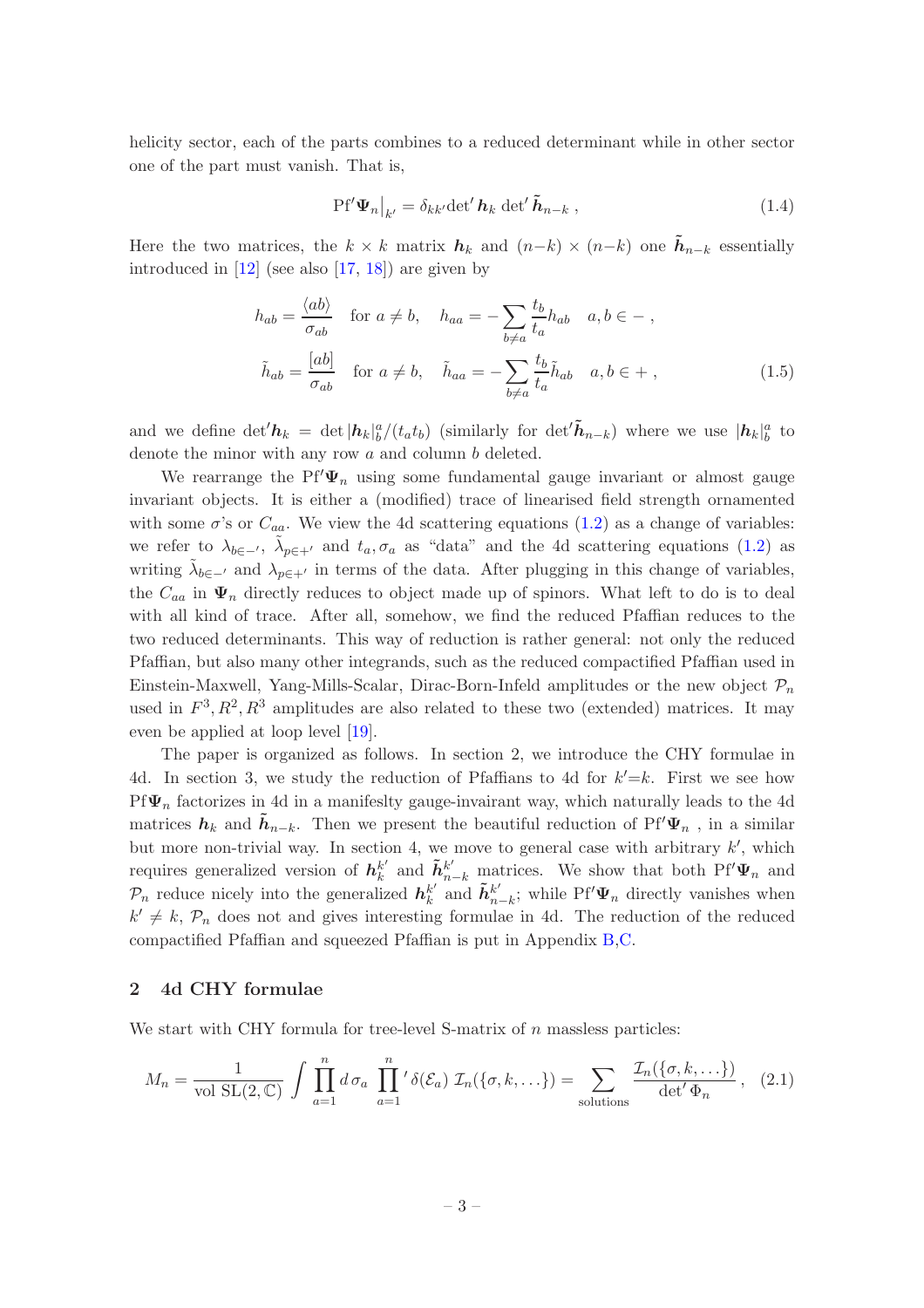where the precise definition of the integral measure including delta functions can be found in [\[1\]](#page-25-1), and  $\mathcal{I}_n$  is the CHY integrand depending on the theory. In the second equality one sums over  $(n-3)!$  solutions of  $(1.1)$ , evaluated on the integrand and the Jacobian, which is defined as a reduced determinant:

$$
\det' \Phi_n := \frac{\det |\Phi_n|_{a\,bc}^{p\,qr}}{|p\,q\,r||a\,b\,c|} \quad \text{ with } \quad \Phi_{ab} = \frac{s_{ab}}{\sigma_{ab}^2}, \quad \text{for } a \neq b \,, \quad \Phi_{aa} = -\sum_{b \neq a} \Phi_{ab} \,, \tag{2.2}
$$

where the  $n \times n$  matrix  $(\Phi_n)$ , with entries  $\{\Phi_{ab}\} := -\partial{\{\mathcal{E}_a\}}/\partial{\{\sigma_b\}}$ , is the derivative matrix; the rows  $p, q, r$  and columns  $a, b, c$  are deleted (corresponding to deleted equations and variables, respectively), and we have two Fadeev-Popov factors, defined as  $|a b c| :=$  $\sigma_{a b} \sigma_{b c} \sigma_{c a}$ .

For gauge theory and gravity, the most important ingredient is the reduced Pfaffian  $Pf'\Psi_n$  given in [\(1.3\)](#page-2-1). Many other integrands can be abtained by doing some operation on it. The CHY integrand for n-point Yang-Mills tree amplitudes reads

$$
\mathcal{I}_n^{\text{YM}} = \mathcal{C}_n \text{ Pf}' \Psi_n, \qquad \mathcal{C}_n = \frac{\text{Tr}(T^{I_1} T^{I_2} \cdots T^{I_n})}{\sigma_{12} \sigma_{23} \cdots \sigma_{n1}} + \text{ permutations}, \qquad (2.3)
$$

where  $\mathcal{C}_n$  is the color-dressed Parke-Taylor factor, with the sum over  $(n-1)!$  inequivalent permutations.

The general 4d formula in solution sector  $k'$  for *n*-point amplitudes reads:

<span id="page-4-1"></span>
$$
M_{n,k'} = \frac{1}{\text{vol GL}(2,\mathbb{C})} \int \prod_{a=1}^{n} d^2 \sigma_a \prod_{\substack{b \in -' \\ p \in +'}}' \delta^2(E_b) \delta^2(E_p) I_n(\{\sigma,\lambda,\tilde{\lambda}\}) = \sum_{k' - \text{sec. sol.}} \frac{I_n(\{\sigma,\lambda,\tilde{\lambda}\})}{J_{n,k'}}
$$
(2.4)

where  $d^2\sigma_a := d\sigma_a \frac{dt_a}{t_a}$  $\frac{t_{a}}{t_{a}}$ , and in addition to 4 deleted variables by GL(2), 4 redundant equations in [\(1.2\)](#page-2-0) are deleted which give overall delta functions for momentum conservation. In the second equality, one first sums over the Eulerian number,  $E_{n-3,k'-2}$ , solutions in sector k'. The  $J_{n,k'}$  is the Jacobian of the localized  $2n-4$  integrals

<span id="page-4-2"></span>
$$
J_{n,k'} = \left(\prod_{a=1}^n t_a\right) \frac{\det\left(\partial \{E_{b \neq c,d}^{\dot{\alpha}}, E_p^{\alpha}\}/\partial \{t_{a \neq m}, \sigma_{a \neq u,v,w}\}\right)}{t_m \sigma_{u,v} \sigma_{v,w} \sigma_{w,u} \langle c \, d \rangle^2}
$$
(2.5)

where we have chosen to eliminate  $t_m, \sigma_u, \sigma_v, \sigma_w$  and  $E^{\dot{\alpha}}_{b=c,d}$ , with the FP factor  $\langle c \, d \rangle^2$  (for  $E^{\alpha}_{p \neq q,r}$  the FP factor is  $[q r]^2$ ).

The relation between the two Jacobians is simple. Viewing  $(1.2)$  as a change of variables and plugging in it , we find

<span id="page-4-0"></span>
$$
\det \langle \Phi_n(\{s_{ab}, \sigma_a\})|_{k'} = J_{n,k'} \det' \mathbf{h}_{k'} \det' \tilde{\mathbf{h}}_{n-k'}.
$$
\n(2.6)

Here we don't need to plug in any solutions, but simply make a change of variables, so this is really an equality between rational functions of the data, *i.e.*  $\lambda_b$ 's,  $\tilde{\lambda}_p$ 's, and  $\sigma_a, t_a$ 's. The two reduced determinants det' $h_{k'}$  and det' $\tilde{h}_{n-k'}$  can be thought as two resultants and are divided by det' $\Phi_n$  as discussed in [\[20\]](#page-26-15). We find that the quotient is just  $J_{n,k'}$ . A conjecture about the closed form of  $J_{n,k'}$  is put in Appendix [A.](#page-19-0)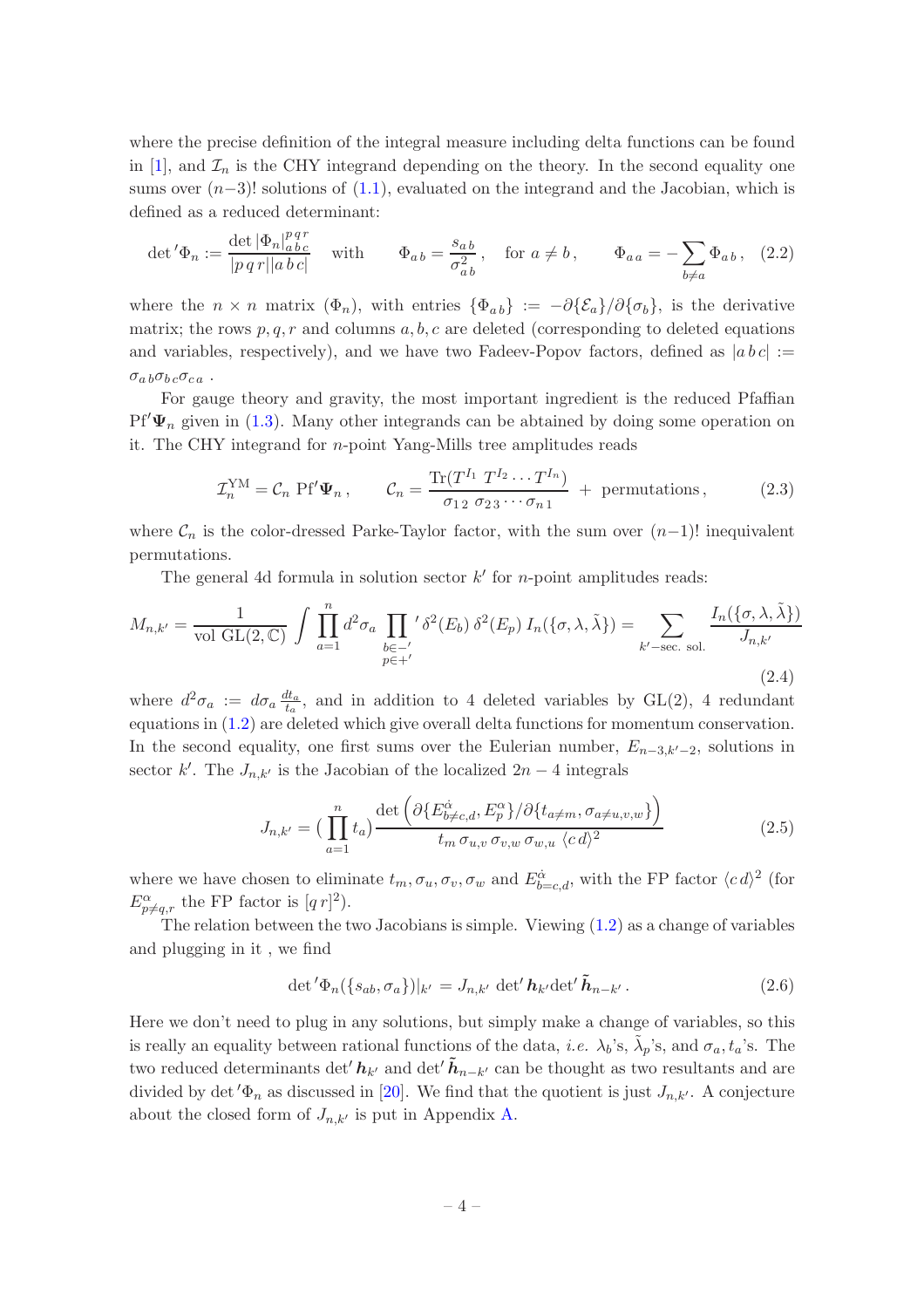Thanks to [\(1.4\)](#page-3-1), for gluon amplitudes, the integrand is nothing but the (color-dressed) Parke-Taylor factor  $I_n^{\text{YM}} = \mathcal{C}_n$ . Different from [\(2.1\)](#page-3-2), any  $\frac{\sigma_{bc}}{t_b t_c}$  $\sigma_{pq}$  $\frac{\sigma_{pq}}{t_pt_q}$  or  $\frac{\sigma_{bp}}{t_b t_p}$  $\frac{\sigma_{bp}}{t_b t_p}$  with  $b, c \in -'$  and  $p, q \in A'$  is  $GL(2, \mathbb{C})$  invariant and any known 4d integrand added with these objects could be a new 4d integrand, for example we add some  $\frac{\sigma_{bp}}{t_b t_p}$  to the  $I_n^{\text{YM}}$  and we get those for QCD in [\[21](#page-26-16)].

In this paper, we explicitly demonstrate the first identity  $(1.4)$ . Compared to this identity, the second one  $(2.6)$  is a more boring one, as there is no polarization involved and just kinematics reducing to 4 dimensions. One can check as many points as we want, without any difficulties (we have checked up to 50 points with all solution sectors numerically). A proof based on direct inspection should be straightforward.

### <span id="page-5-0"></span>3 Reduced Pfaffian in 4d for the  $k' = k$  sector

In this section, we show in a constructive way how the reduced Pfaffian factorizes in four dimensions for the solution sector that coincides with its helicity sector,  $k' = k$ . We will proceed in two steps: as a warm up, we show how it works for the vanishing Pfaffian Pf $\Psi_n$ , which factorizes into two vanishing determinants in 4d; then we apply it to the more nontrivial case of the reduced Pfaffian and show  $Pf'\Psi_n = det'h \det'\tilde{h}$ . The reason for doing so is that both Pf $\Psi_n$  and Pf' $\Psi_n$  have similar expansions, as first studied in [\[22\]](#page-26-17), and we review them here.

From the definition of Pfaffian and thanks to the special structure of  $2n \times 2n$  matrix  $\Psi_n$ , we can expand Pf $\Psi_n$  as a sum over n! permutations of labels  $1, 2, \ldots, n$ , denoted as  $p \in S_n$ 

<span id="page-5-3"></span>
$$
\text{Pf } \Psi_n = \sum_{p \in S_n} \text{sgn}(p) \Psi_p = \sum_{p \in S_n} \text{sgn}(p) \Psi_I \Psi_J \cdots \Psi_K,\tag{3.1}
$$

where  $sgn(p)$  denotes the signature of the permutation p and in the second equality, we use the unique decomposition of any permutation p into disjoint cycles  $I, J, \dots, K$  given by

$$
I = (a_1 a_2 \cdots a_i), \quad J = (b_1 b_2 \cdots b_j), \cdots, \quad K = (c_1 c_2 \cdots c_k); \tag{3.2}
$$

each  $\Psi_p$  is the product of its "cycle factors"  $\Psi_I\Psi_J\cdots\Psi_K$ , which we define now. When the length of a cycle equals one, its cycle factor  $\Psi_{(a)}$  is given by the diagonal of C-matrix:

<span id="page-5-2"></span>
$$
\Psi_{(a)} := C_{aa} = -\sum_{b \neq a} \frac{\epsilon_a \cdot k_b}{\sigma_{ab}}, \qquad (3.3)
$$

and when the length exceeds one  $e.g. i > 1$ , the cycle factor is given by

<span id="page-5-1"></span>
$$
\Psi_{I} = \Psi_{(a_{1}a_{2}\cdots a_{i})} := \frac{\frac{1}{2} \operatorname{tr}(f_{a_{1}}f_{a_{2}}\cdots f_{a_{i}})}{\sigma_{(a_{1}a_{2}a_{3}\cdots a_{i})}} \quad \text{with} \quad f_{a}^{\mu\nu} = k_{a}^{\mu} \epsilon_{a}^{\nu} - \epsilon_{a}^{\mu} k_{a}^{\nu} \,. \tag{3.4}
$$

Here  $\sigma_{(a_1a_2a_3\cdots a_i)} = \sigma_{a_1a_2}\sigma_{a_2a_3}\cdots \sigma_{a_ia_1}$ . The trace is over Lorentz indices and  $f^{\mu\nu}$  is the linearized field strengths of gluons. Note that the decomposition is manifestly gauge invariant: for cycle factors with length more than  $1(3.4)$ , the trace of  $f^{\mu\nu}$  is gauge invariant,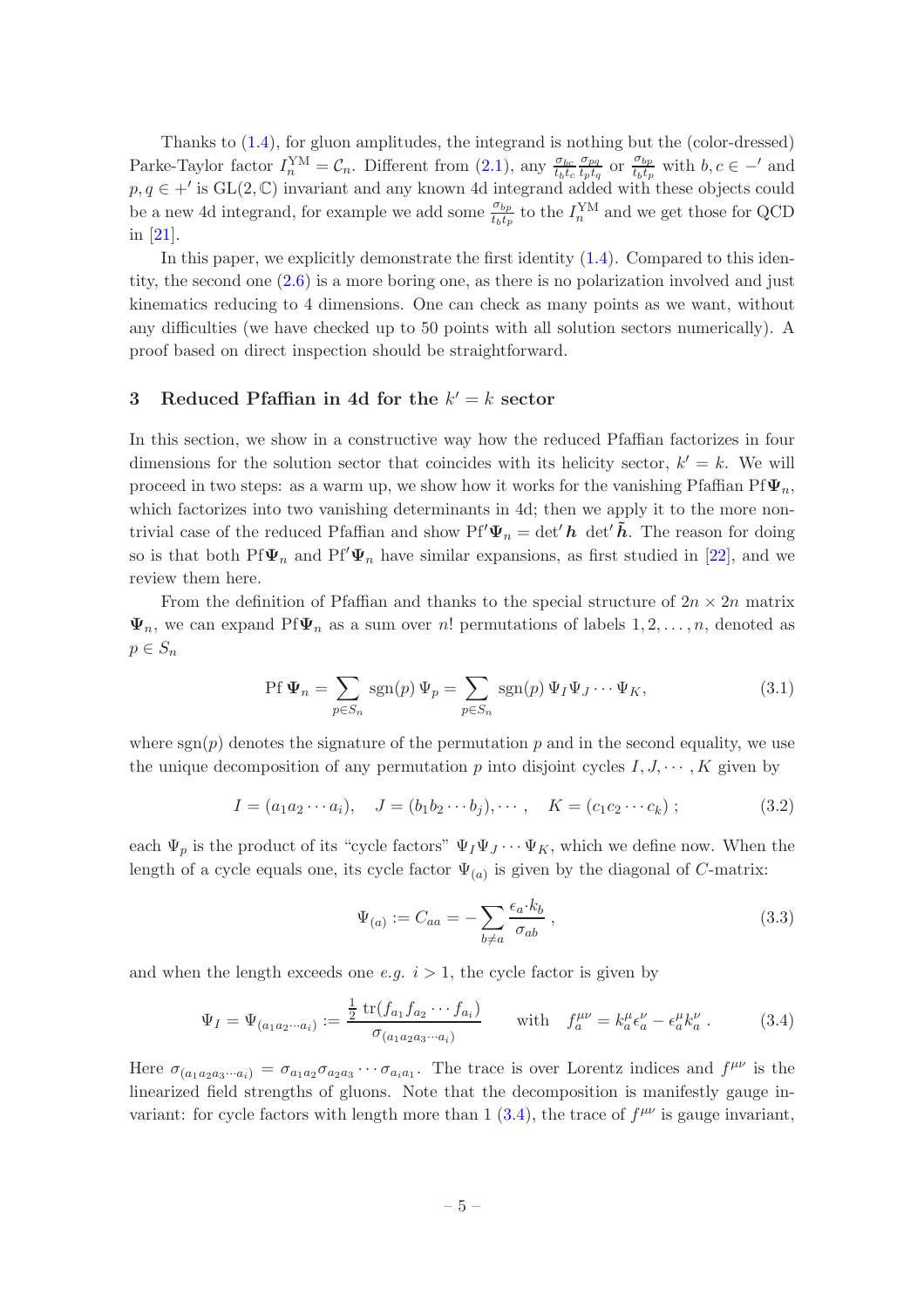while for 1-cycles,  $(3.3)$ , the factor is gauge invariant on the support of scattering equations  $(1.1).$  $(1.1).$ 

The reduced Pfaffian Pf' $\Psi_n$ , as discussed in [\[22\]](#page-26-17), is different from Pf $\Psi_n$ . Because the 1<sup>th</sup>, n<sup>th</sup> columns and rows have been deleted, the numerator of the cycle containing 1 and *n* becomes  $\frac{1}{2} \epsilon_1 \cdot (f_{a_2} f_{a_3} \cdots f_{a_{i-1}}) \cdot \epsilon_n$  instead of a trace. Then

<span id="page-6-1"></span>
$$
Pf'\Psi_n = \sum_{p \in S_n} 'sgn(p) W_I \Psi_J \cdots \Psi_K , \qquad (3.5)
$$

with

<span id="page-6-2"></span>
$$
W_I = W_{[1a_2 \cdots a_{i-1}n]} = \frac{\frac{1}{2} \epsilon_1 \cdot (f_{a_2} f_{a_3} \cdots f_{a_{i-1}}) \cdot \epsilon_n}{\sigma_{(1a_2 a_3 \cdots a_{i-1}n)}}.
$$
\n(3.6)

Here  $I, J, \cdots K$  are the cycles of permutation p. The prime on the summation sign indicates that the sum is taken over all  $p \in S_n$  such that 1 is changed into n. There are  $(n-1)!$  such permutations in  $S_n$  so the sum consists of  $(n-1)!$  terms.

The key observation in [\[22](#page-26-17)] allows us to expand the reduced Pfaffian in terms of building blocks, each of which is either the product of various closed cycles or an open cycle involving the two deleted labels. Closed cycles have a very good property that they won't contribute unless all of their elements belong to same helicity. While the open cycle is much tougher, as it's not gauge invariant individually (dependent on the gauge of the two deleted particles) and wont't vanish when their elements come from different helicity sets. As a warm up, we show in the first subsection the Pfaffian ,which is the product of only closed cycles [\[22](#page-26-17)] ,factorizes . Though the Pfaffian equals zero, it very non-trivially factorizes into determinants of two matrices. Also it is the naturel way to introduce the two matrices  $h_k$  and  $\tilde{h}_{n-k}$  [\(1.5\)](#page-3-3). In the next subsection we carefully deal with the open cycle and finally factorize the reduced Pfaffian to two reduced determinants.

#### <span id="page-6-0"></span>3.1 The Pfaffian in 4d

Let's start with the Pfaffian, Pf $\Psi_n$ . In 4 dimension,  $f^{\mu\nu}$  reduces to a self-dual part and an anti-self-dual part:  $f^{\mu\nu} \to \epsilon^{\alpha\beta} f^{\dot{\alpha}\dot{\beta}} + \epsilon^{\dot{\alpha}\dot{\beta}} f^{\alpha\beta}$ . We denote these two parts as  $f^-$  and f <sup>+</sup> respectively. An important property is that any two adjoint linearised strength fields  $f_b^ \bar{b}$   $f_p^+$  in the trace can exchange their place if the helicity of  $b, p$  are different, i.e.

$$
\cdots f_b^- f_p^+ \cdots = \cdots f_p^+ f_b^- \cdots . \tag{3.7}
$$

So we can always reduce those traces where particles of negative or positive helicity are mixed each other to split ones which have a simple reduction in 4d. Then

$$
\text{tr}\ (f_{a_1}\,f_{a_2}\cdots f_{a_i}) = \begin{cases} 2 \ \langle a_1 a_2 \rangle \ \langle a_2 a_3 \rangle \cdots \langle a_i a_1 \rangle \,, & \{a_1, a_2, \cdots a_i\} \subset - \\ 2 \ [a_i a_{i-1}] \ [a_{i-1} a_{i-2}] \cdots [a_1 a_i] \,, & \{a_1, a_2, \cdots a_i\} \subset + \end{cases} \tag{3.8}
$$
\n
$$
\langle b_1 b_2 \rangle \cdots \langle b_x b_1 \rangle [p_y p_{y-1}] \cdots [p_1 p_y] \,, \qquad \text{otherwise}
$$

Here  $b_1, b_2, \dots, b_x$  are all the particles of negative helicity from  $a_1, a_2, \dots, a_i$  with their ordering unchanged and similarly  $p_1, p_2, \dots, p_y$  are all the particles of positive helicity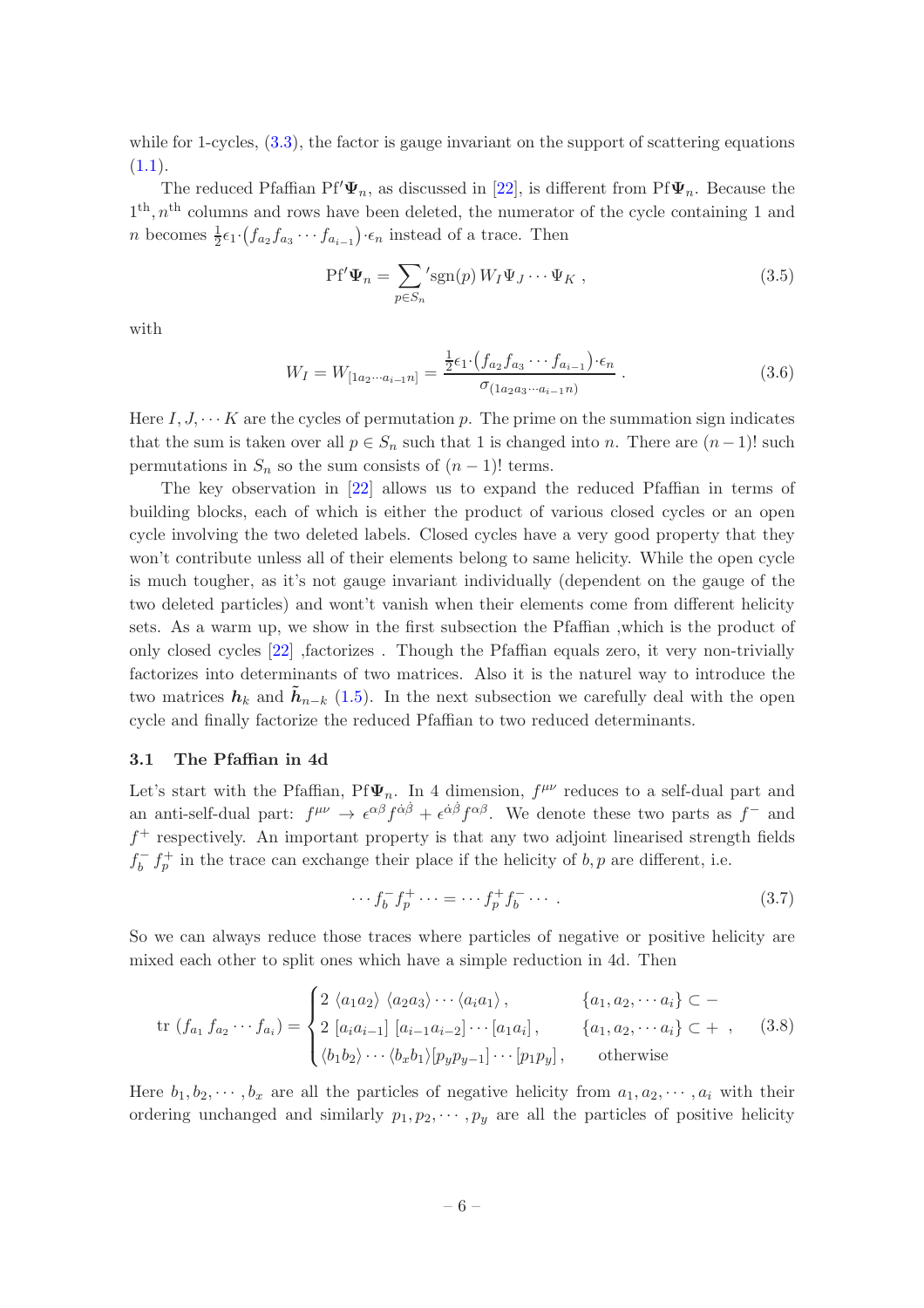from  $a_1, a_2, \dots, a_i$  with their ordering unchanged. Note that tr  $(f_{a_1} f_{a_2} \cdots f_{a_i})$  directly vanishes if there is only one particle of negative helicity or only one particle of positive helicity in  $a_1, a_2, \dots, a_i$ . However we see that the remaining case still effectively vanish as we always add up all permutations (see  $(3.1)$ ) while

$$
\sum_{\{\alpha\} \in \text{OP}(\{b_1, b_2, \cdots, b_x\}, \{p_1, p_2, \cdots, p_y\})} \frac{1}{\sigma(\{\alpha\})} = 0.
$$
 (3.9)

Here the sum is over ordered permutations "OP", namely permutations of the labels in the joined set  $\{b_1, b_2, \cdots, b_x\}, \{p_1, p_2, \cdots, p_y\}$  such that the ordering within  $\{b_1, b_2, \cdots, b_x\}$ and  $\{p_1, p_2, \dots, p_y\}$  is preserved. Therefore, in the sum of  $(3.1)$ , we can effectively write tr  $(f_{a_1} f_{a_2} \cdots f_{a_i})$  in 4d in a remarkably simple way:

<span id="page-7-0"></span>
$$
\frac{1}{2}\text{tr}\left(f_{a_1}f_{a_2}\cdots f_{a_i}\right) \rightarrow \begin{cases} \langle a_1 a_2 \rangle \langle a_2 a_3 \rangle \cdots \langle a_i a_1 \rangle, & \{a_1, a_2, \cdots a_i\} \subset -\\ [a_1 a_2] [a_2 a_3] \cdots [a_i a_1], & \{a_1, a_2, \cdots a_i\} \subset +,\\ 0, & \text{otherwise} \end{cases}
$$
(3.10)

Motivated by [\(3.10\)](#page-7-0), we recall the off-diagonal elements of the  $k \times k$  matrix  $h_k$  and  $(n-k) \times (n-k)$  one  $\tilde{h}_{n-k}$  essentially introduced in [\[12](#page-26-7)] (see also [\[17](#page-26-12), [18\]](#page-26-13)):

<span id="page-7-3"></span>
$$
h_{ab} = \frac{\langle ab \rangle}{\sigma_{ab}} \quad a \neq b, \ a, b \in - , \qquad \tilde{h}_{ab} = \frac{[ab]}{\sigma_{ab}} \qquad a \neq b, \ a, b \in + . \tag{3.11}
$$

It is clear that when we have any cycle factor with length at least 2, it must be given by the chain product of such off-diagonal elements

<span id="page-7-2"></span>
$$
\Psi_{(a_1 a_2 \cdots a_i)} \to \begin{cases} h_{a_1 a_2} h_{a_2 a_3} \cdots h_{a_i a_1} & \{a_1, a_2, \cdots a_i\} \subset - \\ \tilde{h}_{a_1 a_2} \tilde{h}_{a_2 a_3} \cdots \tilde{h}_{a_i a_1} & \{a_1, a_2, \cdots a_i\} \subset + \\ 0 & \text{otherwise} \end{cases}
$$
 (3.12)

To this point we have not used scattering equations and solution sectors in four dimensions. The non-trivial part of the reduction concerns 1-cycle, or the diagonal entries of C-matrix. Note that  $\Psi_{(a)} = C_{aa}$  is only gauge invariant on the support of scattering equations, so it is not surprising that to reduce it nicely one needs to use scattering equations in four dimensions. Now we derive the explicit expression of  $C_{aa}$ . When  $a \in -$  and  $a \in -'$ , we have

<span id="page-7-1"></span>
$$
C_{aa}^{-} = -\sum_{b \in -',b \neq a} \frac{\langle ab \rangle [b\mu]}{[a\mu]\sigma_{ab}} - \sum_{p \in +'} \frac{\langle ap \rangle [p\mu]}{[a\mu]\sigma_{ap}}.
$$
\n(3.13)

Note that  $C_{aa}$  depends on  $\sigma$  and because of the 4d scattering equations [\(1.2\)](#page-2-0), we can make the change of variables

$$
\tilde{\lambda}_b^{\dot{\alpha}} = t_b \sum_{p \in +'} \frac{t_p \tilde{\lambda}_p^{\dot{\alpha}}}{\sigma_{bp}} \quad \text{for } b \in -', \qquad \lambda_p^{\alpha} = t_p \sum_{b \in -'} \frac{t_b \lambda_b^{\alpha}}{\sigma_{pb}} \quad \text{for } p = +', \tag{3.14}
$$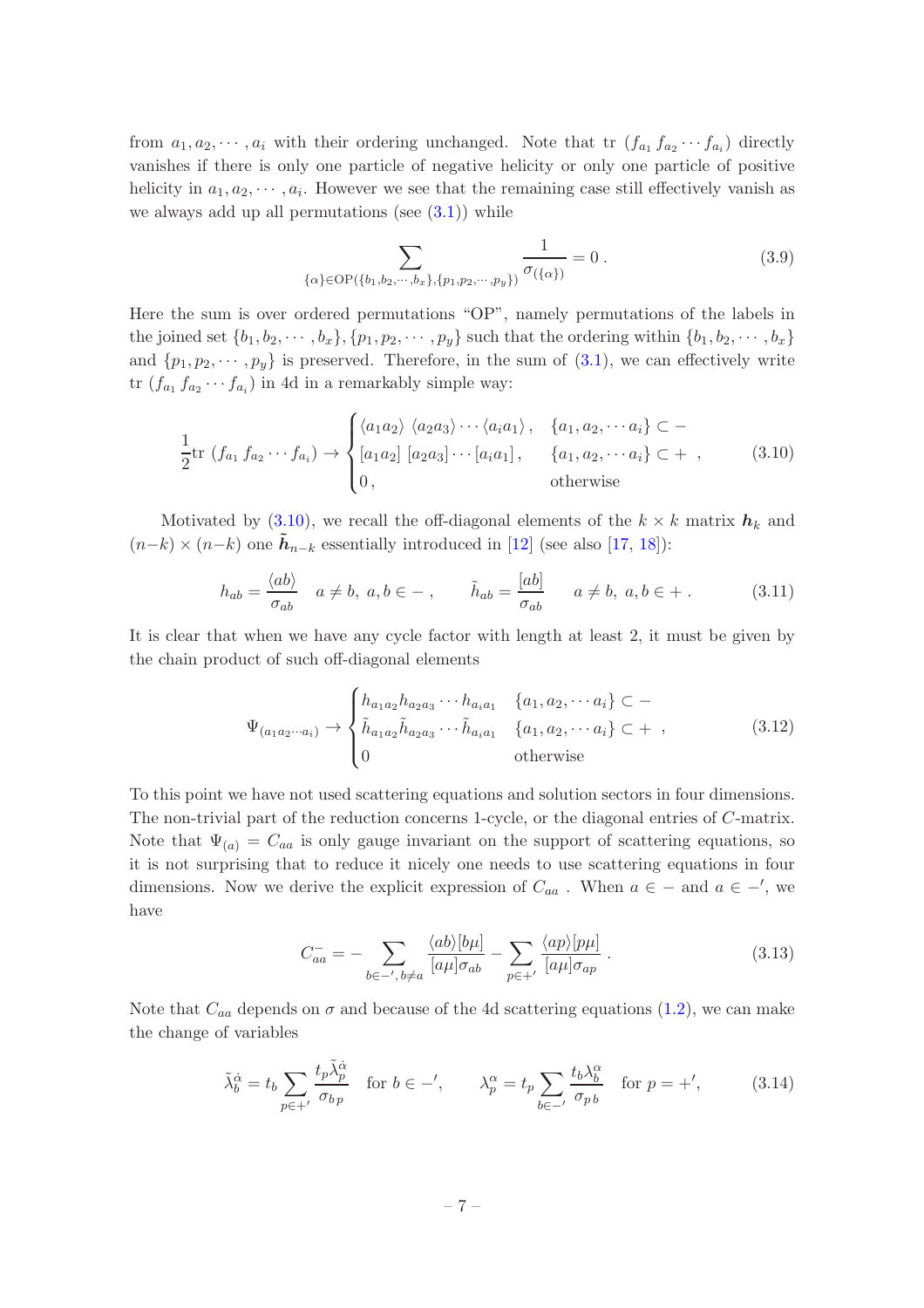Such that  $C_{aa}^-$  reduces to:

<span id="page-8-1"></span>
$$
C_{aa}^{-} = -\frac{1}{[a\mu]} \sum_{b \neq a; p} \left( \frac{\langle ab \rangle t_b t_p [p\mu]}{\sigma_{bp} \sigma_{ab}} + \frac{\langle ab \rangle t_b t_p [p\mu]}{\sigma_{pb} \sigma_{ap}} \right)
$$
  

$$
= -\frac{1}{[a\mu]} \sum_{b \neq a; p} \frac{\langle ab \rangle t_b t_p [p\mu]}{\sigma_{bp}} \left( \frac{1}{\sigma_{ab}} - \frac{1}{\sigma_{ap}} \right)
$$
  

$$
= -\frac{1}{[a\mu]} \sum_{b \neq a; p} \frac{\langle ab \rangle t_b t_p [p\mu]}{\sigma_{ab} \sigma_{ap}} . \tag{3.15}
$$

In the last equality, we have collected the denominators together such that  $\sigma_{bp}$  is canceled. Now  $C_{aa}^-$  factorizes into two factors

<span id="page-8-0"></span>
$$
C_{aa}^- = -\left(\sum_{b \neq a} \frac{t_b \langle ab \rangle}{t_a \sigma_{ab}}\right) \left(\sum_p \frac{t_a t_p [p \mu]}{\sigma_{ap}[a \mu]}\right) = -\sum_{b \in -', b \neq a} \frac{t_b \langle ab \rangle}{t_a \sigma_{ab}}.
$$
 (3.16)

All gauge dependence is in the latter factor and it can be eliminated by scattering equations as  $t_a \sum_{p \in +'}$  $\frac{t_p\tilde{\lambda}^{\dot{\alpha}}_p}{\sigma_{a\,p}}=\tilde{\lambda}^{\dot{\alpha}}_a\ \ \ (3.14).$  $\frac{t_p\tilde{\lambda}^{\dot{\alpha}}_p}{\sigma_{a\,p}}=\tilde{\lambda}^{\dot{\alpha}}_a\ \ \ (3.14).$  $\frac{t_p\tilde{\lambda}^{\dot{\alpha}}_p}{\sigma_{a\,p}}=\tilde{\lambda}^{\dot{\alpha}}_a\ \ \ (3.14).$ 

Similarly we can work out the case of  $a \in +$  and  $a \in +'$ 

$$
C_{aa}^{+} = -\sum_{b \neq a; \ b \in +'} \frac{t_b}{t_a} \frac{[ab]}{\sigma_{ab}}.
$$
 (3.17)

We first discuss the  $k' = k$  case and without loss of generality let's consider  $-′=−$ , which makes our discussion simpler. Then the above two cases are already enough here , postponing other two cases in the following sections. Miraculously,  $C_{aa}$  reduces to diagonal entries of  $h_k$  or  $\tilde{h}_{n-k}$  [\[12\]](#page-26-7) depending on the helicity:

$$
h_{aa} = C_{aa}^- = -\sum_{\substack{b \neq a \\ b \in -}} \frac{t_b \langle ab \rangle}{t_a \sigma_{ab}} \quad a \in -\,, \qquad \tilde{h}_{aa} = C_{aa}^+ = -\sum_{\substack{b \neq a \\ b \in +}} \frac{t_b \langle ab \rangle}{t_a \sigma_{ab}} \quad a \in +\,. \tag{3.18}
$$

The important thing is that the diagonal entry is a linear combination of off-diagonal entries in that row/column. With these diagonal entries of  $h_k$  or  $\tilde{h}_{n-k}$ , the reduction for  $\Psi_{(a_1 a_2 \cdots a_i)}$  with  $i > 1$  or  $i = 1$  (for  $k' = k$ ) are both spelled out in one nice formula, [\(3.12\)](#page-7-2).

We find  $h_{a_1a_2}h_{a_2a_3}\cdots h_{a_ia_1}$  in [\(3.12\)](#page-7-2) is just the ingredient of det  $h_k$ ,

$$
\det \mathbf{h}_k = \sum_{q \in S_k} \text{sgn}(q) h_{I_1} h_{I_2} \cdots h_{I_s} , \quad \text{with } h_I = h_{(a_1 a_2 \cdots a_i)} = h_{a_1 a_2} h_{a_2 a_3} \cdots h_{a_i a_1} , (3.19)
$$

where the sum is over all permutations of particles of negative helicity, *i.e.*  $q \in S_k$  and  $I_1, I_2, \cdots, I_s$  are the cycles of the permutation q. Similarly works for  $\tilde{h}_{a_1a_2}\tilde{h}_{a_2a_3}\cdots\tilde{h}_{a_ia_1}$ .

Then, we see that  $Pf\Psi_n$  factorizes to two parts depending on particles of negative or positive helicity respectively, with most of the terms vanishing and the surviving terms combining to det  $h_k$  or det  $h_{n-k}$ ,

<span id="page-8-2"></span>
$$
\left. \text{Pf}\Psi_n \right|_{k'=k} = \det \mathbf{h}_k \det \tilde{\mathbf{h}}_{n-k} \,. \tag{3.20}
$$

Obviously both det  $h_k$  and det  $h_{n-k}$  vanish since they both have a null vector; this is consistent with the fact that  $Pf\Psi_n$  vanishes due to the two null vectors.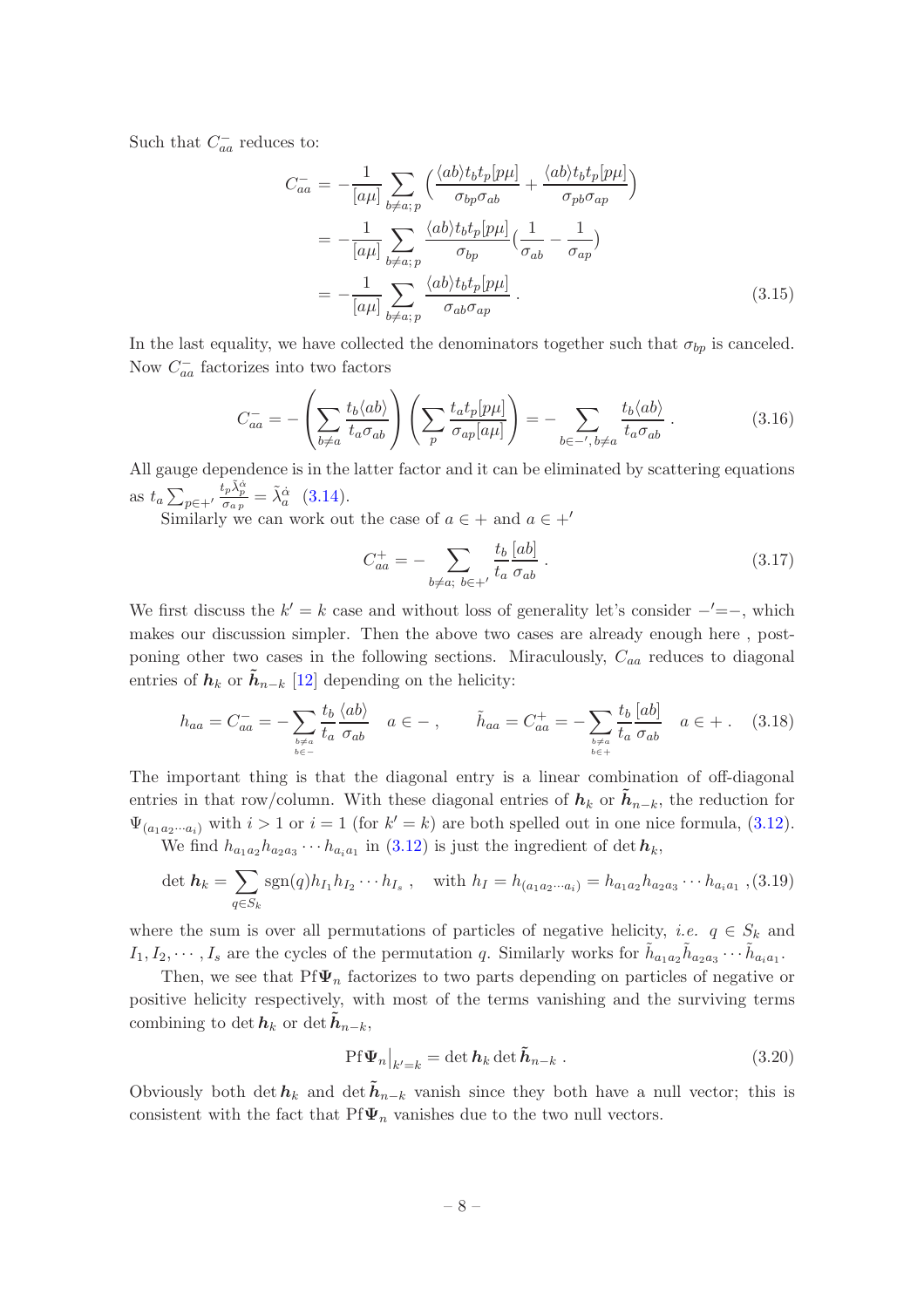#### <span id="page-9-0"></span>3.2 reduced Pfaffian in 4 dimensions

Now we turn to  $Pf'\Psi_n$ . Now we need to deal with the open cycle. Similarly, we can always reduce these mixed open brackets into split one as any two adjoint linearised strength fields  $f_h^$  $f_b^ f_p^+$  in the kinematic numerator of open brackets  $\epsilon_1 \cdots f_b^ \iota_b^- f_p^+ \cdots \epsilon_n$  can exchange their place if the helicity of  $b, p$  are different, i.e.

$$
\epsilon_1 \cdots f_b^- f_p^+ \cdots \epsilon_n = \epsilon_1 \cdots f_p^+ f_b^- \cdots \epsilon_n . \tag{3.21}
$$

Note that this equality is true no matter what the helicity of 1 and  $n$  are. In the following demonstration we need to delete two columns and rows from negative and positive helicity set respectively, so we assign  $1^-$  and  $n^+$ . Using this property, we can always rearrange the kinematic numerator in a split form with the ordering of particles of negative helicity and the ordering of particles of positive helicity unchanged respectively. For example, with  $n>6,$ 

$$
\epsilon_1^- \cdot f_5^+ f_2^- f_3^- f_6^+ f_4^- \cdot \epsilon_n^+ = \epsilon_1^- \cdot f_2^- f_5^+ f_3^- f_6^+ f_4^- \cdot \epsilon_n^+ = \cdots = \epsilon_1^- \cdot f_2^- f_3^- f_4^- f_5^+ f_6^+ \cdot \epsilon_n^+ \n= \frac{2 \langle 12 \rangle \langle 23 \rangle \langle 34 \rangle \langle 4\mu \rangle [\mu 5][56][6n]}{[\mu \langle n \mu \rangle} . (3.22)
$$

All  $\binom{3}{5}$  $\binom{3}{5}$  = 10 such kinematic numerators of open cycles whose ordering of negative and positive particles between 1 and n are 2, 3, 4 and 5, 6 respectively equal to  $\epsilon_1^- \cdot f_2^- f_3^- f_4^- f_5^+ f_6^+ \cdot \epsilon_n^+$ . Further on, all such kinematic numerator can reduce to a product of some simple angle brackets and square brackets as shown in the last equality. Here  $|\mu|, |\mu\rangle$  are the reference of 1,n respectively.

For the general case with  $x$  particles of negative and  $y$  particles of positive helicity between 1 and *n*, there are  $\binom{x}{r+1}$  $x+y$  cycles whose kinematic numerators are equal to those of a certain split open cycles and they all reduce to a product of some simple angle brackets and square brackets,

<span id="page-9-1"></span>
$$
\frac{1}{2}\epsilon_1^- \cdot f_{b_1}^- f_{b_2}^- \cdot f_{b_x}^- f_{p_y}^+ f_{p_{y-1}}^+ \cdot f_{p_1}^+ \cdot \epsilon_n^+ = \frac{\langle 1b_1 \rangle \langle b_1 b_2 \rangle \cdot \langle b_{x-1} b_x \rangle \langle b_x \mu \rangle \left[ \mu p_y \right] \left[ p_y p_{y-1} \right] \cdot \left[ p_2 p_1 \right] \left[ p_1 n \right]}{\left[ 1\mu \right] \langle n\mu \rangle} \tag{3.23}
$$

Here  $|\mu|, |\mu\rangle$  are the reference of 1,n respectively, *i.e.*  $\epsilon_1^- = \frac{|1\rangle|\mu|}{|1\mu|}$  $\frac{1 \rangle [\mu]}{[1 \mu]}, \epsilon^+_n = \frac{|n] \langle \mu |}{\langle n \mu \rangle}$  $\frac{n_{\vert}(\mu)}{\langle n\mu\rangle}$  and we have used the reversed ordering  $p_y, p_{y-1}, \cdots, p_1$  for later convenience.

Since  $\binom{x}{x+1}$  $x+y$  such open brackets share same kinematic numerator, we try to combine their denominators. They happen to be combined to the partial fraction identity (analogous to Kleiss-Kuijf relations of amplitudes),

<span id="page-9-2"></span>
$$
(-)^{|\rho|} \sum_{\{\alpha\} \in \text{OP}(\{\beta\}, \{\rho^T\})} \frac{1}{\sigma_{(1,\{\alpha\},n)}} = \frac{1}{\sigma_{(1,\{\beta\},n,\{\rho\})}},
$$
(3.24)

here  $\{\alpha\}$  means  $a_2, a_3, \cdots, a_{i-1}$  and  $\{\beta\}, \{\rho\}$  means  $b_1, b_2, \cdots, b_x$ , and  $p_1, p_2, \cdots, p_y$  respectively.  $\{\rho^T\}$  denotes the reverse ordering of the labels  $\{\rho\}$ .

Then  $(-)^{|\rho|} \sum_{\{\alpha\} \in \text{OP}(\{\beta\},\{\rho^T\})} \Psi_{[1a_2 \cdots a_{i-1}n]}$  combines to

$$
\frac{\frac{1}{2}\epsilon_1^{-} \cdot f_{b_1}^{-} f_{b_2}^{-} \cdot f_{b_x}^{-} f_{p_y}^{+} f_{p_{y-1}}^{+} \cdot f_{p_1}^{+} \cdot \epsilon_n^{+}}{\sigma_{(1b_1 \cdot b_x n p_1 p_2 \cdot p_y)}} = \left( h_{1b_1} h_{b_1 b_2} \cdot h_{b_{x-1} b_x} \frac{\langle b_x \mu \rangle}{\langle n\mu \rangle \sigma_{b_x n}} \right) \left( \tilde{h}_{n p_1} \tilde{h}_{p_1 p_2} \cdot \tilde{h}_{p_{y-1} p_y} \frac{[\mu p_y]}{[1 \mu] \sigma_{1 p_y}} \right)
$$
\n
$$
:= h_{[1b_1 b_2 \cdots b_x]} \tilde{h}_{[n p_1 p_2 \cdots p_y]} \tag{3.25}
$$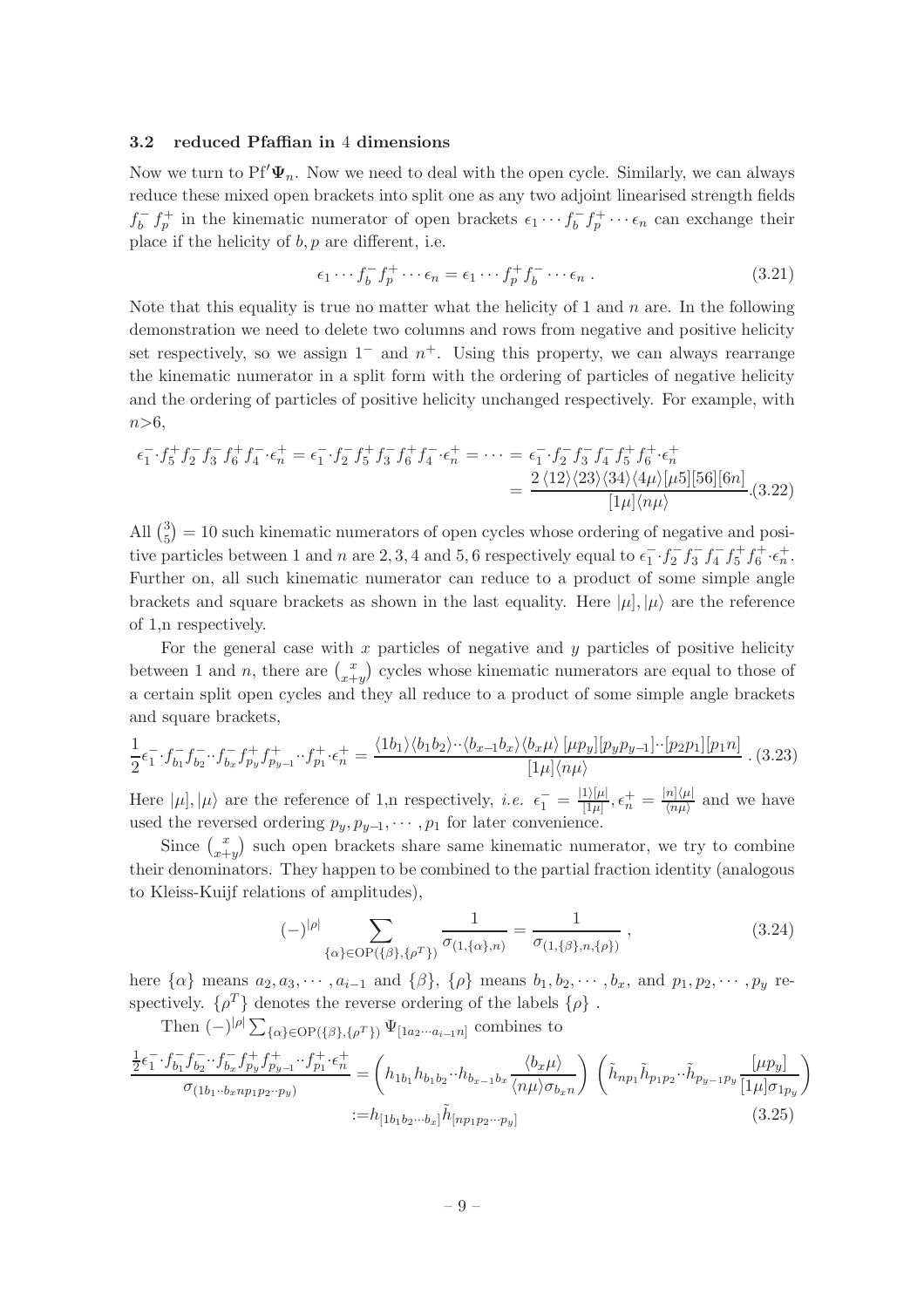In the first equality, we have plugged in  $(3.23)$ . In the second equality, we have defined  $h_{[1b_1b_2\cdots b_x]}$  as  $h_{1b_1}h_{b_1b_2}\cdots h_{b_{x-1}b_x}\frac{\langle b_x\mu \rangle}{\langle n\mu \rangle \sigma_{b_x}}$  $\frac{\langle b_x \mu \rangle}{\langle n\mu \rangle \sigma_{b_x n}}$  and  $\tilde{h}_{[np_1p_2...p_y]}$  as  $\tilde{h}_{np_1} \tilde{h}_{p_1p_2} \cdot \tilde{h}_{p_{y-1}p_y} \frac{[\mu p_y]}{[1\mu]\sigma_{1x}}$  $\frac{\mu p_y}{[1\mu]\sigma_{1py}}$ . Here we can treat 1 as  $b_0$  and if there is no particles of negative helicity between 1 and n,  $\frac{\langle b_x \mu \rangle}{\langle n_u \rangle \sigma_b}$  $\langle n\mu\rangle \sigma_{b_x n}$ reduces to  $\frac{\langle 1\mu \rangle}{\langle n\mu \rangle \sigma_{1n}}$ ; Similarly we can treat n as  $p_0$  and if there is no particles of positive helicity between 1 and  $n, \frac{[\mu p_y]}{[\mu]g_{1x}}$  $\frac{[\mu p_y]}{[1\mu]\sigma_{1p_y}}$  reduces to  $\frac{[\mu n]}{[1\mu]\sigma_{1n}}$ . Note that these prefactors  $\frac{\langle b_x \mu \rangle}{\langle n\mu \rangle \sigma_{b_x n}}$ ,  $\langle 1\mu \rangle$  $\frac{\langle 1\mu\rangle}{\langle n\mu\rangle \sigma_{1n}}$  only depend on  $b_x$  or  $c_y$  respectively.

Though  $\Psi_{[1a_2\cdots a_{i-1}n]}$  has particles with mixed helicity,  $h_{[1b_1b_2\cdots b_x]}$  and  $\tilde{h}_{[np_1p_2\cdots p_y]}$  do have only particles of negative or positive helicity respectively. Adding that closed cycles vanish unless all of their elements have same helicity,  $Pf' \Psi_n$  decouples to two parts which are dependent on particles of negative and positive helicity respectively,

<span id="page-10-0"></span>
$$
\text{Pf}'\Psi_n = \left(\text{sgn}(r)\sum_{\beta} h_{\left[1b_1\cdots b_x\right]} \sum_{I\cdots J} h_I \cdots h_J\right) \left(\text{sgn}(\tilde{r})\sum_{\rho} \tilde{h}_{\left[1p_1\cdots p_y\right]} \sum_{K\cdots L} \tilde{h}_K \cdots \tilde{h}_L\right) (3.26)
$$

Here we have explicitly written out the open cycles to emphasis them.  $\beta, I, \dots, J$  are the cycles of permutations r of negative helicity particles except 1 and  $\rho, K, \dots, L$  are the cycles of permutations  $\tilde{r}$  of positive helicity except n.

For example, with  $1^-2^-3^+4^+$ ,

$$
Pf'\mathbf{\Psi}_4 = \left(h_{[1]}h_{(2)} + h_{[12]}\right)\left(\tilde{h}_{[4]}\tilde{h}_{(3)} + \tilde{h}_{[43]}\right),\tag{3.27}
$$

with  $1^-2^-3^-4^+5^+,$ 

$$
Pf'\Psi_5 = \left(h_{[1]}h_{(2)}h_{(3)} + h_{[1]}h_{(23)} + h_{[12]}h_{(3)} + h_{[132]} + h_{[13]}h_{(2)} + h_{[123]}\right) \times \left(\tilde{h}_{[5]}\tilde{h}_{(4)} + \tilde{h}_{[54]}\right).
$$
\n(3.28)

Without the loss of generality, we let  $- = \{1, 2, \dots, k\}$  and  $+ = \{k+1, k+2, \dots, n\}.$ We try to prove the two parts in  $(3.26)$  combine to two reduced determinants of matrices  $h_k$ ,  $\tilde{\boldsymbol{h}}_{n-k}$  respectively, defined as det' $\boldsymbol{h}_k = \frac{\det |\boldsymbol{h}_k|_{t_b}^{t_c}}{t_b t_c}$ , det' $\tilde{\boldsymbol{h}}_{n-k} = \frac{\det |\tilde{\boldsymbol{h}}_{n-k}|_{t_p}^{t_q}}{t_p t_q}$  $\frac{t_{n-k+t_p}}{t_p t_q}$  with  $b, c \in \mathcal{-}, p, q \in$ + as  $h_k$  has a null vector  $(t_1, t_2, \dots, t_k)$  and  $\tilde{h}_{n-k}$  has a null vector  $(t_{k+1}, t_{k+2}, \dots, t_n)$ . Note that

$$
\det |\mathbf{h}_k|_1^{b_x} = (-)^x \Big( \det |\mathbf{h}_k|_1^1 \Big) \Big|_{h_{b_x c} \to h_{1c}} = (-)^x \sum_{r \in S_{k-1}} \operatorname{sgn}(r) h_{(b_x \cdots)} \Big|_{h_{b_x c} \to h_{1c}} h_I \cdots h_J. \tag{3.29}
$$

Here r is any permutation of particles of negative helicity except 1, and  $(b_x \cdots), I, \cdots, J$ are the cycles of r. c can be anyone of  $1, 2, \cdots k$ .

Since

$$
h_{[1b_1b_2\cdots b_x]} = \frac{\langle b_x \mu \rangle}{\langle n\mu \rangle \sigma_{b_x n}} h_{b_1b_2} \cdots h_{b_{x-1}b_x} h_{b_xb_1} \Big|_{h_{b_xb_1} \to h_{1b_1}} = \frac{\langle b_x \mu \rangle}{\langle n\mu \rangle \sigma_{b_x n}} (b_1b_2 \cdots b_x)_{h} \Big|, h_{b_xb_1} \to h_{1b_1} (3.30)
$$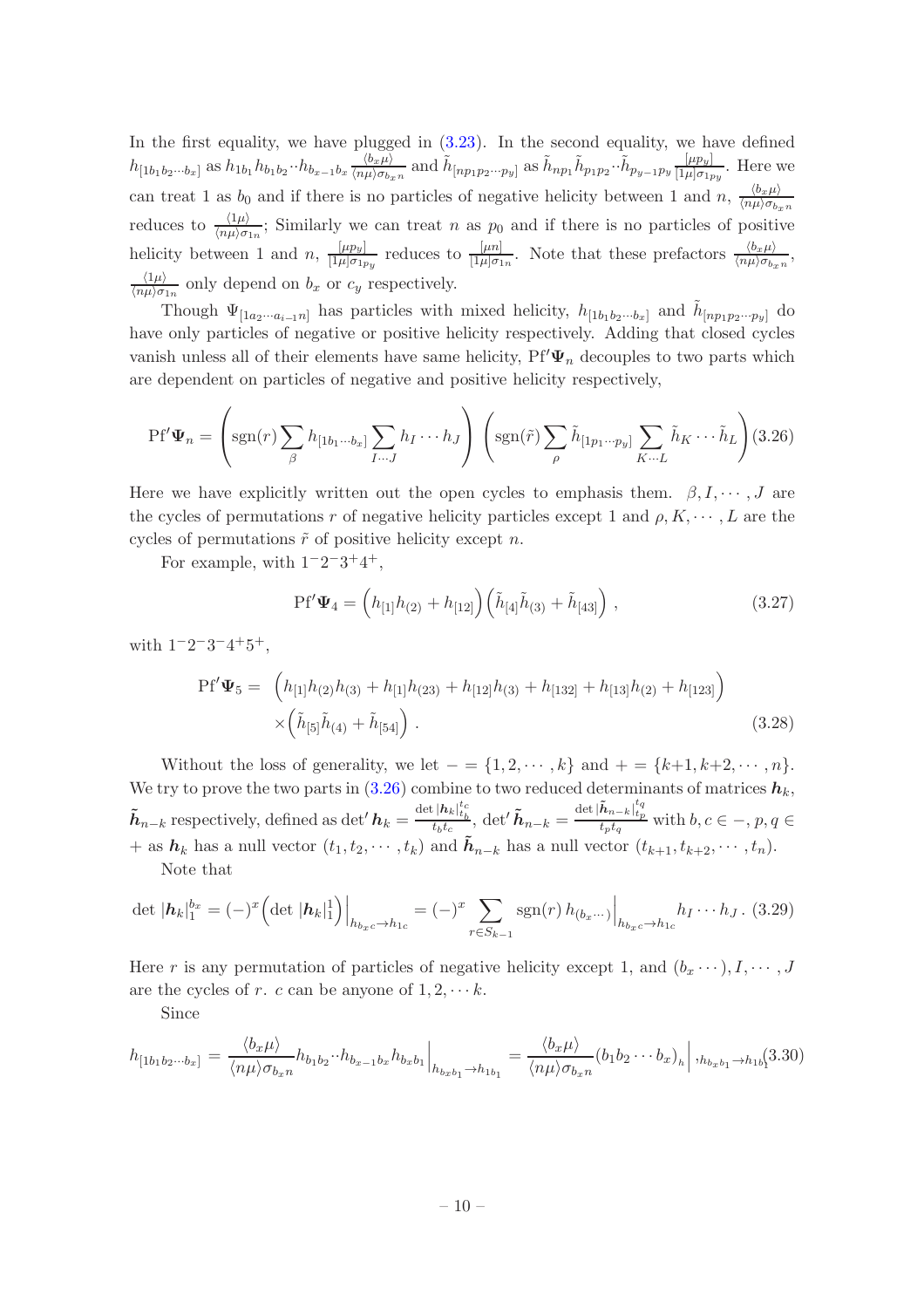we write the first part in the RHS of [\(3.26\)](#page-10-0) as a sum over all possible  $b_x$ , i.e.  $b_x = 1, 2, \cdots k$ . This equality can also be seen by collecting terms with the same prefactor  $\frac{\langle b_x \mu \rangle}{\langle n\mu \rangle \sigma_{b_x n}}$ ,

$$
sgn(r)\sum_{\beta}h_{[1b_1\cdots b_x]}\sum_{I\cdots J}h_I\cdots h_J=\sum_{b_x=1}^k\left(sgn(r)\sum_{\beta'}h_{[1}\underbrace{b_1\cdots b_{x-1}}_{\beta'}b_x]\sum_{I\cdots J}h_I\cdots h_J\right),\quad(3.31)
$$

Here  $\beta' = \{b_1, \dots, b_{x-1}\}\$ .  $\beta', I, \dots, J$  are the cycles of permutations of particles of negative helicity except 1 and  $b_x$ . Then each term of the summation in RHS of the above equation equals det  $|h_k|_1^{b_x}$  up to a prefactor. Summing over all possible  $b_x$ , i.e.  $b_x = 1, 2, \dots k$ , gives the left parenthesis of RHS in [\(3.26\)](#page-10-0). Similar derivations leads to the right parenthesis . Then

<span id="page-11-1"></span>
$$
Pf'\Psi_n = \left(\sum_{b_x=1}^k \frac{\langle b_x \mu \rangle}{\langle n\mu \rangle \sigma_{b_x n}} \det |\mathbf{h}_k|_1^{b_x} \right) \left(\sum_{p_y=k+1}^n \frac{[\mu p_y]}{[1\mu] \sigma_{1p_y}} \det |\tilde{\mathbf{h}}_{n-k}|_n^{p_y} \right).
$$
(3.32)

We insert  $\frac{t_n t_{b_x}}{t_1 t_{b_x}}$  in every term of the first sum of above equation and  $\frac{t_1 t_{p_y}}{t_n t_{p_y}}$  in every term of the second sum, which doesn't change the value of  ${\rm Pf}'\Psi_n.$  Then

$$
Pf'\Psi_n = \left(\sum_{b_x=1}^k \frac{\langle b_x \mu \rangle t_{b_x} t_n}{\langle n\mu \rangle \sigma_{b_x n}} \frac{\det |\mathbf{h}_k|_1^{b_x}}{t_1 t_{b_x}}\right) \left(\sum_{p_y=k+1}^n \frac{[\mu p_y] t_1 t_{p_y}}{[1 \mu] \sigma_{1p_y}} \frac{\det |\tilde{\mathbf{h}}_{n-k}|_n^{p_y}}{t_n t_{p_y}}\right). \tag{3.33}
$$

While all  $\frac{\det |h_k|_1^{b_x}}{t_1t_{b_x}}$  with  $b_x = 1, 2, \cdots, k$  reduce to  $\det' h_k$ , all  $\frac{\det |\tilde{h}_{n-k}|_n^{p_y}}{t_n t_{p_y}}$  with  $p_y = k + 1$  $1, k+2, \cdots, n$  reduce to det'  $\tilde{h}_{n-k}$ . Then

<span id="page-11-0"></span>
$$
\text{Pf}'\Psi_n = \frac{\sum_{b_x=1}^k \frac{t_{b_x}t_n \langle b_x \mu \rangle}{\sigma_{b_x n}}}{\langle n\mu \rangle} \frac{\sum_{p_y=k+1}^n \frac{t_1t_{p_y}[\mu p_y]}{\sigma_{1p_y}}}{[1\mu]} \text{det}' \, \boldsymbol{h}_k \text{det}' \, \boldsymbol{\tilde{h}}_{n-k} \,. \tag{3.34}
$$

All gauge dependence of particle 1 and n combine to one factor respectively and on the support of 4d scattering equation [\(1.2\)](#page-2-0),

$$
t_n \sum_{b \in -'} \frac{t_b \lambda_b^{\alpha}}{\sigma_{n b}} = \lambda_n^{\alpha}, \qquad t_1 \sum_{p \in +'} \frac{t_p \tilde{\lambda}_p^{\dot{\alpha}}}{\sigma_{1 p}} = \tilde{\lambda}_1^{\dot{\alpha}}, \tag{3.35}
$$

the two prefactors before the determinants in [\(3.34\)](#page-11-0) reduce to 1 respectively. Then we get

<span id="page-11-2"></span>
$$
Pf'\Psi_n|_{k'=k} = \det' h_k \det' \tilde{h}_{n-k} . \qquad (3.36)
$$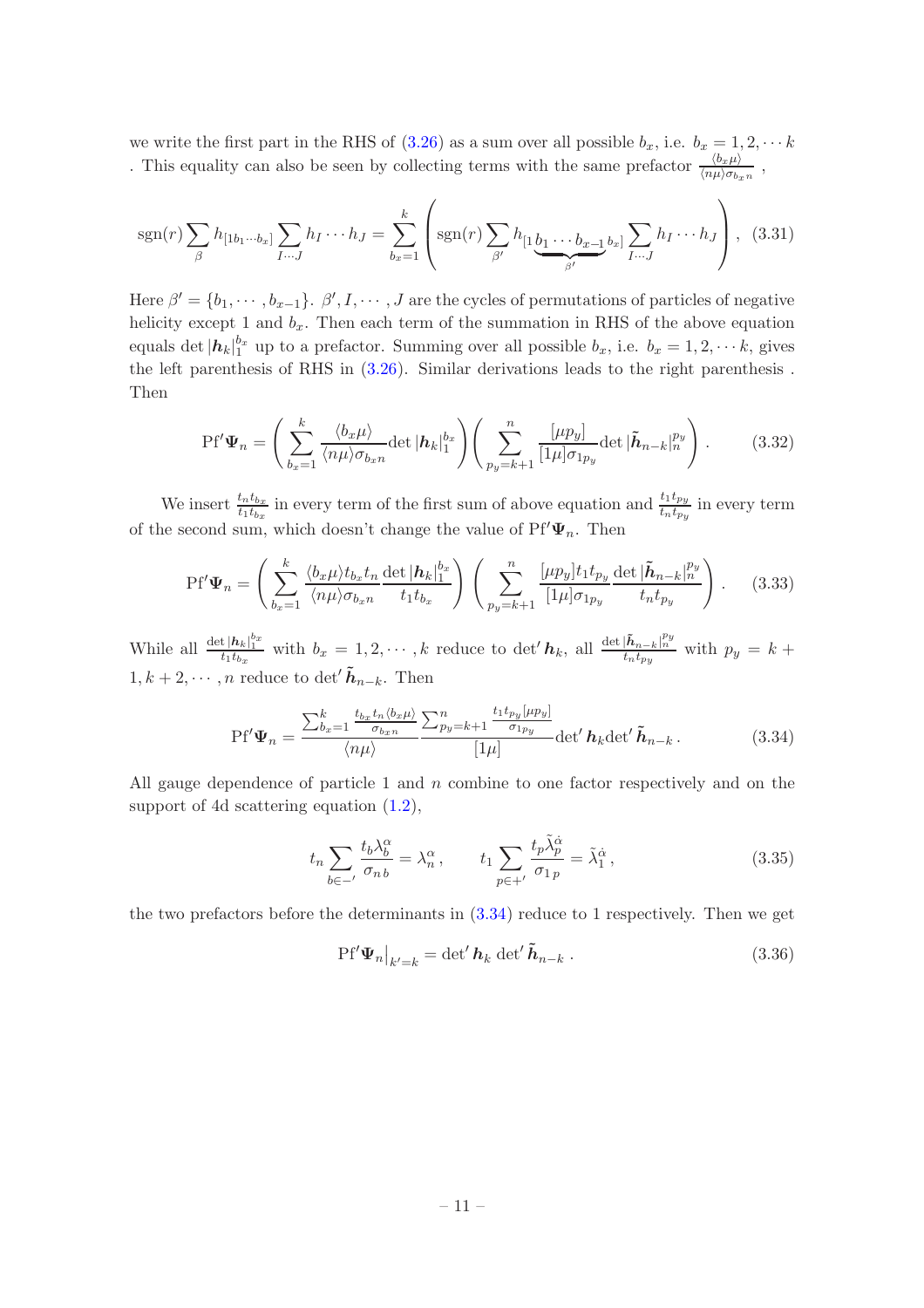For example, with  $1^-2^-3^-4^+5^+,$ 

$$
Pf'\Psi_{5} = \left( \left( h_{(23)} + h_{(2)}h_{(3)} \right) \frac{\langle 1\mu \rangle}{\langle 5\mu \rangle \sigma_{15}} + \left( h_{(2)} \Big|_{h_{22} \to h_{12}} h_{(3)} + h_{(32)} \Big|_{h_{23} \to h_{13}} \right) \frac{\langle 2\mu \rangle}{\langle 5\mu \rangle \sigma_{25}} + \left( h_{(2)}h_{(3)} \Big|_{h_{33} \to h_{13}} + h_{(23)} \Big|_{h_{32} \to h_{12}} \right) \frac{\langle 3\mu \rangle}{\langle 5\mu \rangle \sigma_{35}} \right) \times \left( \frac{\left[ \mu 5 \right]}{\left[ 1\mu \right] \sigma_{15}} \tilde{h}_{(4)} + \frac{\left[ \mu 4 \right]}{\left[ 1\mu \right] \sigma_{14}} \tilde{h}_{(4)} \Big|_{\tilde{h}_{44} \to \tilde{h}_{54}} \right) = \sum_{a_x=1}^3 \frac{\langle b_x \mu \rangle}{\langle 5\mu \rangle \sigma_{b_x 5}} \det |h_3|_1^{a_x} \sum_{b_y=4}^5 \frac{\left[ \mu p_y \right]}{\left[ 1\mu \right] \sigma_{1p_y}} \det |h_2|_5^{b_y} = \det' h_3 \det' \tilde{h}_2
$$
\n(3.37)

#### <span id="page-12-0"></span>4 Extension to all solution sectors

We have arrived at  $(3.32)$  without using the explicitly form of 1-length cycle, *i.e.*  $C_{aa}$ . When extended to all solution sectors, those cycles whose length are longer than 1 don't change, while the 1-length cycles change to  $C_{aa}$  with the solutions of  $k'$  sectors plugged in . That is, we need to enhance the origin two matrices to  $h_k^k$  $_{k}^{k^{\prime}}$  and  $\tilde{\pmb{h}}_{n-k}^{k^{\prime}}$  with their diagonal entries depending on the solution sector  $k'$  while the off-diagonal entries unchanged. The expression of  $C_{aa}$  with  $a \in -$  and  $a \in -'$  has been given in [\(3.16\)](#page-8-0). Note that this expression is true even when  $k' \neq k$ ,

<span id="page-12-1"></span>
$$
h_{aa} = -\sum_{\substack{b \neq a \\ b \in -'} } \frac{t_b}{t_a} \frac{\langle ab \rangle}{\sigma_{ab}} \quad a \in - \text{ and } a \in -'.
$$
 (4.1)

Now we derive the expression of  $C_{aa}$  with a not consistent in helicity sector and solution sector. When  $a \in -$  but  $a \notin -'$ , we have

$$
C_{aa} = -\sum_{p \in +', p \neq a} \frac{\langle ap \rangle [p\mu]}{[a\mu]\sigma_{ap}} - \sum_{b \in -'} \frac{\langle ab \rangle [b\mu]}{[a\mu]\sigma_{ab}} \tag{4.2}
$$

After we plug in the changes of variables [\(3.14\)](#page-7-1), unlike [\(3.15\)](#page-8-1), terms with  $a \in +'$  and  $p = a$ both contribute.

$$
C_{aa} = -\frac{1}{[a\mu]} \sum_{\substack{p \in +', p \neq a \\ b \in -'}} \left( \frac{\langle ab \rangle t_b t_p [p\mu]}{\sigma_{pb} \sigma_{ap}} + \frac{\langle ab \rangle t_b t_p [p\mu]}{\sigma_{bp} \sigma_{ab}} \right) + \sum_{b \in -'} \frac{\langle ab \rangle t_b t_a}{\sigma_{ba}^2} \tag{4.3}
$$

The first term on the RHS also factorizes into two parts following the trick used in [\(3.15\)](#page-8-1),  $(3.16),$  $(3.16),$ 

$$
-\frac{1}{[a\mu]}\sum_{\substack{p\in +',p\neq a\\b\in -'}}\frac{\langle ab\rangle t_b t_p[p\mu]}{\sigma_{ab}\sigma_{ap}} = -\left(\sum_{b\in -'}\frac{t_a t_b \langle ab\rangle}{\sigma_{ab}}\right)\left(\sum_{p\in +',p\neq a}\frac{t_p[p\mu]}{t_a\sigma_{ap}[a\mu]}\right) = 0\,,\tag{4.4}
$$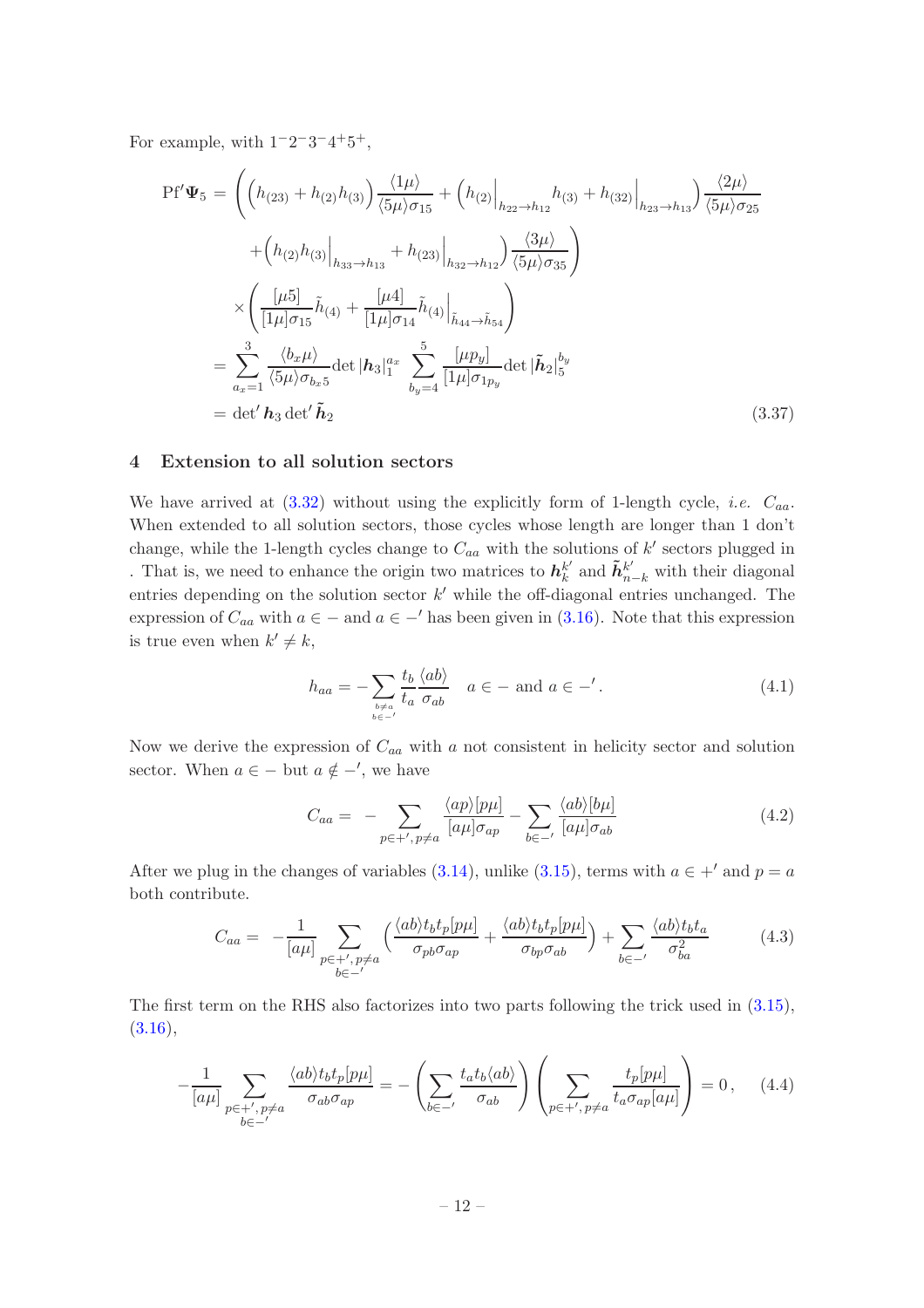while it vanishes as shown in the last equality because the part in the first parenthesis vanishes on the support of 4d scattering equation [\(1.2\)](#page-2-0), (note that  $a \in +'$ )

$$
t_a \sum_{b \in -'} \frac{t_b \lambda_b^{\alpha}}{\sigma_{ab}} = \lambda_a^{\alpha} \tag{4.5}
$$

then we see that  $C_{aa}$  only has contribution from the term of  $p = a$ , and we obtain

$$
C_{aa} = -\sum_{\substack{b < c \\ b,c \in -'}} \frac{\langle bc \rangle t_b t_c t_a^2 \sigma_{bc}}{\sigma_{ba}^2 \sigma_{ca}^2} \qquad \text{when } a \in - \text{ but } a \notin -' \,. \tag{4.6}
$$

Consequently, we have

<span id="page-13-2"></span>
$$
h_{aa} = -t_a^2 \sum_{b < c; \ b, c \in -'} \frac{t_b t_c \sigma_{bc} \langle bc \rangle}{\sigma_{ab}^2 \sigma_{ac}^2} \quad a \in -\text{ but } a \notin -', \tag{4.7}
$$

By a parity transformation, we can directly obtain  $\tilde{h}_{aa}$ 

<span id="page-13-3"></span>
$$
\tilde{h}_{aa} = -\sum_{\substack{b \neq a \\ b \in \mathcal{C}}} \frac{t_b}{t_a} \frac{[ab]}{\sigma_{ab}} \qquad a \in + \text{ and } a \in +'
$$
\n
$$
\tilde{h}_{aa} = -t_a^2 \sum_{b < c; \ b, c \in +'} \frac{t_b t_c \sigma_{bc} [bc]}{\sigma_{ab}^2 \sigma_{ac}^2} \quad a \in + \text{ but } a \notin +'.
$$
\n
$$
(4.8)
$$

When  $k' = k$ , these extended matrices come back to their original ones. When  $k' \neq k$ , one of det  $h_k^k$ , det  $\tilde{h}_{n-k}^k$  must vanish. Further more, when  $k' < k$ , after deleting appropriate row and column of  $h_k^k$ , the determinant of the remaining matrix still vanishes, so does the  $\tilde{\bm{h}}_{n-k}^k$  when  $k' > k$ , which results in the vanishing of  $Pf' \Psi_n$  in  $k' \neq k$  sectors. We will discuss this in sec. 4.1. Some integrands receive the contribution from the  $k' \neq k$  sectors, such as  $\mathcal{P}_n$ , which will be discussed in sec[.4.2.](#page-15-0)

#### <span id="page-13-0"></span>4.1 the vanishing of reduced Pfaffian in other sectors

We start from the equation  $(3.32)$ . Note that we have got this by deleting the 1<sup>th</sup> and  $n<sup>th</sup>$  rows and columns of  $\Psi_n$ . We can also delete other rows and columns to get a similar expression. What's more, along the demonstration of [\(3.5\)](#page-6-1) to [\(3.32\)](#page-11-1), we don't use the scattering equations  $(1.2)$ , in other words  $(3.32)$  is true for any solutions. After  $(3.32)$ , the scattering equation is used and we demonstrate [\(3.36\)](#page-11-2). Now we move to other solution sectors. Without loss of generality, let's consider  $- = \{1, 2, \ldots, k\}$  while  $-' = \{1, 2, \ldots, k'\}$ , which makes our discussion simpler. Then when  $k' < k$ , further on, we can also and always delete  $(k' + 1)$ <sup>th</sup> and  $n<sup>th</sup>$  column and row instead of the of 1<sup>th</sup> and  $n<sup>th</sup>$  ones, then the reduced Pfaffian becomes

<span id="page-13-1"></span>
$$
Pf'\Psi_n = \left(\sum_{b_x=1}^k \frac{\langle b_x \mu \rangle}{\langle n\mu \rangle \sigma_{b_x n}} \det |h_k^{k'}|_{k'+1}^{b_x} \right) \left(\sum_{p_y=k+1}^n \frac{[\mu p_y]}{[k'+1,\mu] \sigma_{k'+1,p_y}} \det |\tilde{h}_{n-k}^{n-k'}|_n^{p_y} \right) \tag{4.9}
$$

Notice that we still have to calculate the determinants of series of matrices. Instead of both summations in RHS of  $(4.9)$  being combined to simple factors as shown in  $(3.34)$ , we show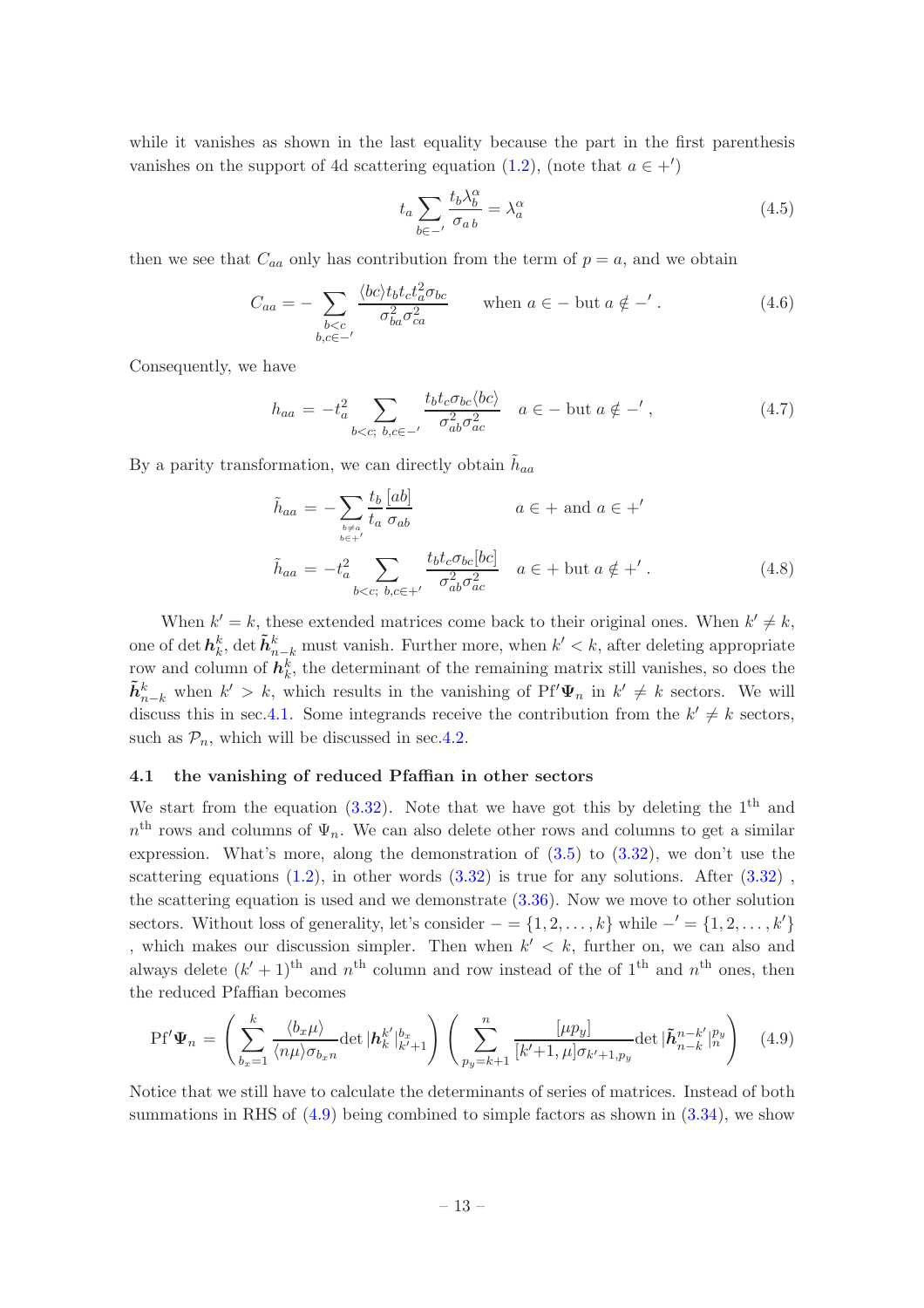that the determinants of matrices  $|h_k^{k'}\rangle$  ${k' \brack k'}$  $b_{k+1}^{b_{x}}$  with  $b_{x} = 1, 2, \cdots, k$  in the first summation vanish identically.

These matrices all come from the original matrix  $h_k^{k'}$  with the  $(k'+1)$ <sup>th</sup> column deleted and the  $1^{th}, 2^{th}, \dots, k^{th}$  row deleted respectively. An important observation is that the first k ′ columns of these matrices are linearly dependent as

<span id="page-14-1"></span>
$$
t_1\eta_1 + t_2\eta_2 + \cdots + t_{k'}\eta_{k'} = \mathbf{0} \tag{4.10}
$$

here  $\eta_1, \eta_2, \cdots, \eta_{k'}$  are the  $1^{\text{th}}, 2^{\text{th}}, \cdots, k'^{\text{th}}$  columns of anyone of matrices  $|h_k^k|$  $\frac{k'}{k}\Big|_{k'}^{b_x}$  $\frac{b_x}{k'+1}$  with  $b_x = 1, 2, \dots, k$ . This is equivalent to say that

<span id="page-14-0"></span>
$$
\sum_{b=1}^{k'} t_b h_{ab} = 0, \qquad \text{for } a = 1, 2, \cdots, k
$$
 (4.11)

These equations come from two totally different origins as  $a \leq k'$  or  $a > k'$ .

For the case of  $a \in \{-1, 2, \dots, k\}$ , the establishment of  $(4.11)$  come from the fact that the diagonal elements  $h_{aa}$  are a linear combination of some off-diagonal entries as shown in  $(4.1)$  with some appropriate coefficients.

While for the cases of  $a > k'$ , note that a now belongs to the set  $+'$ , and the validity of  $(4.11)$  come from the change of variables  $(3.14)$ . What we need here is the cases of  $a = k' + 1, k' + 2, \cdots, k,$ 

$$
t_a \sum_{b \in -'} \frac{t_b \lambda_b^{\alpha}}{\sigma_{ab}} = \lambda_a^{\alpha} \qquad \text{for } a = k' + 1, k' + 2, \cdots, k
$$
 (4.12)

Obviously after we act  $\lambda_a$  on both sides of above equation, both sides vanish, that is

$$
\sum_{b=1}^{k'} t_b h_{ab} = \sum_{b=1}^{k'} t_b \frac{\langle ab \rangle}{\sigma_{ab}} = 0 \quad \text{for } a = k' + 1, k' + 2, \cdots, k
$$
 (4.13)

After understanding [\(4.10\)](#page-14-1), now it is easy to understand the vanishing of all matrices  $|\bm{h}^{k'}_k\>$  $\frac{k'}{k}\Big|_{k'}^{b_x}$  $b_x^{b_x}$  with  $b_x = 1, 2, \dots, k$ . We take a multiple of the  $a^{\text{th}}$  row of these matrice by  $t_a$  for  $a=1,2,\dots,k'$ , and then add  $2^{th},3^{th},\dots,k'$ <sup>th</sup> column to the 1<sup>th</sup> column; in this way we obtain a new  $1^{th}$  column whose entries all equal to zero because of  $(4.10)$ . Since we just do some fundemantal operation on these matrices and we obtain a column with all entries equal to zero, all determinants of these matrices vanish.

When  $k' < k$ , the determinants of matrices in the first summation in  $(4.9)$  vanish; when  $k' > k$ , the determinants of matrices in the second summation in [\(4.9\)](#page-13-1) vanish. Pf' $\Psi_n$ only receives the contribution of  $k' = k$  sector, then we proved the identity [\(1.4\)](#page-3-1) given in the introduction.

In the reduction of  $Pf'\Psi_n$ , we reorganize the Pfaffian using some fundamental (almost) gauge invariant objects and then deal with these objects , finally we reconstruct the reduced Pfaffian using det  $h_k$  and det  $\tilde{h}_{n-k}$ . This procedure is quite general. The reduced Pfaffian can be thought as putting two kinematic of the deleted particles in higher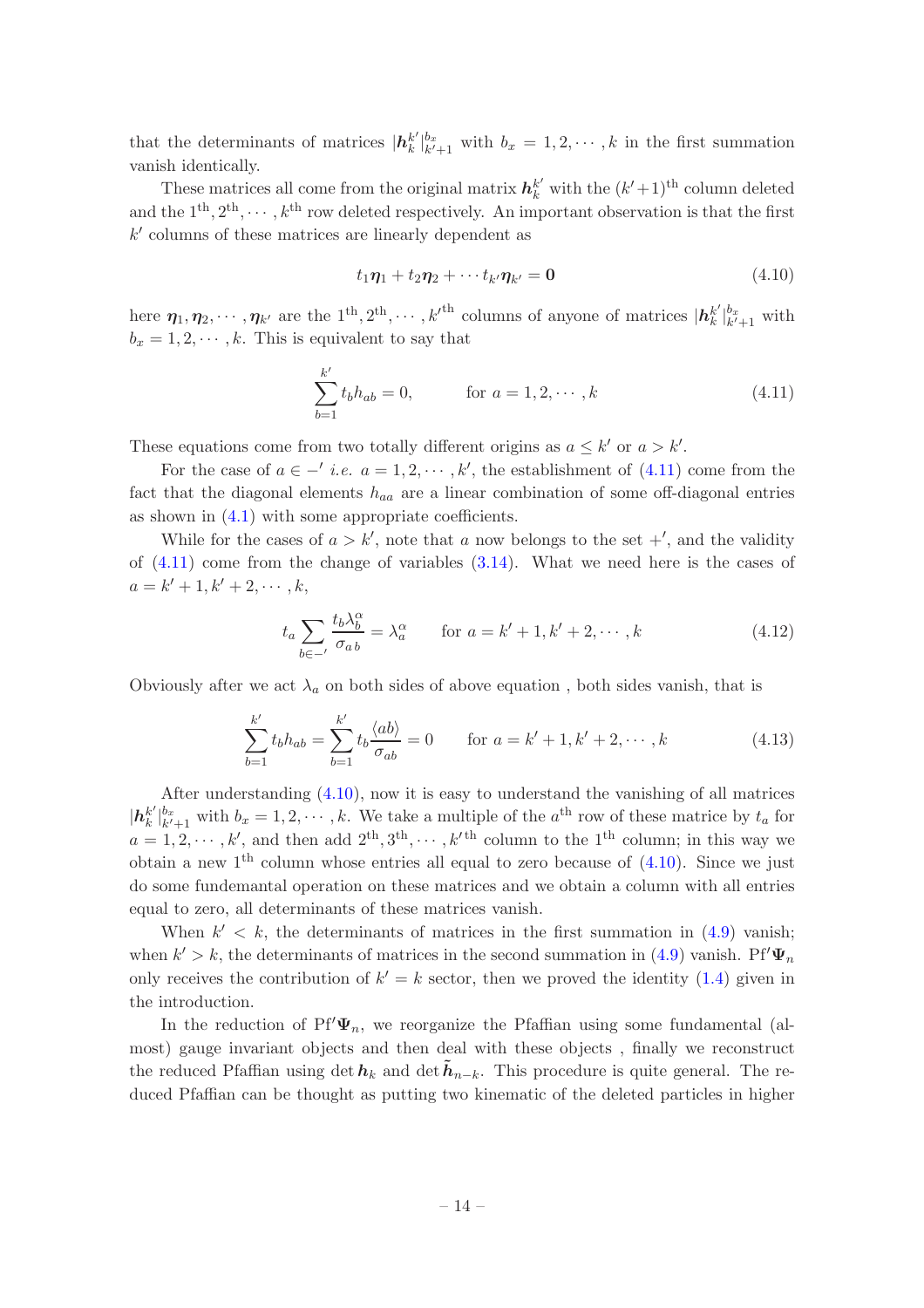dimensions and the Lorentz contraction of them and anything else vanish unless contraction of them each other equal to  $1^{-1}$  $1^{-1}$ . Similarly, we can put polarizations of m pairs of particles in higher dimension and then we get the reduced compactified Pfaffian, which is the integrand of Einstein-Maxwell, Einstein-Maxwell-scalar, Yang-Mills-scalar, Born-Infeld amplitudes. This can be viewed as the "fancy reduced Pfaffian" as we may meet several open brackets in each term of the expansion. Further more, the reduced squeezed Pfaffian, which is the integrand of Einstein-Yang-Mills, can be obtained by some combination of the reduced compactified Pfaffian. So all these methods can be applied in the reduced squeezed Pfaffian,too.These are presented in the Appdendix [B,](#page-20-0)[C.](#page-25-0)

There are some integrands that can't be organized as a matrix, let alone its Pfaffian, such as the  $\mathcal{P}_n$  used in  $F^3, R^2, R^3$  amplitudes. We can still reduce it into objects related to det  $h_k$  and det  $\tilde{h}_{n-k}$  and make some properties manifest. Besides, it receives the contribution from several sectors and one need to add up all of these to get the corresponding amplitudes, as discussed in the following subsection.

#### <span id="page-15-0"></span>4.2 the new object  $P_n$  for higher dimension operator

As shown in [\[21](#page-26-16)], as a generalization of the reduced Pfaffian in Yang-Mills theory,  $\mathcal{P}_n$  is a new, gauge-invariant object that leads to gluon amplitudes with a single insertion of  $F^3$ , and gravity amplitudes by Kawai-Lewellen-Tye relations. When reduced to four dimensions for given helicities, this new object vanishes for any solution of scattering equations on which the reduced Pfaffian is non-vanishing. This intriguing behavior in four dimensions explains the vanishing of graviton helicity amplitudes produced by the Gauss-Bonnet  $R^2$  term, and provides a scattering-equation origin of the decomposition into self-dual and anti-self-dual parts for  $F^3$  and  $R^3$  amplitudes.

No matter what  $P_n$  is, it must be gauge invariant. It's most natural to start from the expansion of Pfaffian in a manifest gauge invariant way  $(3.1)$ . Reorganize these gauge invariant objects according to their length and we define the minimal gauge invariant and guage invariant objects  $P$  as

$$
P_{i_1 i_2 \cdots i_r} := \sum_{|I_1| = i_1, |I_2| = i_2, \cdots, |I_r| = i_r} \Psi_{I_1} \Psi_{I_2} \cdots \Psi_{I_r} ,
$$
\n(4.14)

with  $i_1 + i_2 + \cdots + i_r = n$  and the convention  $i_1 \leq i_2 \cdots \leq i_r$ .

Then Pfaffian can be written as

<span id="page-15-2"></span>
$$
\text{Pf}\Psi_n = \sum_{i} (-)^{n-m} P_{i_1 i_2 \cdots i_m} = 0 \,, \tag{4.15}
$$

Decorated with some appropriate coefficient, P can be used to build up some unknown CHY integrands, such as the new integrand is defined as

<span id="page-15-3"></span>
$$
\mathcal{P}_n = \sum_{\substack{1 \le i_1 \le i_2 \le \dots \le i_m \le n \\ i_1 + i_2 + \dots + i_m = n}} (-)^{n-m} \left( N_{i>1} + c \right) P_{i_1 i_2 \dots i_m} , \qquad (4.16)
$$

<span id="page-15-1"></span><sup>&</sup>lt;sup>1</sup>Here is some subtlety. We have to complex  $k_1, k_n$  set in higher dimensions such that they dotting anything else equal to 0, while they dotting each other equal to 1. It is just a mathematics trick after all nothing about  $k_1, k_n$  changes beyond the reduced Pfaffian.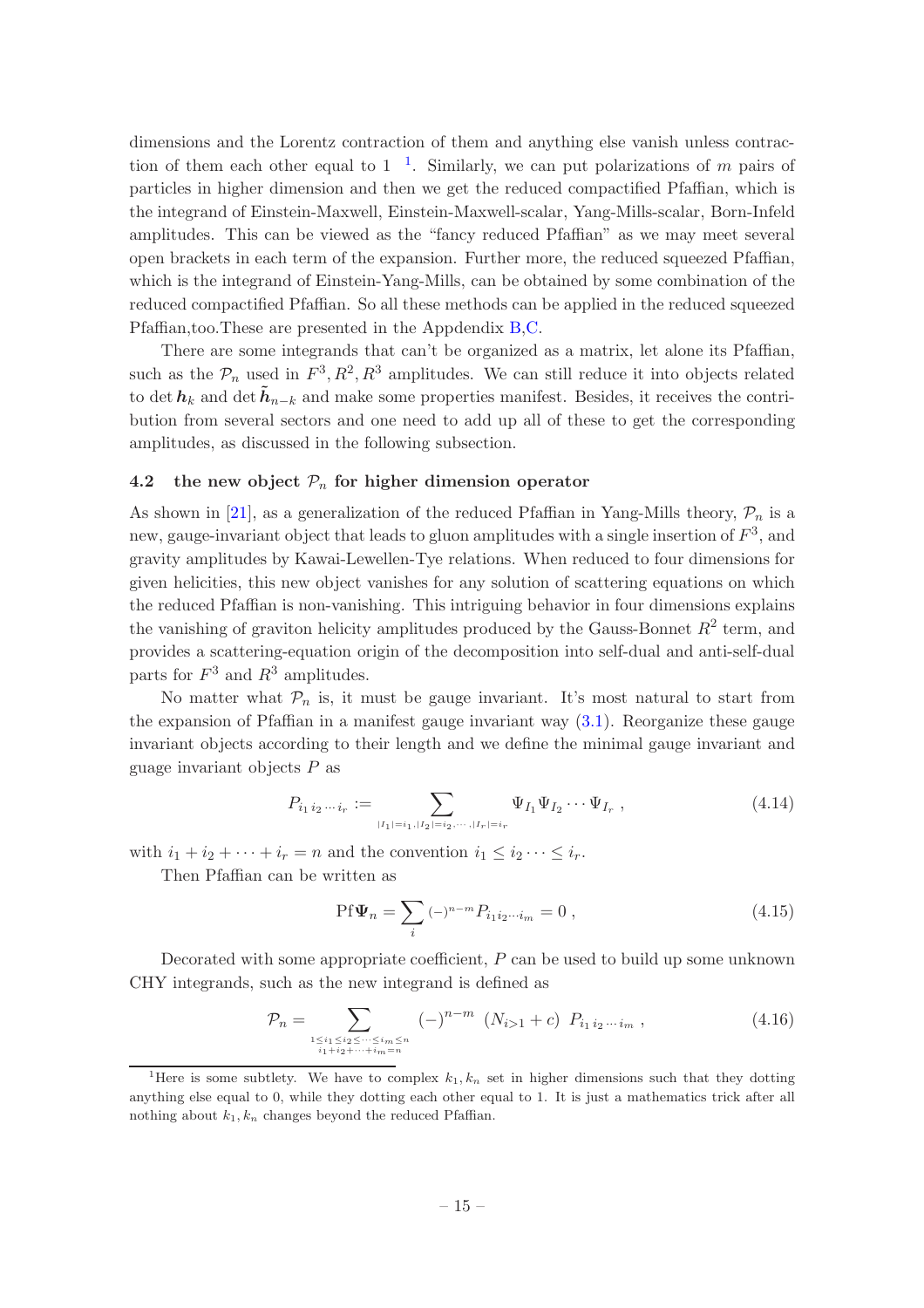where  $N_{i>1}$  denotes the number of indices in  $i_1, i_2, \dots, i_m$  which are larger than 1, or the number of cycles with length at least  $2$ ; c is just any constant because we can add any multiplet of [\(4.15\)](#page-15-2) without changing the answer.

In 4d, Pf $\Psi_n$  reduce to the determinants of  $h_k^k$  $_{k}^{k'}$  and  $\tilde{\boldsymbol{h}}_{n}^{k'}$  $_{n-k}^k$ . Similarly we define

$$
H_{i_1 i_2 \cdots i_\ell} = \sum_{|I_1| = i_1, |I_2| = i_2, \cdots, |I_t| = i_\ell} h_{I_1} h_{I_2} \cdots h_{I_\ell} , \qquad (4.17)
$$

with  $i_1 + i_2 + \cdots + i_\ell = k$  and the convention  $i_1 \leq i_2 \cdots \leq i_\ell$ . Then det  $h_k^{k'}$  $k \atop k$  can be rewritten as a sum of H and similarly works det  $\tilde{h}_n^{k'}$  $_{n-k}^{\kappa'}$ 

$$
\det \mathbf{h}_{k}^{k'} = \sum_{\{i\}_{k}^{\ell}} (-)^{k-\ell} H_{i_1 i_2 \cdots i_{\ell}} \, . \qquad \det \tilde{\mathbf{h}}_{n-k}^{k'} = \sum_{\{\tilde{i}\}_{n-k}^{\tilde{\ell}} (-)} (-)^{n-k-\tilde{\ell}} \tilde{H}_{\tilde{i}_1 \tilde{i}_2 \cdots \tilde{i}_{\tilde{\ell}}} \,, \tag{4.18}
$$

where we have introduced shorthand notation for the summation range,  $\{i\}_k^{\ell}$  means  $i_1$  +  $i_2 + \ldots i_\ell = k$  and  $i_1 \leq i_2 \leq \cdots \leq i_\ell$  and similarly for  $\{\tilde{i}\}_{n-k}^{\tilde{\ell}}$ .

Further, similar to the definition of [\(4.16\)](#page-15-3), we define two auxiliary objects  $\mathcal{H}_k^{k'}$  $k^{\prime}$  and  $\tilde{\mathcal{H}}_n^{k'}$  $_{n-k}^{\kappa'}$ 

$$
\mathcal{H}_k^{k'} = \sum_{\{i\}_{k}^{\ell}} (-)^{k-\ell} N_{i>1} H_{i_1 i_2 \cdots i_\ell} , \quad \tilde{\mathcal{H}}_{n-k}^{k'} = \sum_{\{\tilde{i}\}_{n-k}^{\tilde{\ell}} (-)} (-)^{n-k-\tilde{\ell}} N_{\tilde{i}>1} \tilde{H}_{\tilde{i}_1 \tilde{i}_2 \cdots \tilde{i}_\ell} . \tag{4.19}
$$

Thanks to [\(3.12\)](#page-7-2), P reduces to several products H and  $\tilde{H}$  in 4d,

$$
P_{i_1 i_2 \cdots i_m} = \sum_{j,\tilde{j}} H_{j_1 j_2 \cdots j_\ell} \tilde{H}_{\tilde{j}_1 \tilde{j}_2 \cdots \tilde{j}_\ell} , \qquad (4.20)
$$

Here the sum is over all distinct partition of  $i_1i_2\cdots i_m$  into two parts  $j_1j_2\cdots j_\ell$  and  $\tilde{j}_1 \tilde{j}_2 \cdots \tilde{j}_{\tilde{\ell}}$ , with  $j_1 + j_2 + \cdots + j_{\ell} = k$  and  $\tilde{j}_1 + \tilde{j}_2 + \cdots + \tilde{j}_{\tilde{\ell}} = n - k$ . Dividing  $N_{i>1}$  in [\(4.16\)](#page-15-3) into two parts  $N_{j>1}$  and  $N_{j>1}$  (set  $c=0$ ) which depend on  $-$  and  $+$  sets respectively,  $\mathcal{P}_n$ reduces to:

$$
\mathcal{P}_{n} = \left( \sum_{\{i\}_{k}^{\ell}} (-)^{k-\ell} N_{i>1} H_{i_{1} i_{2} \cdots i_{\ell}} \right) \left( \sum_{\{i\}_{n=k}^{\ell}} (-)^{n-k-\tilde{\ell}} \tilde{H}_{\tilde{i}_{1} \tilde{i}_{2} \cdots \tilde{i}_{\ell}} \right) + \left( \sum_{\{i\}_{k}^{\ell}} (-)^{k-\ell} H_{i_{1} i_{2} \cdots i_{\ell}} \right) \left( \sum_{\{i\}_{n=k}^{\ell}} (-)^{n-k-\tilde{\ell}} N_{i>1} \tilde{H}_{\tilde{i}_{1} \tilde{i}_{2} \cdots \tilde{i}_{\ell}} \right) \tag{4.21}
$$

where each mix summation over i and  $\tilde{i}$  decouples to two independent summation over i and over  $\tilde{i}$  respectively. Then

<span id="page-16-0"></span>
$$
\mathcal{P}_n\big|_{k'} = \mathcal{H}_k^{k'} \det \tilde{\boldsymbol{h}}_{n-k}^{k'} + \det \boldsymbol{h}_k^{k'} \tilde{\mathcal{H}}_{n-k}^{k'}.
$$
\n(4.22)

When  $k' = k$ , both terms in the RHS of [\(4.22\)](#page-16-0) vanish, which is orthogonal to Pf' $\Psi_n$  and answers the vanishing of  $R^2$  theory which is a Gauss-Bonnet term in 4 dimensions. When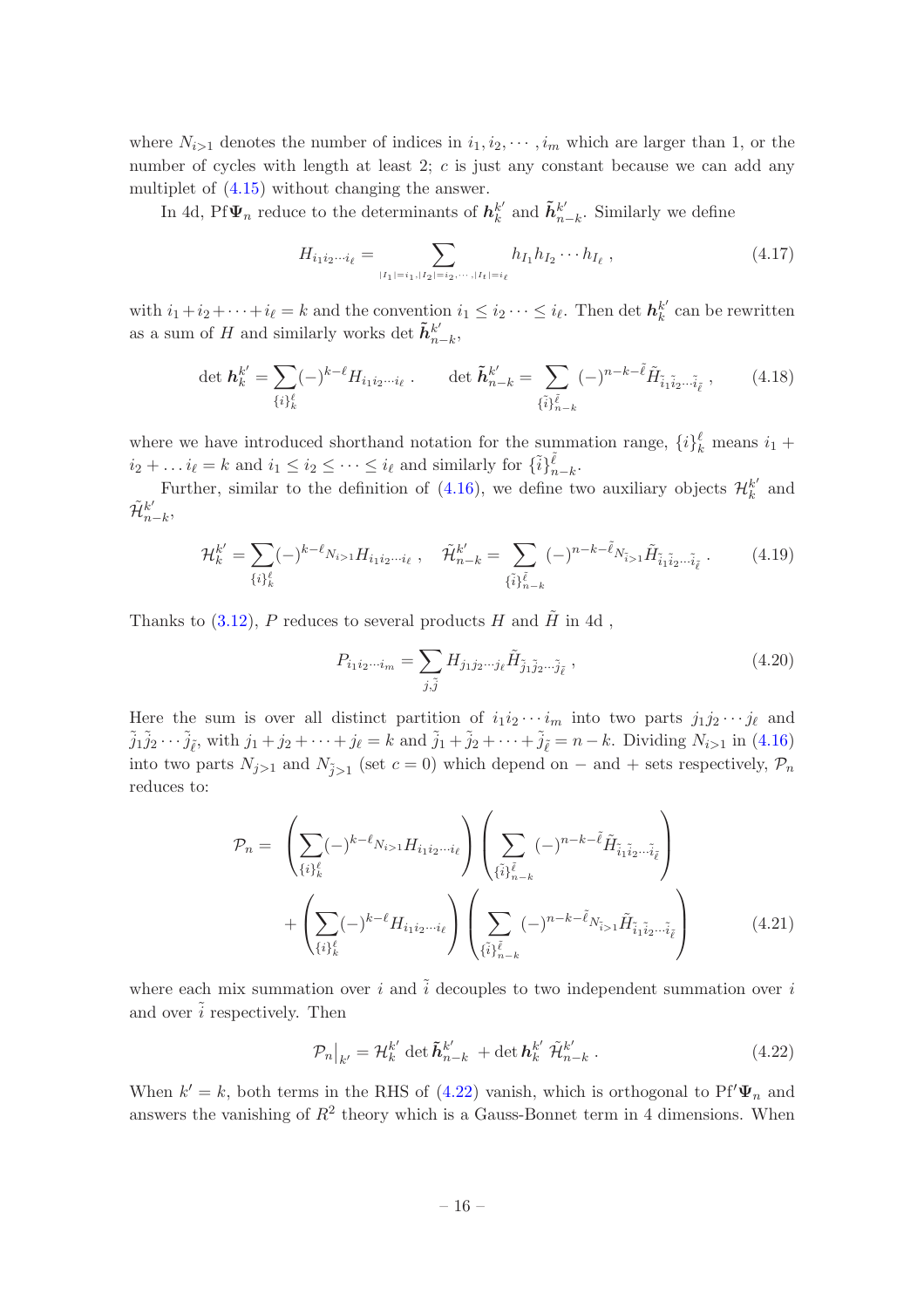$k' < k$ , the second term vanishes and  $\mathcal{P}_n$  reduces to  $\mathcal{H}_k$  det  $\tilde{h}_n^{k'}$ .  $_{n-k}^{k'}$ , which gives the self-dual amplitude of  $F^3$ ,  $R^3$  theory *etc.* When  $k' > k$ , the first term vanishes and  $\mathcal{P}_n$  reduces to det  $h_k^{k'}$   $\mathcal{H}_{n-k}$ , which gives the anti-self-dual amplitude of those theory.

For example, the integrand for  $F^3$  theory reads  $\mathcal{I}_n^{F^3} = \mathcal{C}_n \mathcal{P}_n$ . In 4 dimension, when  $k' < k$ ,  $I_n^{F^3}$  reads

$$
I_n^{F^3} = \frac{\mathcal{C}_n \ \mathcal{H}_k^{k'} \ \det \tilde{\boldsymbol{h}}_{n-k}^{k'}}{\det' \boldsymbol{h}_{k'} \det' \tilde{\boldsymbol{h}}_{n-k'}} \tag{4.23}
$$

Here det' $h_{k'}$ det' $\tilde{h}_{n-k'}$  comes from the transition of two forms of scattering equations as shown in  $(2.6)$ .

#### <span id="page-17-0"></span>5 Discussion

In CHY representation, the fundamental gauge invariant objects are quite common, either  $C_{aa}$  or the trace of some linearised field strength together with some  $\sigma$ 's. In this paper, we find a rather general way to reduce this gauge invariant objects into that made up of spinors using 4d scattering equations. Particularly, we show how the reduced Pfaffian reduces to some determinants and why it vanishes on the support of most solutions. This explains why only some particular solutions contribute to the YM or GR amplitudes according to their helicity structure in 4d and provides a basis for dividing the solutions of scattering equations into MHV, NMHV,  $\cdots$ ,  $\overline{\text{MHV}}$  sectors which contributes to corresponding YM or GR amplitudes respectively, also seen in [\[23](#page-26-18)].

We extend this methods to reduced compactified Pfaffian where some polarizations are set in higher dimensions, which is building block for EM, EMS, YMS or DBI amplitudes. We give the explicit reduction results of the compactified Pfaffian up to 3 pairs of particles whose polarizations are set in higher dimension and provides the general way to get the reduction with arbitrary pairs. Another interesting integrand with polarization involved is the reduced squeezed Pfaffian, which is the building block of EYM theory [\[3,](#page-26-19) [4](#page-26-0), [24](#page-26-20), [25\]](#page-27-0). As it can be expressed by some combination of the reduced compactified Pfaffian, its reduction in 4d is directly obtained from that of the reduced compactified Pfaffian. The results of one and two gluon color traces are explicitly presented in the Appendix [C.](#page-25-0)

Even some integrands which can't be organized as a matrix, let alone its Pfaffian, such as the new integrand  $\mathcal{P}_n$  used in  $F^3, R^2, R^3$  theory, also can be enclosed in this procedure. We decompose  $\mathcal{P}_n$  to some fundamental gauge invariant objects, reduce these fundamental gauge invariant objects first and then organize them into a compacted form, which apparently shows most information of the  $\mathcal{P}_n$ , and explains the orthogonality of  $F<sup>3</sup>$  and YM amplitudes, the vanishing of Gauss-Bonnet term  $R<sup>2</sup>$  and the self-dual and anti-self-dual amplitudes of  $F^3$  or  $R^3$  amplitudes in 4d. In fact, we use these properties to guess what the compacted form in 4d of  $\mathcal{P}_n$  should be, then fix the coefficient of the fundamental gauge invariant objects and finally get the  $\mathcal{P}_n$ . This is quite general to find the CHYintegrand of an unknown theory. Even when the scattering equations or  $\sigma$  dependence of the entries in the matrix  $\Psi_n$  has been changed, their CHY integrand are very likely to be decomposed into some  $C_{aa}$  or trace like fundamental gauge invariant objects. And we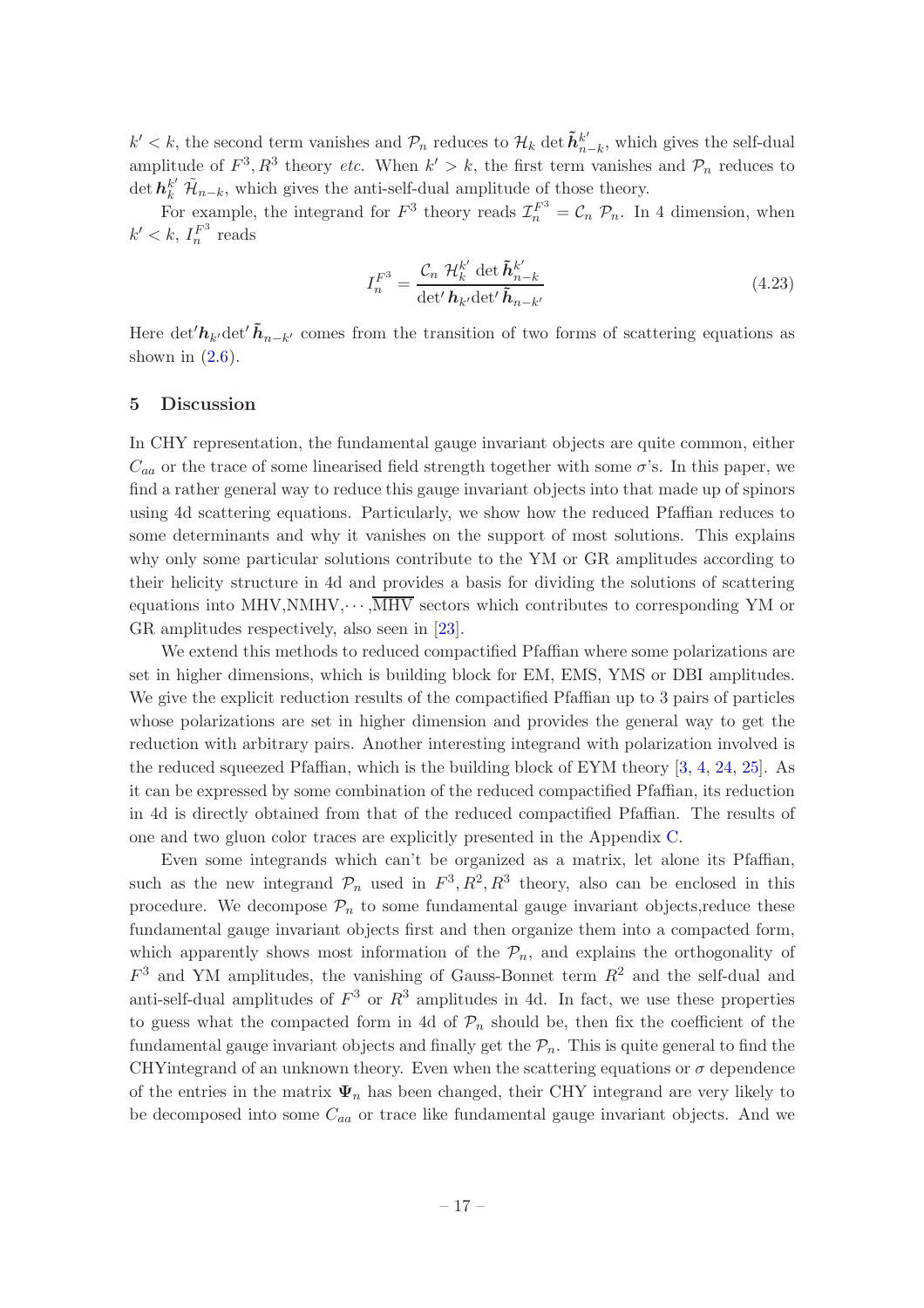can reduce these objects first, organize them into a form manifest showing some properties the theory requires and finally confirm their CHY integrand. This can even be applied at loop level, as shown in [\[19](#page-26-14), [26\]](#page-27-1).

Instead of reducing all kinds of integrands in 4d, we now turn to the general 4d CHY formulae. After overcoming the obstacles to reduce integrands with polarization involved, the calculation of CHY formulae becomes much simpler. We develop the 4d CHY formulae to directly calculate the amplitude of the some theory. The reduced Pfaffian behaves like a solution filter, making the building of 4d CHY formulae natural. As if the general CHY formulae has been reduced to 4d CHY formulae and the number of solutions decrease from  $(n-3)!$  to  $E_{n-3,k'-2}$ .

We have discussed the reduction of the reduced compactified Pfaffian and squeezed Pfaffian in Appendix [B](#page-20-0)[,C](#page-25-0) and discussed how the valid solution sector shift from the helicity sector. The more polarizations there are , the more efficient our procedure is. Even when there is no polarization involved, and the reduced compactified Pfaffian totally reduce to  $\text{Pf}'A_n$  times something, our reduction procedure still holds and it tells us only the  $k' = n/2$ solution sector contributes. This means CHY formulae of some effective field theory such as Born-Infeld, Dirac-Born-Infeld, Non-Linear Sigma Model, Special Galileon theories with  $Pf' A_n$  acting as CHY integrand also reduce to a set of 4d CHY formulae. Even for some theories that receive the contribution of several solution sectors such as those with  $\mathcal{P}_n$ acting as CHY integrand, the physical meaning of 4d CHY formulae is also apparent: the contribution from the  $k' < k$  sectors gives self-dual amplitude and that of  $k' > k$  gives anti-self-dual amplitudes.

Many good properties shared by CHY formulae are still inherited by the 4d CHY formulae. The soft limits has been discussed in [\[15](#page-26-10), [27](#page-27-2)[–30\]](#page-27-3). Factorisation should also be easy to study. Not only the CHY formulae have a simple representation in 4d, 4d CHY formulae can also help us understand the CHY formulae in general dimension. Besides, the supersymmetrization of the 4d CHY formulae is directly and we just need to replace the  $\tilde{\lambda}_a^{\alpha}$  with  $\{\tilde{\lambda}_a^{\alpha} | \eta_a^A\}$  in the scattering equation in [\(2.4\)](#page-4-1) as shown in [\[15](#page-26-10)]. This way we can involve fermions in CHY formulae, for example we use SYM amplitudes to build up QCD amplitudes as shown [\[31](#page-27-4)]. In the same paper, we use two set of spinors to describe the massive Higgs, which has been generalized to calculate form factors [\[32](#page-27-5), [33](#page-27-6)] .

We tentatively study whether the solutions divide beyond in 4d . Especially we hope something interesting come out in 6 dimensions where we also have a good spinor representation [\[34](#page-27-7)[–36\]](#page-27-8) and some nice result of CHY formulae in 6d comes out. We can treat a massive particle in 4d as a massless particles in 6d, especial the massive loop particles in 4d. Up to now, our result is negative and we didn't find the solutions of scattering equation divide again in other dimension.

CHY formulae has been extended to 1-loop level, as discussed in [\[37,](#page-27-9) [38](#page-27-10)]. It has been known that what underpins the CHY formulae is ambitwistor string. And ambitwistor string theory has been extended to 1-loop level, as shown in [\[7](#page-26-3), [39,](#page-27-11) [40](#page-27-12)]. However we find the solutions at 1-loop level don't divide into several sectors again in SYM or SUGRA theory. CHY formulae has singular solutions at 1-loop, how about 4d CHY formulae and how does it contribute to the divergence bubble or tadpole? Also it is interesting to check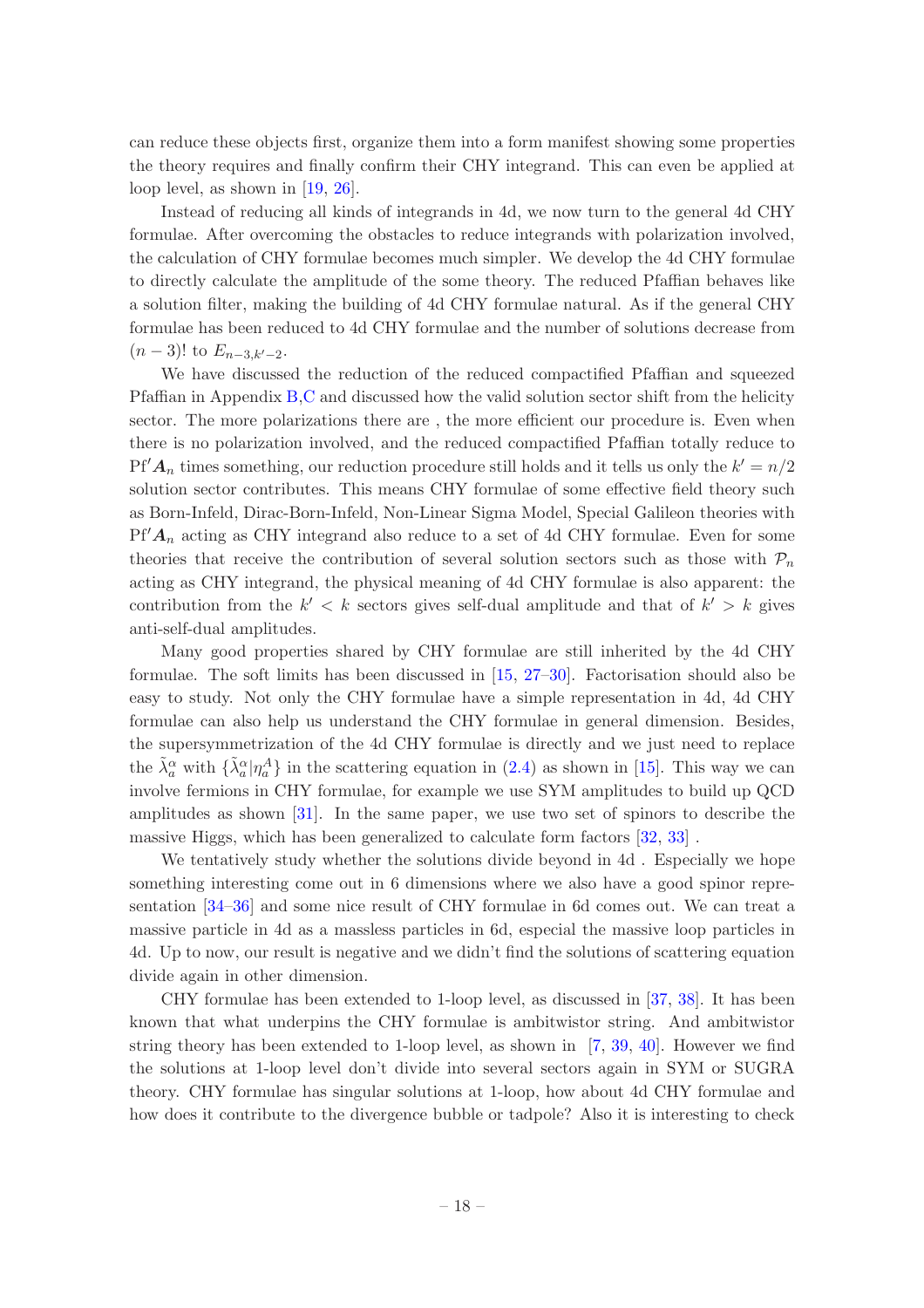whether the integrand still factorizes to two objects that depend on particles of negative helicity or positive helicity respectively. Also it will help us to build the general 1-loop CHY integrand.

As discussed in [\[41](#page-27-13)], also it is very useful to study the positivity of the Jacobian or integrand in 4d CHY formulae. [\(2.6\)](#page-4-0) is a useful identity as it link several objects. As shown in [\[41](#page-27-13)], det' $\Phi_n({s_{ab}, \sigma_a})$  is positive at the positive region. We know that det' $h_{k'}$ det' $\tilde{h}_{n-k'}$ is exactly the result of  $Pf'\Psi_n$  with k' external particles of negative helicity. If the 4d Jacobian  $J_{n,k'}$  is also positive at the positive region, it strongly supports that the YM amplitude is also positive in some regions.

#### Acknowledgments

Yong Zhang thanks S. He and F. Teng very much for discussions. Y.Z.'s research is partly supported by NSFC Grants No. 11235003.

#### <span id="page-19-0"></span>A A conjecture on  $J_{n,k'}$

In this section, without making confusion, we denote  $\frac{\sigma_a - \sigma_b}{t_a t_b} =: (ab)$ . We have strong evidence to support the following conjecture,

$$
J_{n,k'} = \frac{1}{\prod_{a=1}^{n} t_a^2 \prod_{b \in -', p \in +'} (bp)^2} \sum_{b < c, p < q} \left( \prod_{\substack{1 \le x \le n-k'-2 \\ 1 \le y \le k'-2}} (b_x c_x) \langle b_x c_x \rangle (p_y q_y) [p_y q_y] (d_{xy} r_{yx})^2 \right) (A.1)
$$

Here the sum is over all  $b_1 < c_1, b_2 < c_2, \cdots, b_{n-k'-2} < c_{n-k'-2}; b_1, c_1, b_2, c_2, \cdots, b_{n-k'-2}, c_{n-k'-2} \in$  $-'$  and  $p_1 < q_1, p_2 < q_2, \cdots, p_{k'-2} < q_{k'-2}; p_1, q_1, p_2, q_2, \cdots, p_{k'-2}, q_{k'-2} \in +'$ . The  $x^{\text{th}}$  row of matrix d is  $-\langle \{b_x, c_x\} \rangle$  for  $1 \leq x \leq n-k'-2$  and the  $y^{\text{th}}$  row of matrix r is  $+\langle \{p_y, q_y\} \rangle$  for  $1 \leq y \leq k' - 2$ . When  $k' = 2$  or  $n - 2$ ,  $(d_{xy}r_{yx})^2$  reduces to 1. We have numerically checked this formula up to 9 points in all solution sectors, and 15 points in  $k' = 3$  sector.

Here are some examples.

For the MHV solution sector, it can be analytically proved that

<span id="page-19-1"></span>
$$
J_{n,2} = \frac{(bc)^{n-4} \langle bc \rangle^{n-4}}{\prod_{a=1}^{n} t_a^2 \prod_{p \in +'} (bp)^2 (cp)^2}
$$
 (A.2)

Here  ${b, c} = -'$ . After deleting the 4 columns and rows about b, c of the matrix in [\(2.5\)](#page-4-2) with a compensate  $\frac{\prod_{a=1}^{n} t_a}{t^{3} + 3(hc)^2/h}$  $t_{b}^{11}$ <sub>de=1</sub>  $t_{a}^{a}$ , the minor becomes a "diagonal" matrix whose diagonal  $t_{b}^{3}$  $t_{c}^{3}(bc)^{2}(bc)^{2}$ entries are  $2 \times 2$  matrices and their determinants can be easily calculated out as  $\frac{(bc)(bc)}{(pb)^2(pc)^2 t_p^3}$ for  $p = +'$ , then we get  $(A.2)$ .

For the NMHV solution sector,

$$
J_{6,3} = \frac{1}{\prod_{a=1}^{n} t_a^2 \prod_{b \in -', p \in +'} (bp)^2} \sum_{b < c, p < q} (bc) \langle bc \rangle (pq) [pq] (dr)^2 \tag{A.3}
$$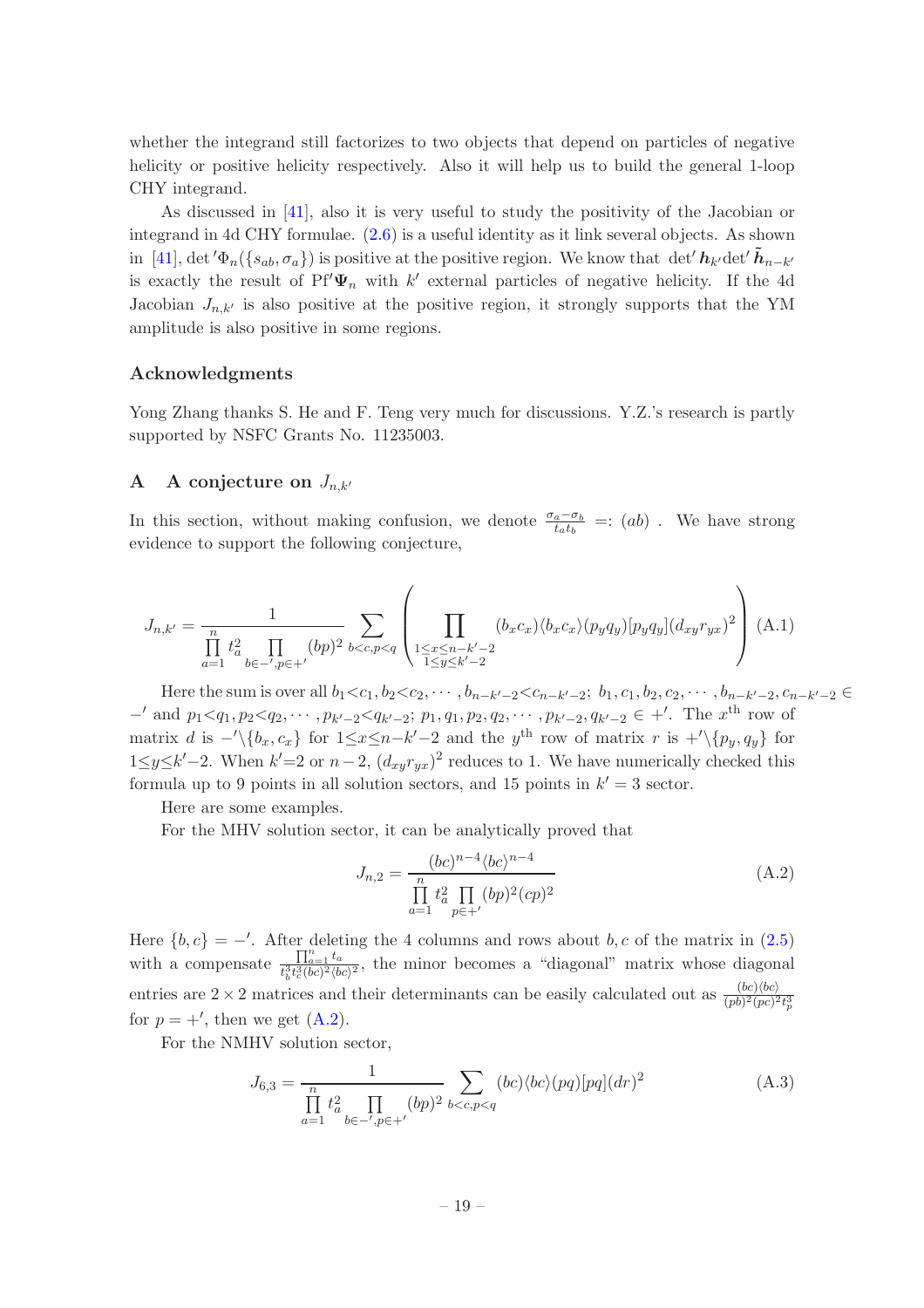Here  $d, r$  is a particle label as the breviate of  $d_{11}, r_{11}$  and  $\{b, c, d\} = -1$ ,  $\{p, q, r\} = +1$ .

$$
J_{7,3} = \frac{1}{\prod_{a=1}^{n} t_a^2 \prod_{b \in -', p \in +'} (bp)^2} \sum_{b_1 < c_1, b_2 < c_2, p < q} (b_1 c_1) \langle b_1 c_1 \rangle (b_2 c_2) \langle b_2 c_2 \rangle (pq) [pq] (d_1 r_1)^2 (d_2 r_2)^2 \quad \text{(A.4)}
$$

Here  $d_1, d_2$  is a particle label as the breviate of  $d_{11}, d_{21}$  and  $\{b_1, c_1, d_{11}\} = -1$ ,  $\{b_2, c_2, d_{21}\} =$ −'.  $r_1, r_2$  is a particle label as the breviate of  $r_{11}, r_{12}$  and  $\{p, q, r_{11}, r_{12}\} = +'$ . Note that this restrain doesn't fix  $r_{11}, r_{12}$  totally as  $r_{11}, r_{12}$  can exchange their value. However it doesn't affect the value of  $J_{7,3}$  as we always sum over all  $b_1 < c_1, b_2 < c_2$ .

$$
J_{n,3} = \frac{1}{\prod_{a=1}^{n} t_a^2 \prod_{b \in -', p \in +'} (bp)^2} \sum_{b < c, p < q} \left( \prod_{1 \leq x \leq n-5} (b_x c_x) \langle b_x c_x \rangle (pq) [pq] (d_x r_x)^2 \right) \tag{A.5}
$$

Here  $d_x$  is a particle label as the breviate of  $d_{x1}$  and  $\{b_x, c_x, d_x\} = -\prime$ .  $r_x$  is a particle label as the breviate of  $r_{1x}$  and  $\{r_{11}, r_{12}, \cdots r_{1,n-5}\} = +'\{p, q\}.$ 

For NNMHV solution sector,

$$
J_{8,4} = \frac{1}{\prod_{a=1}^{n} t_a^2 \prod_{b \in -', p \in +'} (bp)^2} \sum_{\substack{b_1 < c_1, b_2 < c_2 \\ p_1 < q_1, p_2 < q_2}} (b_1 c_1) \langle b_1 c_1 \rangle (b_2 c_2) \langle b_2 c_2 \rangle (p_1 q_1) [p_1 q_1] (p_2 q_2) [p_2 q_2] \times (d_{11} r_{11})^2 (d_{21} r_{12})^2 (d_{21} r_{12})^2 (d_{22} r_{22})^2. \tag{A.6}
$$

Here  $\{b_1, c_1, d_{11}, d_{12}\} = -\langle \{b_2, c_2, d_{21}, d_{22}\} = -\langle \{p_1, q_1, r_{11}, r_{12}\} = +\langle \{p_2, q_2, r_{21}, r_{22}\} =$ +'. Note that this restrain doesn't fix  $d_{11}, d_{12}$  totally as  $d_{11}, d_{12}$  can exchange their value neither does  $r_{11}, r_{12}$ . In most cases, it doesn't affect the value of  $J_{8,4}$  however a few cases do rely on particular ordering of  $d_{11}$ ,  $d_{12}$  or  $r_{11}$ ,  $r_{12}$ , leaving a further study to fix the final expression of  $J_{n,k'}$ .

#### <span id="page-20-0"></span>B The reduced compactified Pfaffian in 4d

In the main text, we have discussed the reduced Pfaffian which we delete  $1<sup>th</sup>$  and  $n<sup>th</sup>$ rows and columns of the matrix  $\Psi_n$ . Then we introduce the open cycle to reduce it into two reduced determinants. Also we can effectively think that we set the momenta of the particles  $1, n$  in higher dimension and they dotting everything equal to zero unless they dotting themselves equal to 1 to make the complement  $\frac{1}{\sigma_{1n}}$ . Then we can still decompose the reduced Pfaffian into some (modified) closed cycles. One closed cycle must contain  $1, n$  both or vanish if it just contains one of them, and then it reduces to open cycle as  $k_1, k_n$  are set in higher dimension. This can be extended to other cases as now we set the polarisation of some pairs of particles in higher dimension. We call it reduced compactified Pfaffian which is the building block for EM, EMS, YMS amplitudes, as discussed in [\[4\]](#page-26-0). Then we can use the similar trick to reduce the reduced compactified Pfaffian in 4d.

We denote the set of particles whose polarisation are set in higher dimension as  $\gamma$  and those that are not as h. Besides, we divide h into  $h^-$  and  $h^+$  whose helicity are negative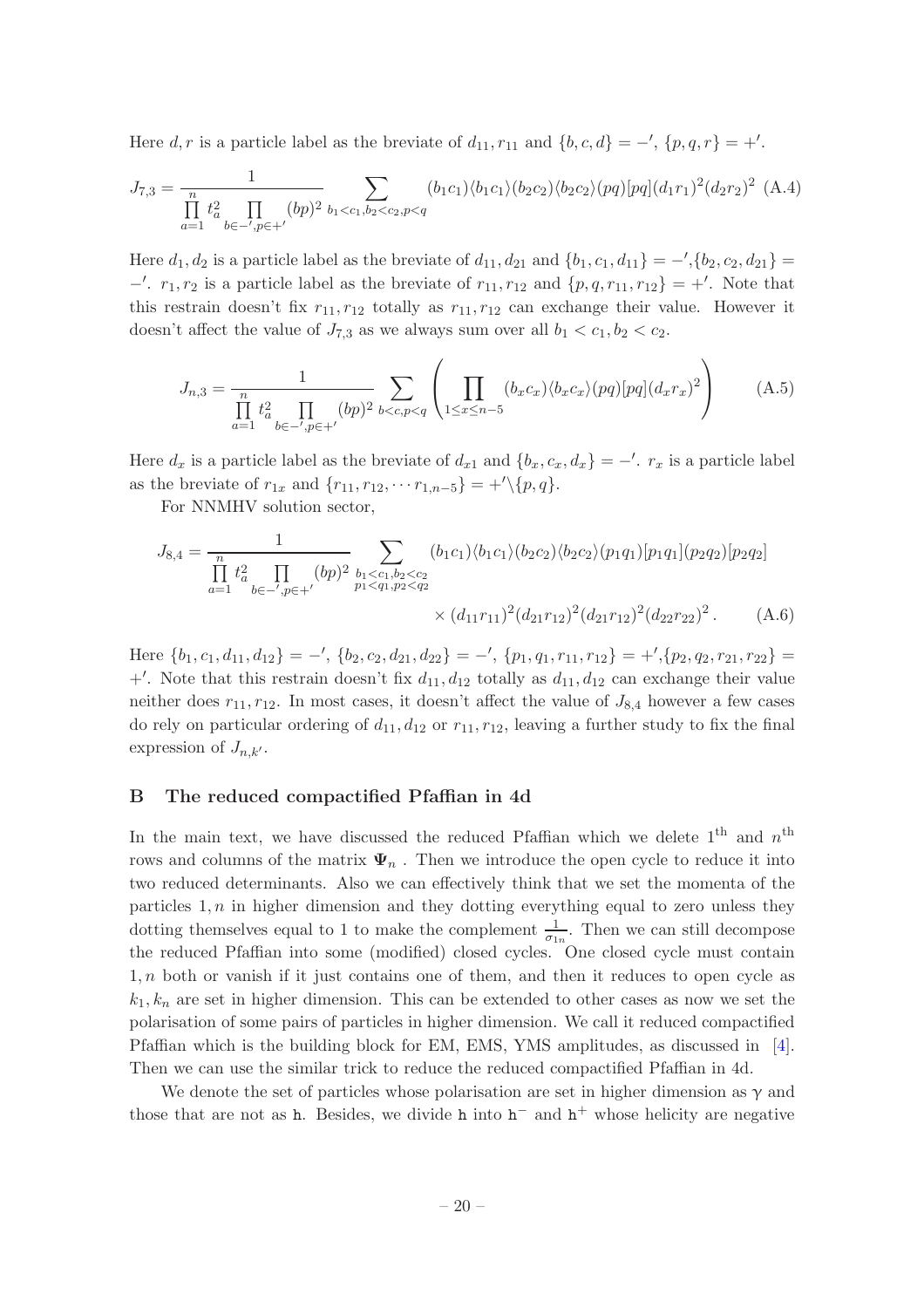and positive respectively and denote  $\tilde{k} = |\mathbf{h}^-|$ . Obviously, the length of set  $\gamma$  must be even. Further on, we let the polarisation of particles in  $\gamma$  be anyone of an orthogonal bases and they dotting each other equal to 1 or 0, denoted as  $\delta^{I_a I_b}$ . Then the compactified Pfaffian can be think of as being deleted the rows and columns of  $\gamma$  in the last n rows and columns of the matrix  $\Psi_n$  denoted as  $Pf'|\Psi_n|_{\{y\}\n+n}^{\{y\}+n}$  $\{y\}_{n=1}^{n}$  and complement it with a Pfaffian. That is,

<span id="page-21-1"></span>
$$
Pf'\Psi_{n,m} = Pf'|\Psi_n|_{\{\gamma\}+n}^{\{\gamma\}+n} Pf[\mathcal{X}]_{\gamma}
$$
\n(B.1)

with

<span id="page-21-0"></span>
$$
Pf[\mathcal{X}]_{\gamma} = \sum_{\{a,b\} \in \text{p.m.}(\gamma)} \text{sgn}(\{a,b\}) \frac{\delta^{I_{a_1},I_{b_1}}}{\sigma_{a_1,b_1}} \frac{\delta^{I_{a_2},I_{b_2}}}{\sigma_{a_2,b_2}} \cdots \frac{\delta^{I_{a_m},I_{b_m}}}{\sigma_{a_m,b_m}}.
$$
(B.2)

Here 2m is length of the set  $\gamma$ . First we considering the case with  $m = 1$ , that is only one pair of particles denoted as  $e_1, e_2$  that needs dimension reduction. For simplicity, we also delete the rows and columns of  $e_1, e_2$  in the first n rows and columns to satisfy the mass dimension, *i.e.* we effectively set the momenta of  $e_1, e_2$  in higher dimension. Then in the expansion of the reduced compactified Pfaffian, all cylces that contain  $e_1, e_2$  vanish unless they contain and only contain both  $e_1, e_2$ . Then this cycle, which equals to  $\frac{\delta^{I_{e_1}I_{e_2}}}{\delta^{I_{e_1}I_{e_2}}}$  $\frac{c_1}{\sigma_{e_1e_2}},$ factor out, leaving all other cycles normal as if  $e_1, e_2$  not existed. They factor into two determinants of two matrices in 4d, just like the factorisation of Pfaffian in [\(3.20\)](#page-8-2) , with the diagonal elements equal to  $C_{aa}$  plugging a certain solution sector  $k'$ , as expressed in  $(4.1), (4.7), (4.8)$  $(4.1), (4.7), (4.8)$  $(4.1), (4.7), (4.8)$  $(4.1), (4.7), (4.8)$ . One of two determinants of these two matrices will vanish trivially unless  $k' = \tilde{k} + 1$ . That is, we need to assign  $e_1, e_2$  to into two sets, for example, we let  $-′ = h^- \cup {e_1}$  and  $+′ = h^+ \cup {e_2}$ . Then the reduced compactified Pfaffian with only one pair of particles needing dimension reduction reduces to

$$
\left. \text{Pf}'\mathbf{\Psi}_{n;1} \right|_{k'} = \delta_{\tilde{k}+1,k'} \frac{1}{\sigma_{e_1 e_2}^2} \det \left| \mathbf{h}_{k'} \right|_{e_1}^{e_1} \det \left| \tilde{\mathbf{h}}_{n-k'} \right|_{e_2}^{e_2} \delta^{I_{e_1} I_{e_2}} \,.
$$

The expression of  $h_{ab}$  with  $a, b \in \mathbf{h}^-$  and  $\tilde{h}_{ab}$  with  $a, b \in \mathbf{h}^+$  are given in  $(3.11), (4.1), (4.8)$  $(3.11), (4.1), (4.8)$  $(3.11), (4.1), (4.8)$  $(3.11), (4.1), (4.8)$ . Here we can extend the definition domain from  $-$  to  $h^- \cup \{e_1\}$  and from  $+$  to  $h^+ \cup \{e_2\}$ , to enclose  $h_{e_1b}$  or  $h_{e_2b}$ , though it is not important as such entries will always been deleted from the matrices  $h_{k'}$  and  $\tilde{h}_{n-k'}$  in the above equation. In this case, the exchange of  $e_1 \leftrightarrow e_2$ will affect the expression of the diagonal elements of  $h_{k'}$  and  $\tilde{h}_{n-k'}$  but it won't affect the final result. For later convenience, we write the above equation in a slightly different way,

<span id="page-21-2"></span>
$$
\left. \text{Pf}'\mathbf{\Psi}_{n;1} \right|_{k'} = \delta_{\tilde{k}+1,k'} \, \frac{1}{\sigma_{e_1e_2}} \, \det \left| \mathbf{h}_{k'} \right|_{e_1}^{e_1} \det \left| \tilde{\mathbf{h}}_{n-k'} \right|_{e_2}^{e_2} \, \text{Pf}[\mathcal{X}]_{\gamma} \, . \tag{B.4}
$$

Now we consider the case with  $m = 2$ , *i.e.* 4 particles denoted as  $e_1, e_2, e_3, e_4$  need dimension reduction. There are be 3 perfect matching to make pairs in the expansion of  $Pf[\mathcal{X}]_h$ , as shown in [\(B.2\)](#page-21-0). We can take these perfect individually and at last add them up. For example, we consider a perfect matching that  $e_1, e_2$  a pair and  $e_3, e_4$  a pair. Still we effectively set the momenta of  $e_1, e_2$  in higher dimension and then  $\frac{\delta^{I_{e_1}I_{e_2}}}{\delta^{I_{e_1}e_2}}$  $\frac{\sigma_{e_1e_2}}{\sigma_{e_1e_2}}$  factors out.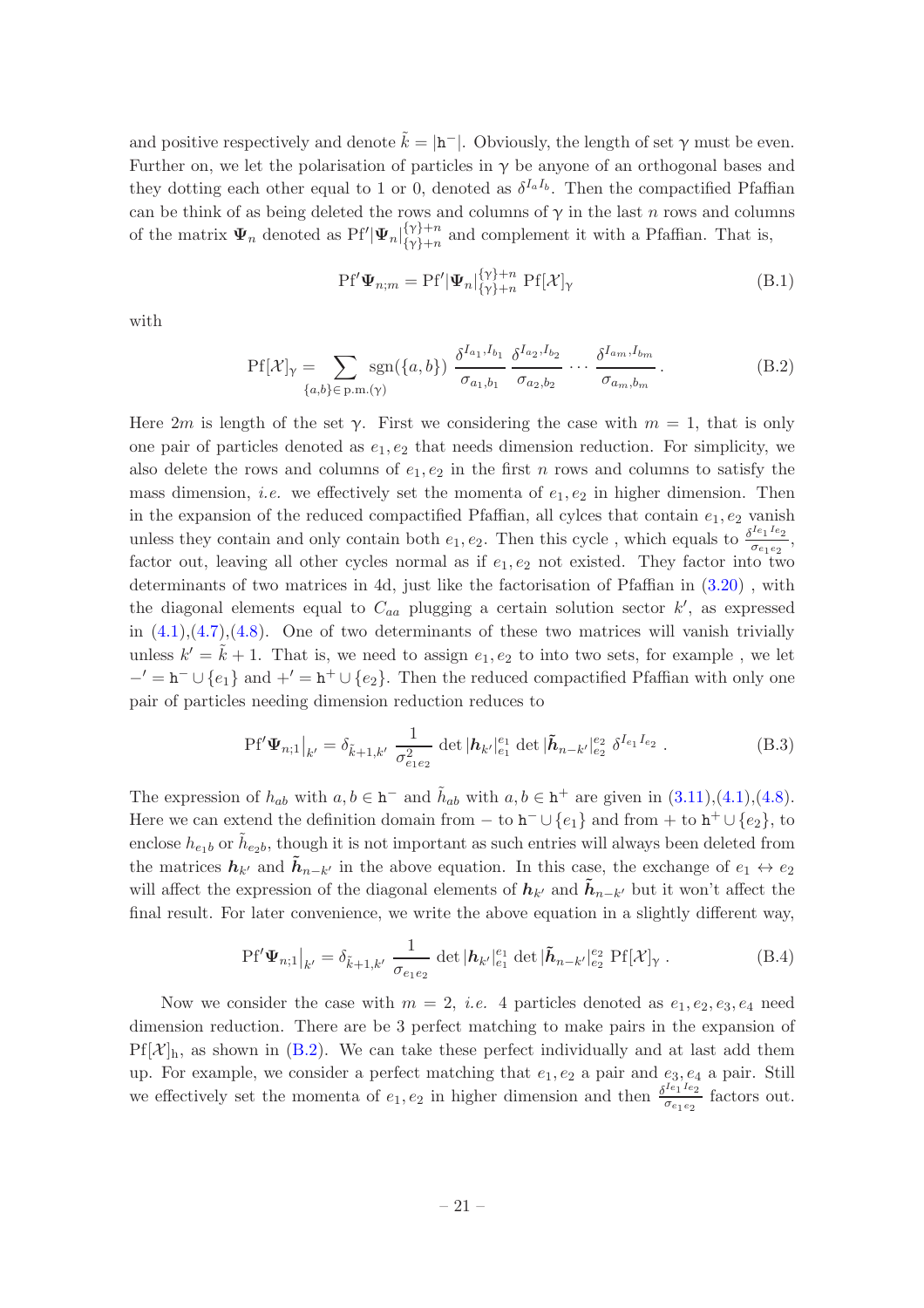The left pair  $e_3, e_4$  must be adjoint and enclosed in one cycle and it reduces to an open cycle similar to [\(3.6\)](#page-6-2) with the polarisations on the ends replaced by kinematics as

<span id="page-22-2"></span>
$$
\text{tr}(f_{e_4}^{\gamma} f_{a_3}^{\pm} f_{a_4}^{\pm} \cdots f_{a_i}^{\pm} f_{e_3}^{\gamma}) = k_{e_4} \cdot (f_{a_3}^{\pm} f_{a_4}^{\pm} \cdots f_{a_i}^{\pm}) \cdot k_{e_3} \ \delta^{I_{e_3} I_{e_4}} \tag{B.5}
$$

Here  $f_e^{\gamma}$  just means the polarisation of particle e is set in higher dimension and  $f_a^{\pm}$  means when reduced to 4 dimension, the helicity of particle a can be negative or positive. Also any two adjoint linearised strength fields  $f_h^ \bar{b}$   $f_p^+$  in the trace can exchange their place if the helicity of  $b, p$  are different. So we use this property to split the kinematic numerator of this open cycle in respect of negative and positive helicity first, then use the partial fraction identity to spilt the denominator, and finally cut the open cycle into two closed cycles,

<span id="page-22-1"></span>
$$
(-)^{|\rho|} \sum_{\{\alpha\} \in \text{OP}(\{\beta\}, \{\rho^T\})} \frac{\text{tr}(f_{e_4}^{\gamma} f_{a_3}^{\pm} f_{a_4}^{\pm} \cdots f_{a_i}^{\pm} f_{e_3}^{\gamma})}{\sigma_{e_4 a_3} \sigma_{a_3 a_4} \cdots \sigma_{a_{i-1} a_i} \sigma_{a_i e_3} \sigma_{e_3 e_4}}
$$

$$
= h_{e_4 b_1} h_{b_1 b_2} \cdots h_{b_{x-1} b_x} h_{b_x e_3} \tilde{h}_{e_4 p_y} \tilde{h}_{p_y p_{y-1}} \cdots \tilde{h}_{p_2 p_1} \tilde{h}_{p_1 e_3}
$$

$$
= h_{(b_1 b_2 \cdots b_x)} \Big|_{h_{b_x b_1} \to h_{e_4 b_1}} h_{b_x e_3} \tilde{h}_{(p_1 p_2 \cdots p_y)} \Big|_{\tilde{h}_{p_y p_1} \to \tilde{h}_{e_3 p_1}} \tilde{h}_{p_y e_4}
$$
(B.6)

Here  $h_{eb} = \frac{\langle eb \rangle}{\sigma_{eb}}$  $\frac{\langle eb\rangle}{\sigma_{eb}},\; \tilde{h}_{ep}\;=\;\frac{[ep]}{\sigma_{ep}}$  $\frac{[ep]}{\sigma_{ep}}$ . Compared to [\(3.25\)](#page-9-2), we have replaced the  $\epsilon_1^- = \frac{|1\rangle[\mu]}{|1\mu|}$  $\frac{1/|\mu|}{[1\mu]}$  or  $\epsilon_n^+ \; = \; \frac{|n]\langle \mu |}{\langle n \mu \rangle}$  $\frac{n|\langle\mu|}{\langle n\mu\rangle}$  by  $k_e = |e\rangle[e]$ , and then the prefactor  $\frac{\langle b_x\mu\rangle}{\langle n\mu\rangle\sigma_{bx}n}$  or  $\frac{[\mu p_y]}{[1\mu]\sigma_{1x}}$  $\frac{\mu p_{y}}{[1\mu]\sigma_{1p_y}}$  are replaced by  $\langle b_x e_3 \rangle$  $\frac{\langle b_x e_3 \rangle}{\sigma_{b_x e_3}} = h_{b_x e_3}$  ,  $\frac{[e_4 p_y]}{\sigma_{e_4 p_y}}$  $\frac{[e_4p_y]}{\sigma_{e_4p_y}} = \tilde{h}_{e_4p_y}.$ 

Then followed by other closed cycles, similar to  $(3.32)$ , the perfect matching with  ${e_1, e_2}$  a pair and  ${e_3, e_4}$  a pair gives

<span id="page-22-0"></span>
$$
\delta_{\tilde{k}+2,k'} \frac{1}{\sigma_{e_1e_2}^2} \left( \sum_{b_x \in \{e_3\} \cup \mathbf{h}^-} h_{b_xe_4} \det |h_{k'}|_{e_1e_3}^{e_1b_x} \right) \left( \sum_{p_y \in \{e_4\} \cup \mathbf{h}^+} \tilde{h}_{p_ye_3} \det |h_{n-k'}|_{e_2e_4}^{e_2p_y} \right) \delta^{I_{e_1}I_{e_2}} \delta^{I_{e_3}I_{e_4}}.
$$
\n(B.7)

The factor  $\delta_{\tilde{k}+2,k'}$  come from the fact that we must assign  $e_1, e_2$  in different sets and  $e_3, e_4$ in different sets, for example  $-′ = h^- \cup \{e_1, e_3\}$  and  $+′ = h^+ \cup \{e_2, e_4\}$ . In this case, the exchange of  $e_1 \leftrightarrow e_2$  or  $e_3 \leftrightarrow e_4$  doesn't affect the final result. The exchange of  $\{e_1, e_2\} \leftrightarrow$  ${e_3, e_4}$  does't affect the final result. The other two perfect matching can be think of as the exchange of  $\{e_1, e_2, e_3, e_4\} \leftrightarrow \{e_1, e_3, e_2, e_4\}$  and  $\{e_1, e_2, e_3, e_4\} \leftrightarrow \{e_1, e_4, e_2, e_3\}.$ However we have a cleverer choice that each perfect matching in [\(B.2\)](#page-21-0) must share the same coefficient  $Pf'|\Psi_{n;2}|^{\{\gamma\}+n}_{\{\gamma\}+n}$  $\{v\}$ +n. We can read this coefficient Pf' $|\Psi_{n;2}|\{\gamma\}$ +n.  $\begin{bmatrix} \gamma & \gamma + n \\ \gamma & \gamma + n \end{bmatrix}$  from  $(B.7)$ and then the reduced compactified Pfaffian with two pairs of particles needing dimension reduction reduces to

$$
Pf'\Psi_{n;2}\big|_{k'} = \delta_{\tilde{k}+2,k'}\left(\sum_{b_x \in \{e_3\}\cup h^-} h_{b_x e_4} \det|h_{k'}|_{e_1 e_3}^{e_1 b_x}\right)\left(\sum_{p_y \in \{e_4\}\cup h^+} \tilde{h}_{p_y e_3} \det|\tilde{h}_{n-k'}|_{e_2 e_4}^{e_2 p_y}\right) \frac{\sigma_{e_3 e_4}}{\sigma_{e_1 e_2}} Pf[\mathcal{X}]_{\gamma}.
$$
\n(B.8)

<span id="page-22-3"></span>One can change the  $\{e_1, e_2, e_3, e_4\}$  by any other permutation and it won't change the final result. They just different representation of  $Pf'|\Psi_{n;2}|^{\{\gamma\}+n}_{\{\gamma\}+n}$  $\{y\}_{n=1}^{y}$  as the choice of prefactor in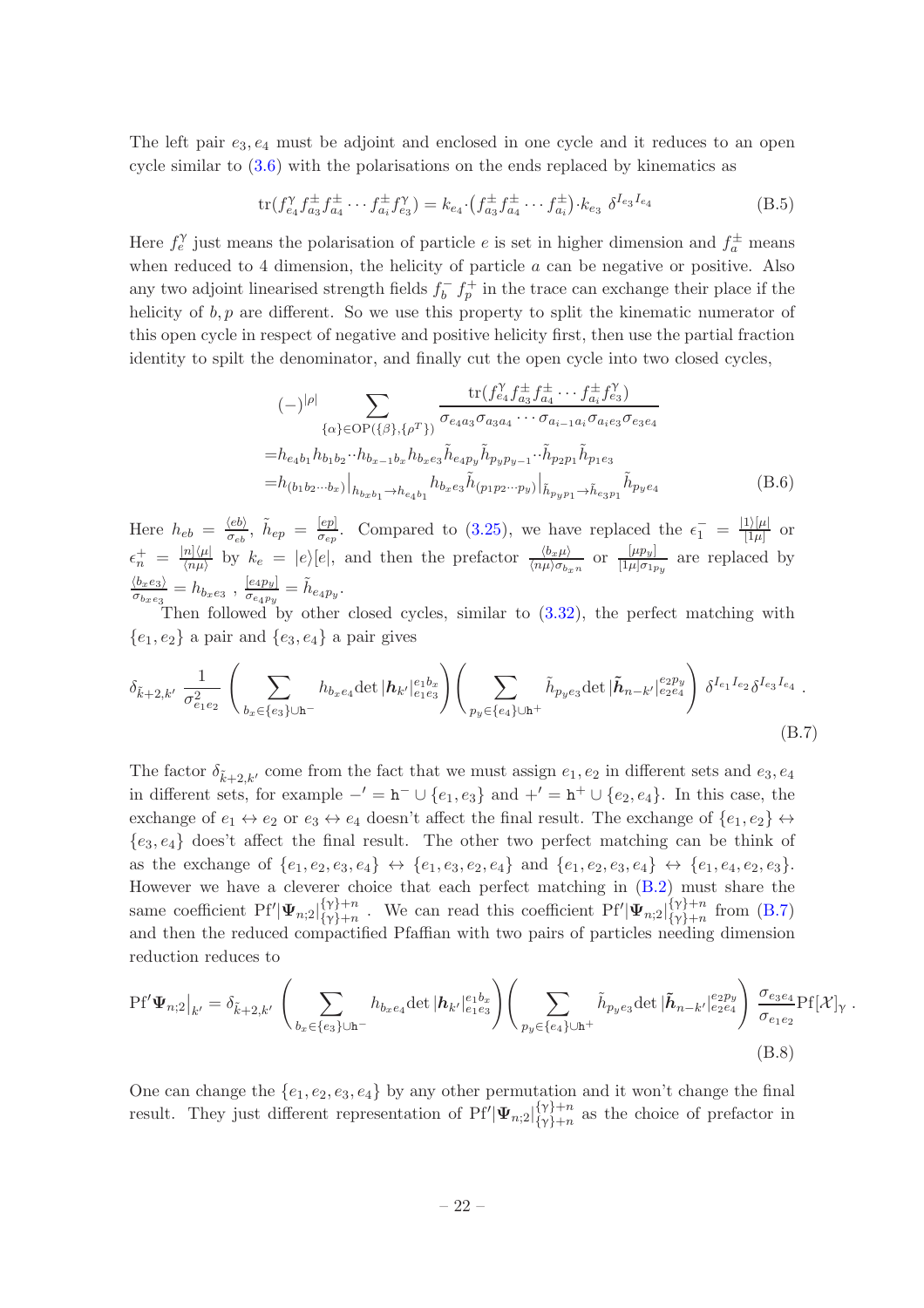[\(B.6\)](#page-22-1) is rather arbitrary: one choose  $h_{b_x e_3}$  as prefactor as well as  $h_{e_4 b_1}$ , so does  $\tilde{h}_{p_y e_4}$  and  $\tilde{h}_{p_1e_3}$ .

Now we consider the case with  $m = 3$ , *i.e.* 6 particles denoted as  $e_1, e_2, e_3, e_4, e_5, e_6$  need dimension reduction. Still we consider the perfect matching with  $\{e_1, e_2\}$  a pair,  $\{e_3, e_4\}$ a pair and  $\{e_5, e_6\}$  a pair first. Still we effectively set the kinematics of  $e_1, e_2$  in higher dimension and then  $\frac{\delta^{I_{e_1}I_{e_2}}}{\delta^{I_{e_1}}\delta^{I_{e_2}}}\$  $\frac{c_{1}c_{2}}{\sigma_{e_{1}e_{2}}}$  factors out. The left two pairs  $\{e_{3},e_{4}\}\$  and  $\{e_{5},e_{6}\}\$  must be adjoint in the trace respectively, or vanish. However these two pairs can be enclose in two different cycles or in a common cycle. The former case is simpler. We split the open cycles, cut it into modified open cycles and rearrange them together with other closed cycles into determinants. That is, those of the expansion of  $Pf'\Psi_{n;2}|_{k'}$  that contain such cycles  $\frac{\text{tr}(f_{e_3}^{\gamma} \cdots f_{e_4}^{\gamma})}{\sigma}$  $\frac{\sigma(f^\gamma_{e_3}\cdots f^\gamma_{e_4})}{\sigma_{(e_3\cdots e_4)}}, \frac{\text{tr}(f^\gamma_{e_5}\cdots f^\gamma_{e_6})}{\sigma_{(e_5\cdots e_6)}}$  $\frac{(Je_5\cdots Je_6)}{\sigma_{(e_5\cdots e_6)}}$  reduce to

<span id="page-23-0"></span>
$$
\delta_{\tilde{k}+3,k'} \frac{1}{\sigma_{e_1e_2}^2} \left( \sum_{\substack{b_x \in \{e_3\}\cup\mathbf{h}^-\\c_z \in \{e_5\}\cup\mathbf{h}^-\\b_x \neq c_z}} h_{b_xe_4} h_{c_2e_6} \det |\mathbf{h}_{k'}|_{e_1e_3e_5}^{e_1b_xc_z} \right) \times \left( \sum_{\substack{p_y \in \{e_4\}\cup\mathbf{h}^+\\p_y \in \{e_4\}\cup\mathbf{h}^+\\p_y \neq q_w}} \tilde{h}_{p_ye_3} \tilde{h}_{q_we_5} \det |\tilde{\mathbf{h}}_{n-k'}|_{e_2e_4e_6}^{e_2p_yq_w} \right) \delta^{I_{e_1}I_{e_2}} \delta^{I_{e_3}I_{e_4}} \delta^{I_{e_5}I_{e_6}}.
$$
\n(B.9)

The factor  $\delta_{\tilde{k}+3,k'}$  come from the fact that we must assign each pair of particles in this perfect matching into different sets, for example  $-' = h^- \cup \{e_1, e_3, e_5\}$  and  $+' = h^+ \cup$  ${e_2, e_4, e_6}$ . In this case, the exchange of particles in each pair doesn't affect the final result. The exchange of different pairs also does't affect the final result.

However the case where  $\{e_3, e_4\}$  and  $\{e_5, e_6\}$  are enclosed in a common cycle also contribute and we need to deal with it more carefully. We find that the equation [\(B.5\)](#page-22-2) can be extended to

$$
\text{tr}(f_{e_4}^{\gamma} f_{a_3}^{\pm} \cdots f_{a_i}^{\pm} f_{e_5}^{\gamma} f_{e_6}^{\gamma} f_{a_3}^{\pm} \cdots f_{a_j}^{\pm} f_{e_3}^{\gamma})
$$
\n
$$
= k_{e_4} \cdot f_{a_3}^{\pm} \cdots f_{a_i}^{\pm} \cdot k_{e_5} \, \delta^{I_{e_5} I_{e_6}} \, k_{e_6} \cdot f_{a_3}^{\pm} \cdots f_{a_j}^{\pm} \cdot k_{e_3} \, \delta^{I_{e_3} I_{e_4}} \tag{B.10}
$$

or even more general form. Still any two adjoint linearised strength fields  $f_h^ \int_b^- f_p^+$  in the trace can exchange their place if the helicity of  $b, p$  are different. However this time the exchanging is blocked by  $f_e^{\gamma}$ . So we treat the region  $f_{e_4}^{\gamma} f_{e_4}^{\pm}$  $a_3^{\pm} \cdots f_{a_i^1}^{\pm}$  $a_i^{\pm} f_{e_5}^{\gamma}$  and  $f_{e_6}^{\gamma} f_{a_3^2}^{\pm}$  $\frac{d^{\pm}}{a_3^2} \cdots f^{\pm}_{a_j^2}$  $\frac{1}{a_j^2} f_{e_3}^{\gamma}$ individually and split the kinematic numerator of these region separately, followed by the splitting of denominators using partial fraction identity . Finally,

$$
(-)^{|\rho|} \sum_{\{\alpha\} \in \text{OP}(\{\beta\}, \{\rho^T\})} \frac{\text{tr}(\cdots f_{e_{\tau_2}}^{\gamma} f_{a_3}^{\pm} f_{a_4}^{\pm} \cdots f_{a_i}^{\pm} f_{e_{\tau_3}}^{\gamma} \cdots)}{\cdots \sigma_{e_{\tau_2} a_3} \sigma_{a_3 a_4} \cdots \sigma_{a_{i-1} a_i} \sigma_{a_i e_{\tau_3}} \sigma_{e_{\tau_3} e_{\tau_4}} \cdots}
$$
  
=  $\cdots h_{e_{\tau_2} b_1} h_{b_1 b_2} \cdots h_{b_{x-1} b_x} h_{b_x e_{\tau_3}} \tilde{h}_{e_{\tau_2} p_y} \tilde{h}_{p_y p_{y-1}} \cdots \tilde{h}_{p_2 p_1} \tilde{h}_{p_1 e_{\tau_3}} \frac{\sigma_{e_{\tau_3} e_{\tau_2}}}{\sigma_{e_{\tau_3} e_{\tau_4}}} \cdots$  (B.11)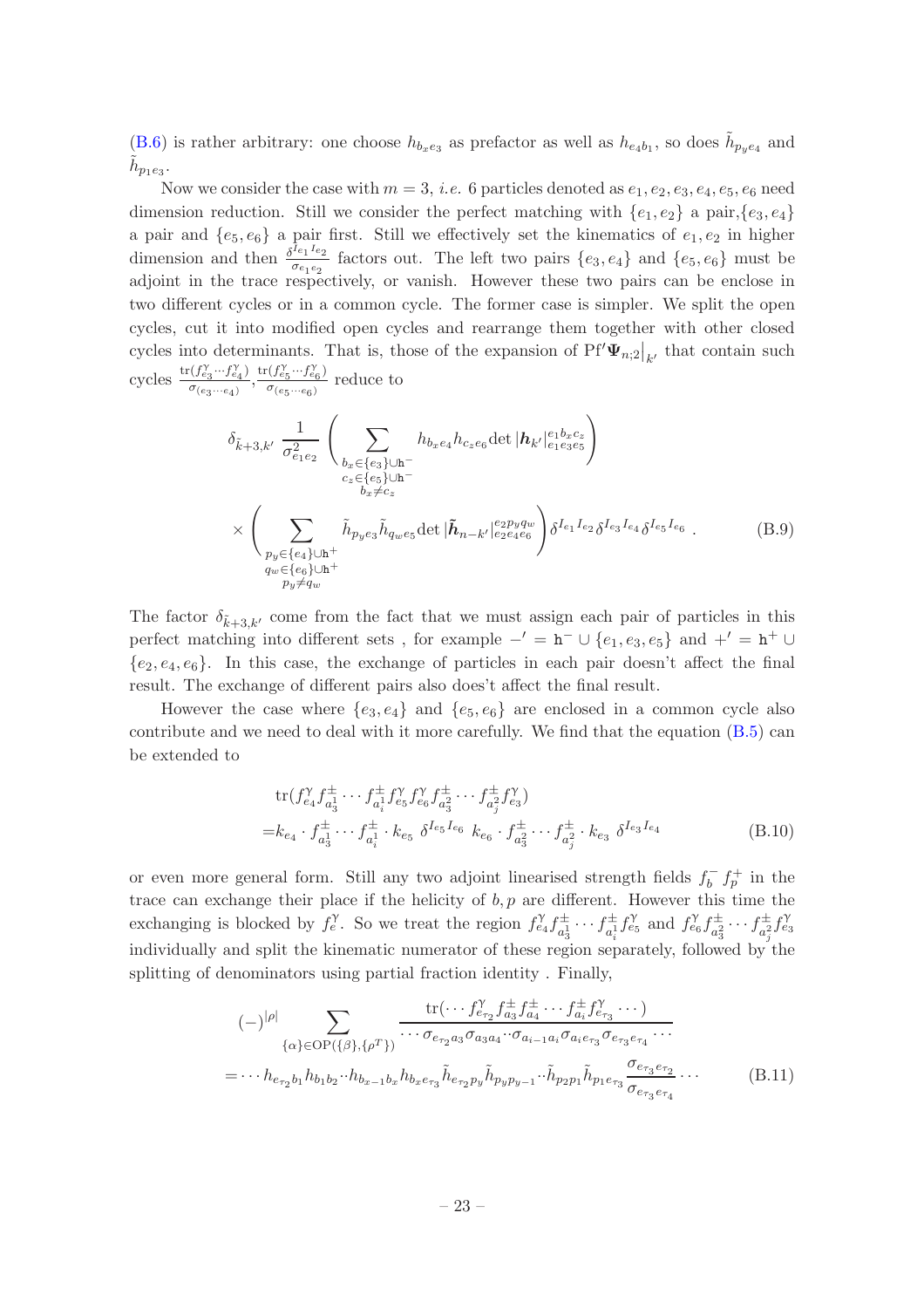Here we have given the general form with arbitrary pairs of particles in  $h$  enclosed in a common trace.  $h_{e_{\tau}b} = \frac{\langle e_{\tau}b \rangle}{\sigma_{e_{\tau}b}}$  $\frac{\langle e_\tau b\rangle}{\sigma_{e_\tau b}},\, \tilde{h}_{e_\tau p}=\frac{[e_\tau p]}{\sigma_{e_\tau p}}$  $\frac{|e_{\tau}p|}{\sigma_{e_{\tau}p}}$ . And  $f_{e_{\tau_4}}^h$  is the linearised strength fields next to  $f_{e_{\tau_3}}^h$ . It could just be  $f_{e_{\tau_2}}^h$  and at this case  $\frac{\sigma_{e_{\tau_3}e_{\tau_2}}}{\sigma_{e_{\tau_3}e_{\tau_4}}}$  $rac{\sigma_{e_{\tau_3}e_{\tau_2}}}{\sigma_{e_{\tau_3}e_{\tau_4}}}$  reduces to 1.

Compared to [\(B.6\)](#page-22-1), here comes out a factor  $\frac{\sigma_{e_{73}e_{72}}}{\sigma_{e_{73}e_{72}}}$  $\frac{\sigma_{e_{\tau_3}e_{\tau_2}}}{\sigma_{e_{\tau_3}e_{\tau_4}}}$ . We can think there is also a factor  $\sigma_{e_3e_4}$  $\frac{\sigma_{e_3e_4}}{\sigma_{e_3e_4}} = 1$  in equation [\(B.6\)](#page-22-1). However there is something different essentially. For example, in the former case,  $\frac{\text{tr}(f_{e_3}^{\gamma} \cdots f_{e_4}^{\gamma})}{\sigma}$  $\sigma_{(e_3\cdots e_4)}$  $\text{tr}(f_{e_5}^{\gamma} \cdots f_{e_6}^{\gamma})$  $\frac{(Je_5^{(1)}ce_6)}{\sigma(e_5\cdots e_6)}$ ,  $e_3$  groups with  $e_4$  and  $e_5$  groups with  $e_6$ , while in the later case,  $\frac{\text{tr}(f_{e_4}^{\gamma} \cdots \hat{f}_{e_5}^{\gamma} \hat{f}_{e_6}^{\gamma} \cdots \hat{f}_{e_3}^{\gamma})}{\sigma}$  $\frac{\sigma_{e_4}\cdots\sigma_{e_5}\cdots\sigma_{e_3}}{\sigma_{(e_4\cdots e_5e_6\cdots e_3)}},\ e_3$  groups with  $e_6$  and  $e_4$  groups with  $e_5$ . In the former case, the group pairs are consistent with the perfect matching pairs and the exchanging of particles in the same perfect matching pair is identical, while in the latter cases, the group pairs are not consistent with the perfect matching pairs and the exchanging of particles in the same perfect matching pair is two different contributions. However it is still not tough. The reduction of those that contain such cycles  $\frac{\text{tr}(f_{e_4}^{\gamma} \cdots f_{e_5}^{\gamma} f_{e_6}^{\gamma} \cdots f_{e_3}^{\gamma})}{\sigma}$  $\frac{\sigma_{e_4}\cdots\sigma_{e_5}\sigma_{e_6}\cdots\sigma_{e_3}}{\sigma_{(e_4\cdots e_5e_6\cdots e_3)}}$  in the expansion of Pf' $\Psi_{n;2}|_{k'}$  can be got from [\(B.9\)](#page-23-0) by exchanging  $e_5 \leftrightarrow e_3$  if ignoring the factor  $\frac{\sigma_{e_7s}e_{72}}{\sigma_{e_{73}}e_{74}}$  $\sigma_{e\tau_3\,e\tau_4}$ and the reduction of those that contain such cycles  $\frac{\text{tr}(f_{e_4}^{\gamma} \cdots f_{e_6}^{\gamma} f_{e_5}^{\gamma} \cdots f_{e_3}^{\gamma})}{\sigma}$  $\frac{\sigma_{e_4}\cdots\sigma_{e_6}\sigma_{e_5}\cdots\sigma_{e_3}}{\sigma_{(e_4\cdots e_6e_5\cdots e_3)}}$  in the expansion of  $\mathrm{Pf}'\mathbf{\Psi}_{n;2}\big|_{k'}$  can be got from that of  $\frac{\mathrm{tr}(f_{e_4}^{\gamma}\cdots f_{e_5}^{\gamma}f_{e_6}^{\gamma}\cdots f_{e_3}^{\gamma})}{\sigma_{(e_4\cdots e_5e_6\cdots e_3)}}$  $\sigma_{(e_4 \cdots e_5 e_6 \cdots e_3)}$  by exchanging  $e_5 \leftrightarrow e_6$ . Taking all the perfect matching into consideration, then the reduced compactified Pfaffian with three pairs of particles needing dimension reduction reduces to

$$
Pf'\Psi_{n;3}|_{k'} = \delta_{\tilde{k}+3,k'} \left( \frac{\sigma_{e_4e_5}\sigma_{e_6e_3}}{\sigma_{e_1e_2}} \left( \sum_{\substack{b_x \in \{e_3\}\cup h^- \\ c_z \in \{e_5\}\cup h^- \\ b_x \neq c_z}} h_{b_xe_4} h_{c_ze_6} \det |h_{k'}|_{e_1e_3e_5}^{e_1b_xc_z} \right) \times \left( \sum_{\substack{p_y \in \{e_4\}\cup h^+ \\ p_y \in \{e_4\}\cup h^+ \\ q_w \in \{e_6\}\cup h^+}} \tilde{h}_{p_ye_5} \tilde{h}_{q_we_3} \det |\tilde{h}_{n-k'}|_{e_2e_4e_6}^{e_2p_yq_w} \right) + \left(e_5 \leftrightarrow e_3\right) - \left(e_5 \leftrightarrow e_6\right) \right) Pf[\mathcal{X}]_{\gamma} .
$$
\n(B.12)

<span id="page-24-0"></span>The minus before the exchanging of  $e_5 \leftrightarrow e_6$  comes from  $\sigma_{e_6e_5} = -\sigma_{e_5e_6}$  and  $\sigma_{e_5e_6}$  is absorbed in Pf[ $\mathcal{X}|_{\mathcal{Y}}$ . When it comes to the cases with  $m \geq 3$ , there are no more new objects coming out and just some more calculation and we can always reduce the reduced compactified Pfaffian into some determinants.

As there is always a  $\delta_{\tilde{k}+m,k'}$  in the reduction of the reduced compactified Pfaffian, considering the contribution solution sector of the reduced Pfaffian, it is derived that the helicity of the photons in EM must be conserved.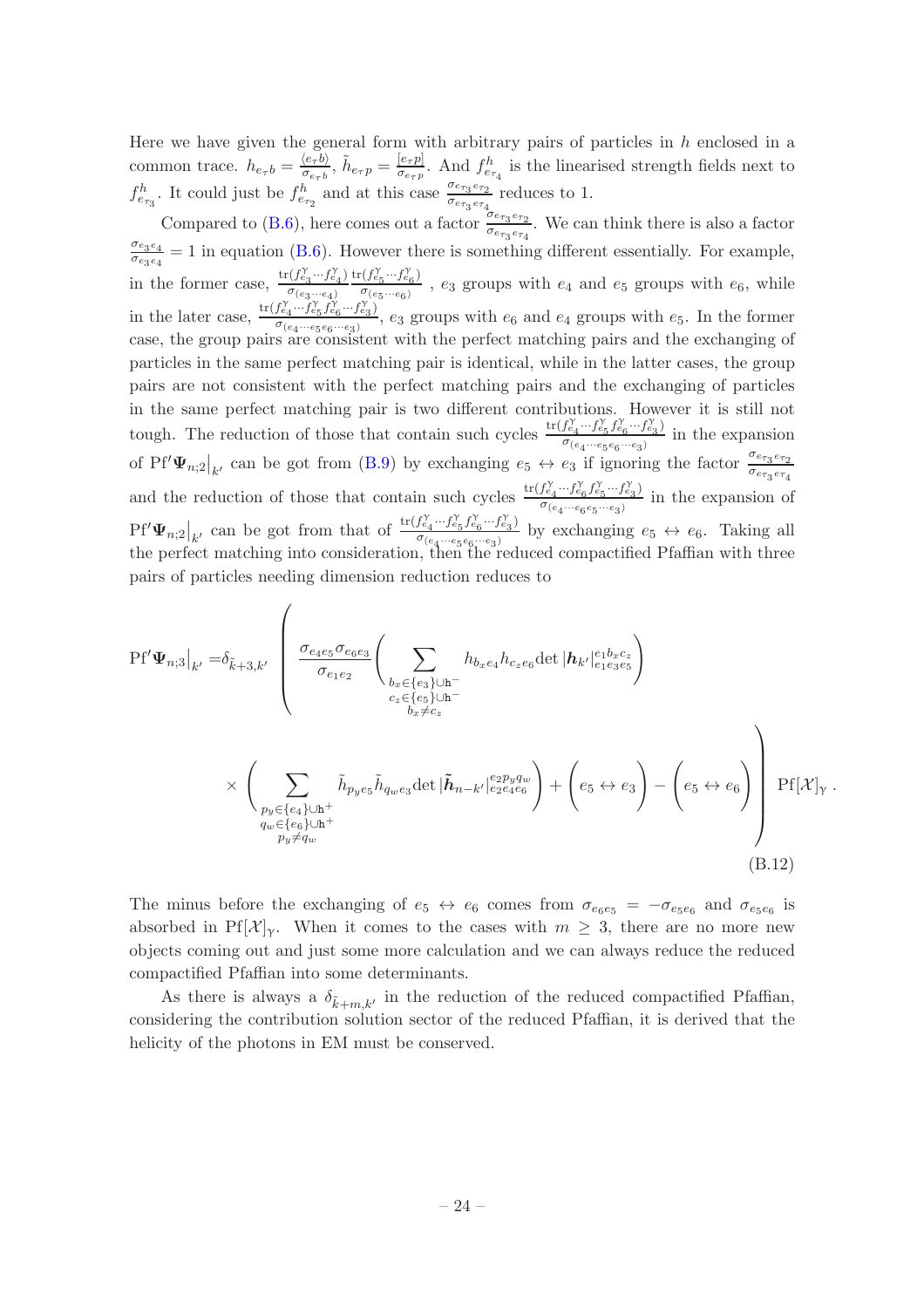#### <span id="page-25-0"></span>C the reduced squeezed Pfaffian

We write the reduced compactified Pfaffian  $(B.1)$ ,  $(B.2)$  in a slightly different way,

$$
Pf'\Psi_{n;m} = \sum_{\{a,b\} \in p.m.(\gamma)} (-1)^m \frac{\text{Tr}(T^{I_{a_1}} T^{I_{b_1}})}{\sigma_{a_1,b_1} \sigma_{b_1,a_1}} \frac{\text{Tr}(T^{I_{a_2}} T^{I_{b_2}})}{\sigma_{a_2,b_2} \sigma_{b_2,a_2}} \cdots \frac{\text{Tr}(T^{I_{a_m}} T^{I_{b_m}})}{\sigma_{a_m,b_m} \sigma_{b_m,a_m}} \times \text{sgn}(\{a,b\}) \sigma_{a_1,b_1} \sigma_{a_2,b_2} \cdots \sigma_{a_{m-1},b_{m-1}} Pf[\Psi]_{\mathbf{h},a_1,b_1,a_2,b_2,\cdots a_{m-1},b_{m-1};\mathbf{h}} \tag{C.1}
$$

Here we use  $Pf[\Psi]_{h,a_1,b_1,a_2,b_2,\cdots a_{m-1},b_{m-1};h}$  to show what column and rows are left in the matrix  $\Psi_n$ .  $\frac{\text{Tr}(T^{I_{a_1}}T^{I_{b_1}})}{\sigma_{a_1} \cdots \sigma_{b_n} \sigma_{b_n}}$  $\frac{\ln(1 - 1 - 1)}{\sigma_{a_1, b_1} \sigma_{b_1, a_1}}$  can be seen as a two-gluon Parke-Taylor factor. As shown in [\[4\]](#page-26-0), it can be extended to a Parke-Taylor factor with arbitrary number of gluons,

$$
\mathcal{C}_{a_1, a_2, \cdots, a_s} = \sum_{\omega \in S_s/\mathbb{Z}_s} \frac{\text{Tr}(T^{I_{\omega(a_1)}} T^{I_{\omega(a_2)}} \cdots T^{I_{\omega(a_s)}})}{\sigma_{\omega(a_1)\omega(a_2)} \sigma_{\omega(a_2)\omega(a_3)} \cdots \sigma_{\omega(a_s)\omega(a_1)}}.
$$
(C.2)

We denote the set of gluons as g and the subsets sharing in the same color trace as  $Tr_1, Tr_2, \cdots, Tr_m$ . Then the half integrand for EYM of such color trace are given by

$$
\mathcal{C}_{\text{Tr}_1} \cdots \mathcal{C}_{\text{Tr}_m} \sum_{\substack{a_1 < b_1 \in \text{Tr}_1 \\ \dots \\ a_{m-1} < b_{m-1} \in \text{Tr}_{m-1}}} \text{sgn}(\{a, b\}) \sigma_{a_1, b_1} \cdots \sigma_{a_{m-1}, b_{m-1}} \text{Pf}[\Psi]_{\mathbf{h}, a_1, b_1, a_2, b_2, \dots a_{m-1}, b_{m-1}; \mathbf{h}}.
$$
\n
$$
(C.3)
$$

The reduction of  $Pf[\Psi]_{h,a_1,b_1,a_2,b_2,\cdots a_{m-1},b_{m-1}$ ;h can be obtained from the above section (the explicit form with  $m = 1, 2, 3$  are given in  $(B.4)$ ,  $(B.8)$ ,  $(B.12)$  except removing  $Pf[\mathcal{X}]$ <sub>γ</sub> respectively). Here we present the reduction of the reduced squeezed Pfaffian for EYM amplitudes with single gluon color trace,

$$
C_{\mathsf{g}} \det \left[\mathbf{h}\right]_{\mathbf{h}^{-}} \det \left[\tilde{\mathbf{h}}\right]_{\mathbf{h}^{+}} \tag{C.4}
$$

and that of double gluon color traces

$$
\mathcal{C}_{\text{Tr}_{1}}\mathcal{C}_{\text{Tr}_{2}}\sum_{e_{1}<\epsilon_{2}\in\text{Tr}_{1}}\left(\sum_{b_{x}\in\{e_{1}\}\cup\text{h}^{-}}h_{b_{x}e_{2}}\det|[\boldsymbol{h}]_{\text{h}^{-},e_{1}}|_{e_{1}}^{b_{x}}\right)\left(\sum_{p_{y}\in\{e_{2}\}\cup\text{h}^{+}}\tilde{h}_{p_{y}e_{1}}\det|[\boldsymbol{\tilde{h}}]_{\text{h}^{+},e_{2}}|_{e_{2}}^{p_{y}}\right)\sigma_{e_{1}e_{2}}^{2}.
$$
\n(C.5)

#### References

- <span id="page-25-1"></span>[1] Freddy Cachazo, Song He, and Ellis Ye Yuan. *Scattering of Massless Particles in Arbitrary Dimensions*. *Phys. Rev. Lett.*, 113(17):171601, 2014. [[arXiv:1307.2199](http://arxiv.org/abs/1307.2199)].
- [2] Freddy Cachazo, Song He, and Ellis Ye Yuan. *Scattering of Massless Particles: Scalars, Gluons and Gravitons*. *JHEP*, 07:033, 2014. [[arXiv:1309.0885](http://arxiv.org/abs/1309.0885)].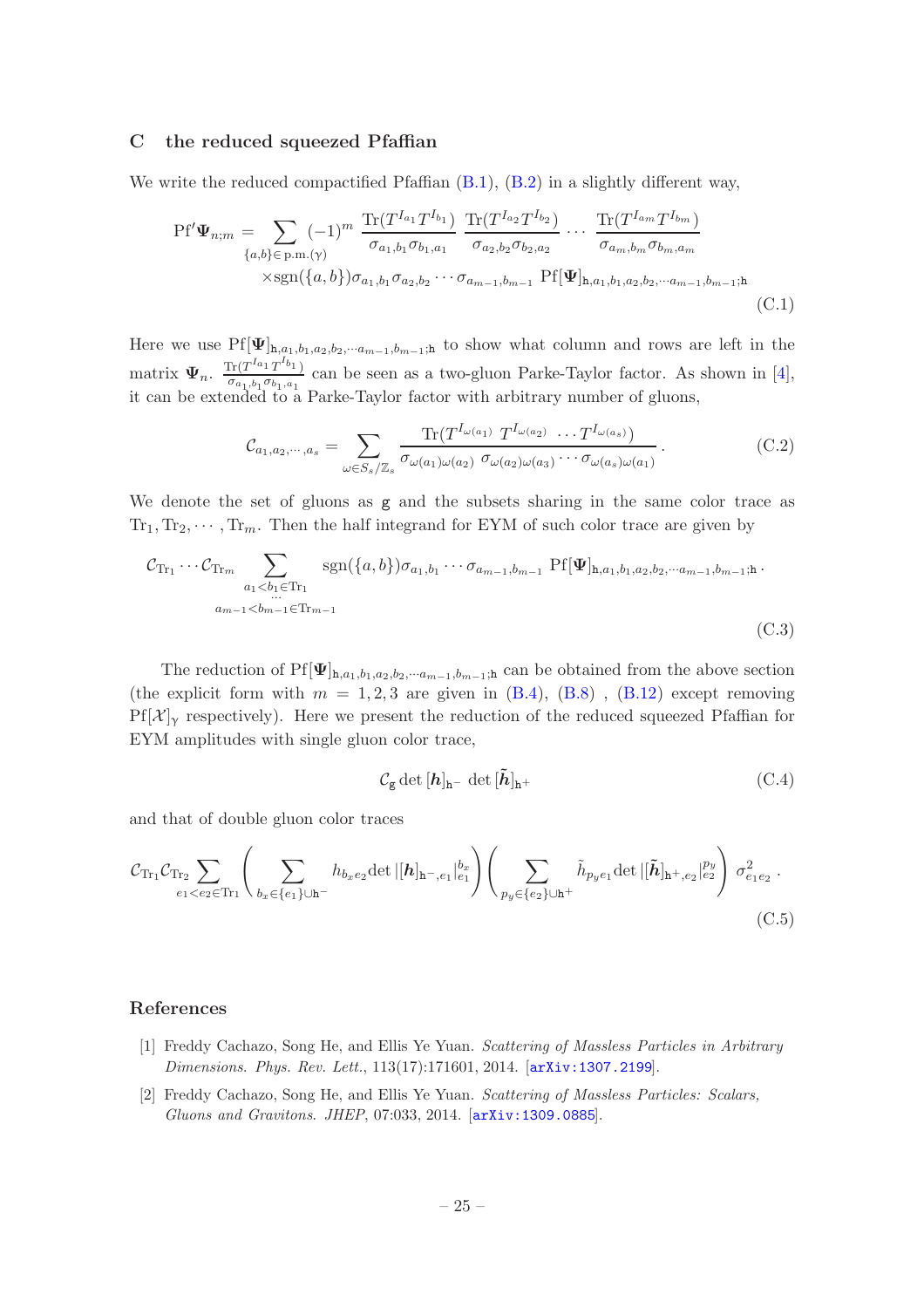- <span id="page-26-19"></span>[3] Freddy Cachazo, Song He, and Ellis Ye Yuan. *Einstein–Yang–Mills Scattering Amplitudes From Scattering Equations*. *JHEP*, 1501:121, 2015. [[arXiv:1409.8256](http://arxiv.org/abs/1409.8256)].
- <span id="page-26-0"></span>[4] Freddy Cachazo, Song He, and Ellis Ye Yuan. *Scattering Equations and Matrices: From Einstein To Yang-Mills, DBI and NLSM*. *JHEP*, 07:149, 2015. [[arXiv:1412.3479](http://arxiv.org/abs/1412.3479)].
- <span id="page-26-1"></span>[5] Freddy Cachazo, Song He, and Ellis Ye Yuan. *Scattering in Three Dimensions from Rational Maps*. *JHEP*, 10:141, 2013. [[arXiv:1306.2962](http://arxiv.org/abs/1306.2962)].
- <span id="page-26-2"></span>[6] Freddy Cachazo, Song He, and Ellis Ye Yuan. *Scattering equations and Kawai-Lewellen-Tye orthogonality*. *Phys. Rev.*, D90(6):065001, 2014. [[arXiv:1306.6575](http://arxiv.org/abs/1306.6575)].
- <span id="page-26-3"></span>[7] Tim Adamo, Eduardo Casali, and David Skinner. *Ambitwistor Strings and the Scattering Equations at One Loop*. *JHEP*, 1404:104, 2014. [[arXiv:1312.3828](http://arxiv.org/abs/1312.3828)].
- [8] Lionel Mason and David Skinner. *Ambitwistor Strings and the Scattering Equations*. *JHEP*, 1407:048, 2014. [[arXiv:1311.2564](http://arxiv.org/abs/1311.2564)].
- <span id="page-26-4"></span>[9] Eduardo Casali, Yvonne Geyer, Lionel Mason, Ricardo Monteiro, and Kai A. Roehrig. *New Ambitwistor String Theories*. *JHEP*, 11:038, 2015. [[arXiv:1506.08771](http://arxiv.org/abs/1506.08771)].
- <span id="page-26-5"></span>[10] Edward Witten. *Perturbative gauge theory as a string theory in twistor space*. *Commun. Math. Phys.*, 252:189–258, 2004. [[hep-th/0312171](http://arxiv.org/abs/hep-th/0312171)].
- <span id="page-26-6"></span>[11] Radu Roiban, Marcus Spradlin, and Anastasia Volovich. *On the tree level S matrix of Yang-Mills theory*. *Phys. Rev.*, D70:026009, 2004. [[hep-th/0403190](http://http://arxiv.org/abs/hep-th/0403190)].
- <span id="page-26-7"></span>[12] Yvonne Geyer, Arthur E. Lipstein, and Lionel J. Mason. *Ambitwistor Strings in Four Dimensions*. *Phys. Rev. Lett.*, 113(8):081602, 2014. [[arXiv:1404.6219](http://arxiv.org/abs/1404.6219)].
- <span id="page-26-8"></span>[13] Nima Arkani-Hamed and Jaroslav Trnka. The Amplituhedron. *JHEP*, 10:030, 2014.
- <span id="page-26-9"></span>[14] Song He. A Link Representation for Gravity Amplitudes. *JHEP*, 10:139, 2013.
- <span id="page-26-10"></span>[15] Song He, Zhengwen Liu, and Jun-Bao Wu. *Scattering Equations, Twistor-string Formulas and Double-soft Limits in Four Dimensions. JHEP*, 07:060, 2016. [[arXiv:1604.02834](http://arxiv.org/abs/1604.02834)].
- <span id="page-26-11"></span>[16] Freddy Cachazo and Guojun Zhang. *Minimal Basis in Four Dimensions and Scalar Blocks*. 2016. [[arXiv:1601.06305](http://arxiv.org/abs/1601.06305)].
- <span id="page-26-12"></span>[17] Freddy Cachazo and David Skinner. Gravity from Rational Curves in Twistor Space. *Phys. Rev. Lett.*, 110(16):161301, 2013. [[arXiv:1207.0741](http://arxiv.org/abs/1207.0741)].
- <span id="page-26-13"></span>[18] Freddy Cachazo, Lionel Mason, and David Skinner. *Gravity in Twistor Space and its Grassmannian Formulation*. *SIGMA*, 10:051, 2014. [[arXiv:1207.4712](http://arxiv.org/abs/1207.4712)].
- <span id="page-26-14"></span>[19] Song He and Oliver Schlotterer. Loop-level KLT, BCJ and EYM amplitude relations. 2016.
- <span id="page-26-15"></span>[20] Freddy Cachazo. *Resultants and Gravity Amplitudes*. 2013. [[arXiv:1301.3970](http://arxiv.org/abs/1301.3970)].
- <span id="page-26-16"></span>[21] Song He and Yong Zhang. New Formulas for Amplitudes from Higher-Dimensional Operators. *JHEP*, 02:019, 2017. [[arXiv:1608.08448](http://arxiv.org/abs/1608.08448)].
- <span id="page-26-17"></span>[22] C. S. Lam and York-Peng Yao. *Evaluation of the Cachazo-He-Yuan gauge amplitude*. *Phys. Rev.*, D93(10):105008, 2016. [[arXiv:1602.06419](http://arxiv.org/abs/1602.06419)].
- <span id="page-26-18"></span>[23] Yi-Jian Du, Fei Teng, and Yong-Shi Wu. *Characterizing the solutions to scattering equations that support tree-level*  $N^k$ *MHV gauge/gravity amplitudes.* 2016.  $[$ [arXiv:1608.06040](http://arxiv.org/abs/1608.06040)].
- <span id="page-26-20"></span>[24] Dhritiman Nandan, Jan Plefka, Oliver Schlotterer, and Congkao Wen. *Einstein-Yang-Mills from pure Yang-Mills amplitudes*. 2016. [[arXiv:1607.05701](http://arxiv.org/abs/1607.05701)].